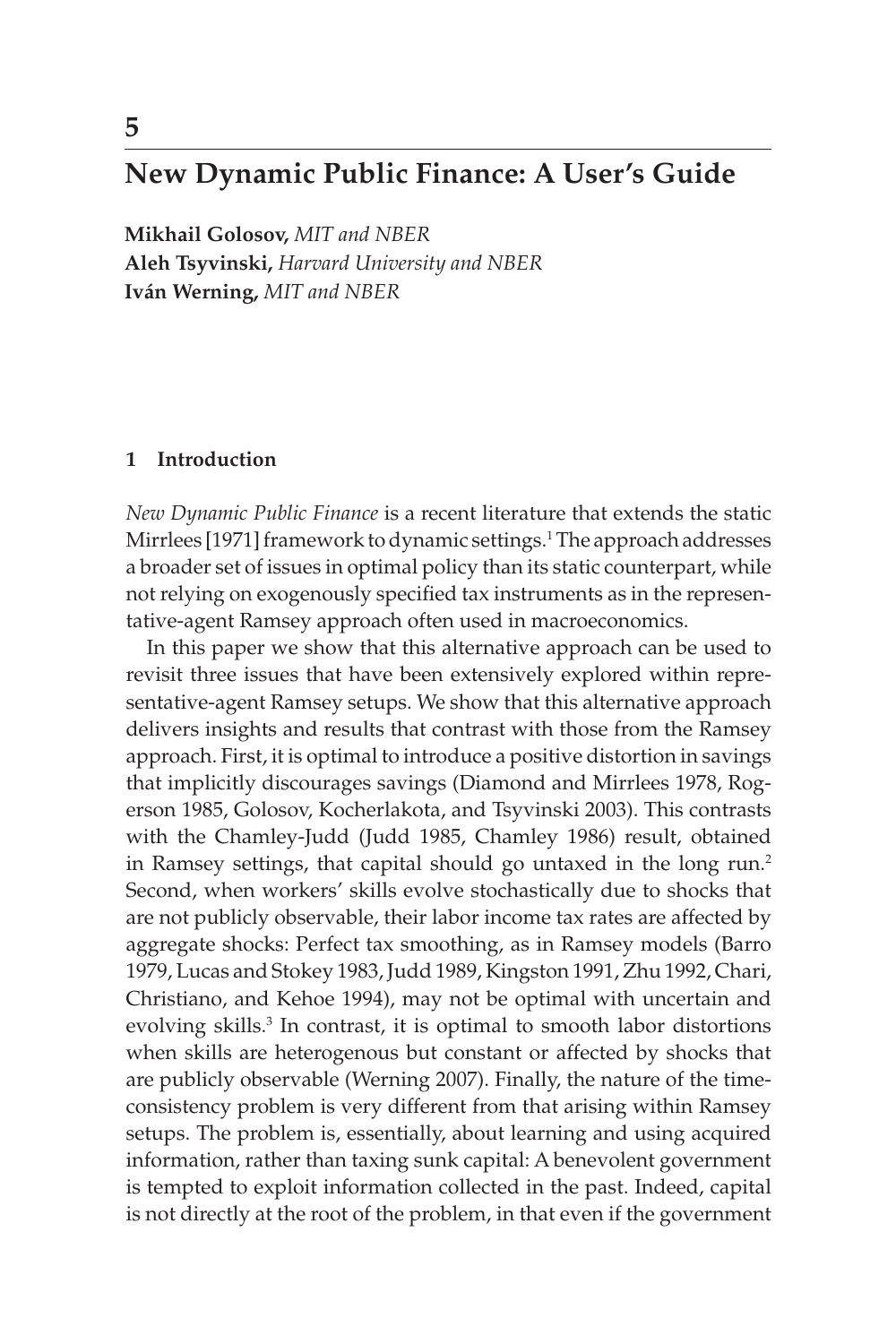controlled all capital accumulation in the economy—or in an economy without capital—a time-consistency problem arises.

## *1.1 User's Guide*

We call this paper "a user's guide" because our main goal is to provide the reader with an overview of three implications of the dynamic Mirrlees literature that differ from those of Ramsey's. Our workhorse model is a two-period economy that allows for aggregate uncertainty regarding government purchases or rates of returns on savings, as well as idiosyncratic uncertainty regarding workers' productivity. The model is flexible enough to illustrate some key results in the literature. Moreover, its tractability allows us to explore some new issues. We aim to comprehensively explore the structure of distortions and its dependence on parameters within our dynamic Mirrleesian economy. Papers by Albanesi and Sleet (2006), Golosov and Tsyvinski (2006a) and Kocherlakota (2005) include some similar exercises, but our simple model allows us to undertake a more comprehensive exploration.<sup>4</sup> Although some of our analysis is based on numerical simulations, our focus is qualitative: We do not seek definitive quantitative answers from our numerical exercises, rather our goal is to illustrate qualitative features and provide a feel for their quantitative importance.

The presence of private information regarding skills and the stochastic evolution of skills introduces distortions in the marginal decisions of agents. We focus attention on two such wedges. The first wedge is a consumption-labor wedge (or, simply, a labor wedge) that measures the difference between the marginal rate of substitution and transformation between consumption and labor. The second wedge is the intertemporal (or capital) wedge, defined as the difference between the expected marginal rate of substitution of consumption between periods and the return on savings. In this paper, our focus is distinctively on these wedges—which are sometimes termed "implicit marginal tax rates"—rather than on explicit tax systems that implement them. However, we do devote a section to discussing the latter.

### *1.2 Ramsey and Mirrlees Approaches*

The representative-agent Ramsey model has been extensively used by macroeconomists to study optimal policy problems in dynamic set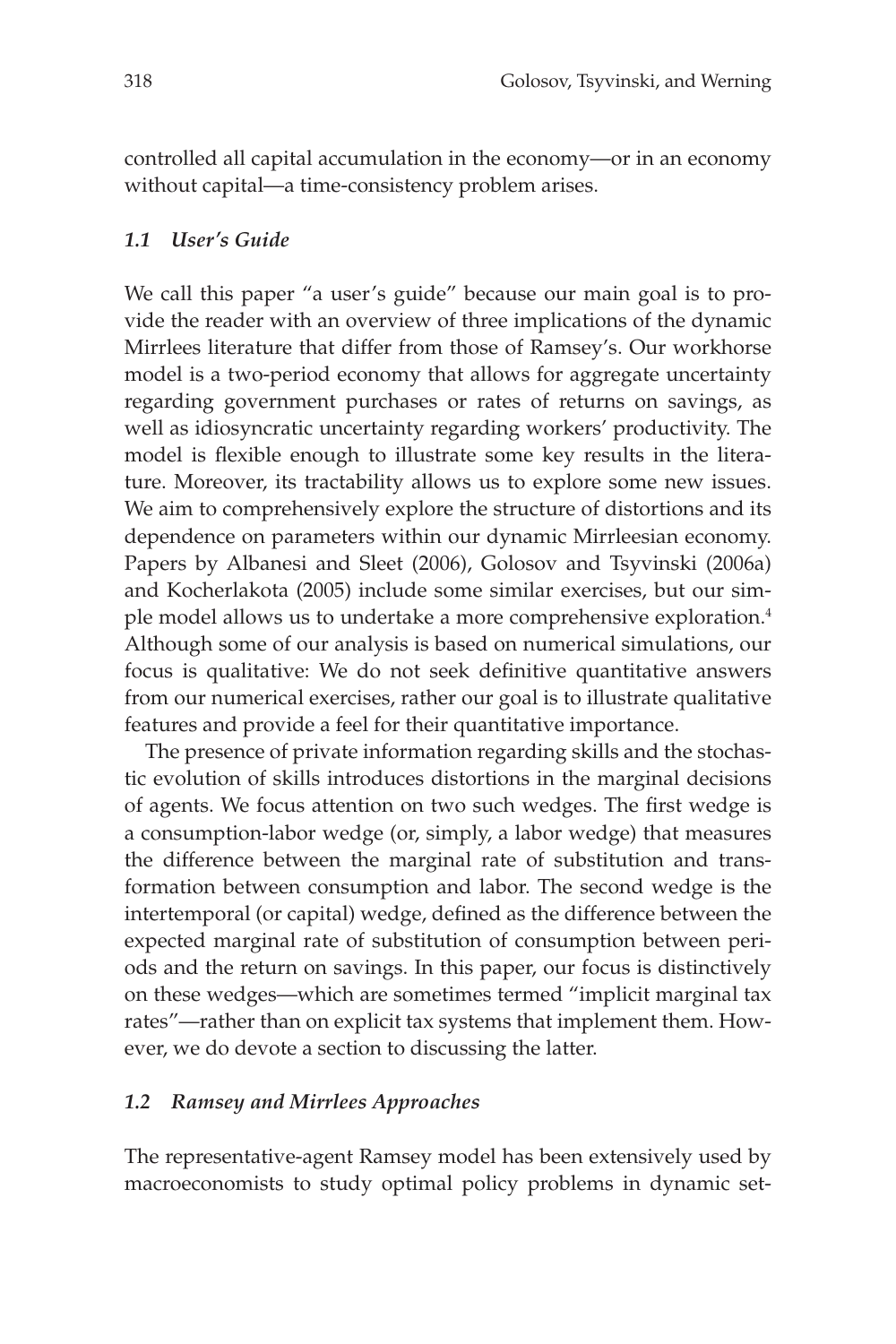tings.5 Examples of particular interest to macroeconomists include: the smoothing of taxes and debt management over the business cycle, the taxation of capital in the long run, monetary policy, and a variety of time inconsistency problems.

This approach studies the problem of choosing taxes within a given set of available tax instruments. Usually, to avoid the first-best, it is assumed that taxation must be proportional. Lump-sum taxation, in particular, is prohibited. A benevolent government then sets taxes to finance its expenditures and maximize the representative agent's utility. If, instead, lump-sum taxes were allowed, then the unconstrained first-best optimum would be achieved. One criticism of the Ramsey approach is that the main goal of the government is to mimic lump-sum taxes with an imperfect set of instruments. However, very little is usually said about why tax instruments are restricted or why they take a particular form. Thus, as has been previously recognized, the representative-agent Ramsey model does not provide a theoretical foundation for distortionary taxation. Distortions are simply assumed and their overall level is largely determined exogenously by the need to finance some given level of government spending.

The Mirrlees approach to optimal taxation is built on a different foundation. Rather than starting with an exogenously restricted set of tax instruments, Mirrlees's (1971) starting point is an informational friction that endogenizes the feasible tax instruments. The crucial ingredient is to model workers as heterogenous with respect to their skills or productivity. Importantly, workers' skills and work effort are not directly observed by the government. This private information creates a tradeoff between insurance (or redistribution) and incentives. Even when tax instruments are not constrained, distortions arise from the solution to the planning problem.

Since tax instruments are not restricted, without heterogeneity the first-best would be attainable. That is, if everyone shared the same skill level then a simple lump-sum tax—that is, an income tax with no slope—could be optimally imposed. The planning problem is then equivalent to the first-best problem of maximizing utility subject only to the economy's resource constraints. This extreme case emphasizes the more general point that a key determinant of distortions is the desire to redistribute or insure workers with respect to their skills. As a result, the level of taxation is affected by the distribution of skills and risk aversion, among other things.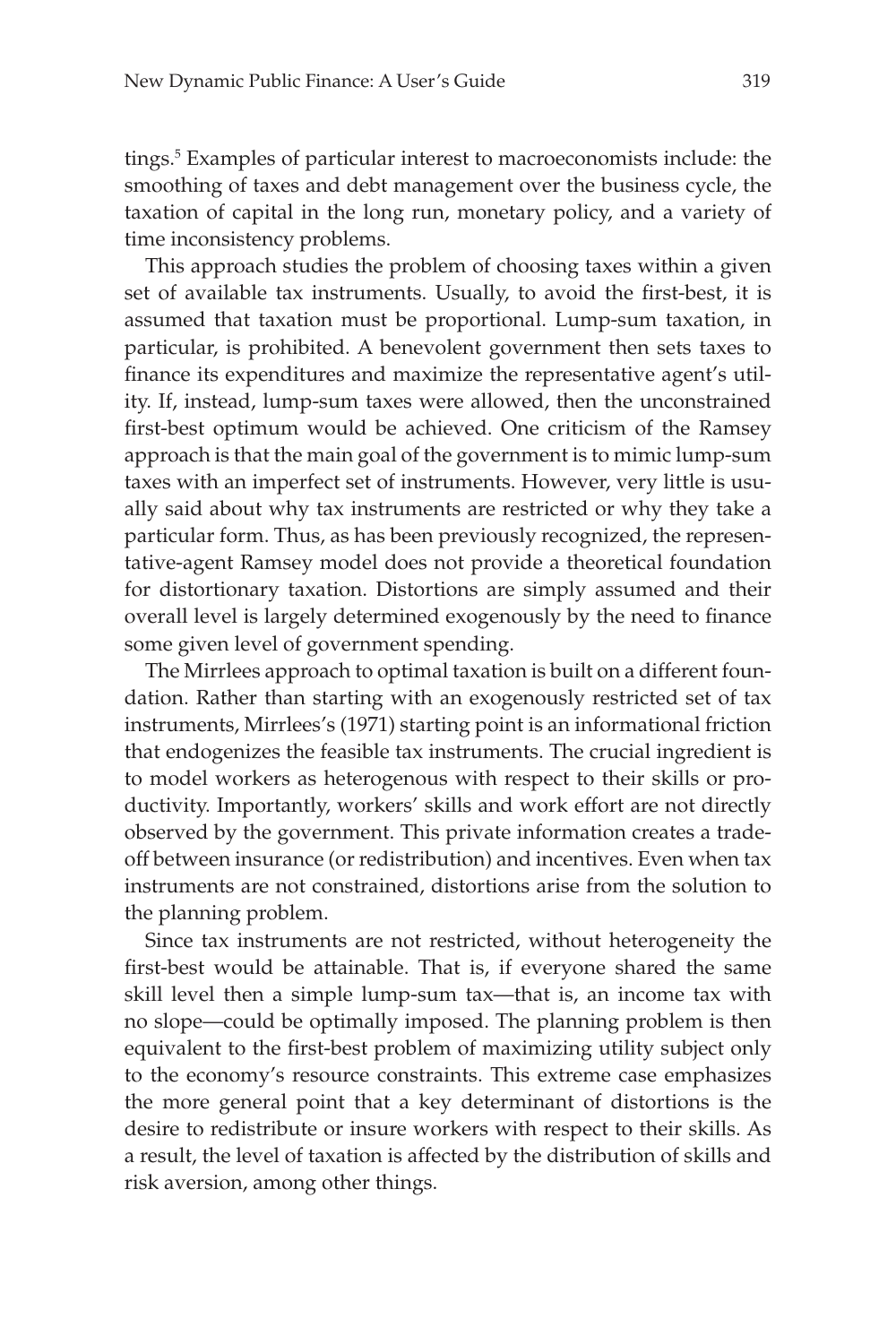## *1.3 Numerical Results*

We now summarize the main findings from our numerical simulations. We begin with the case without aggregate uncertainty.

We found that the main determinants for the size of the labor wedge are agents' skills, the probability with which skill shocks occurs, risk aversion, and the elasticity of labor supply. Specifically, we found that the labor wedges in the first period, or for those in the second period not suffering the adverse shock, are largely unaffected by the size or probability of the adverse shock; these parameters affect these agents only indirectly through the ex-ante incentive compatibility constraints. Higher risk aversion leads to higher labor wedges because it creates a higher desire to redistribute or insure agents. As for the elasticity of labor supply, we find two opposing effects on the labor wedge: A lower elasticity leads to smaller welfare losses from redistribution but also leads to less pre-tax income inequality, for a given distribution of skills, making redistribution less desirable.

Turning to the capital wedge, we find that two key determinants for its size are the size of the adverse future shock and its probability. A higher elasticity of labor may decrease the savings wedge if it decreases the desire to redistribute. More significantly, we derive some novel predictions for capital wedges when preferences over consumption and labor are nonseparable. The theoretical results in dynamic Mirrleesian models have been derived by assuming additively-separable utility between consumption and labor. In particular, the derivation of the Inverse Euler optimality condition, which ensures a positive capital wedge, relies on this separability assumption. Little is known about the solution of the optimal problem when preferences are not separable. Here we partially fill this gap with our numerical explorations. The main finding of the model with a nonseparable utility function is that the capital wedge may be negative. We show that the sign of the wedge depends on whether consumption and labor are complements or substitutes in the utility function, as well as on whether skills are expected to trend up or down.

We now describe the cases with aggregate uncertainty. Most of our numerical findings are novel here, since aggregate shocks have remained almost unexplored within the Mirrleesian approach.<sup>6</sup>

When it comes to aggregate shocks, an important insight from representative-agent Ramsey models is that tax rates on labor income should be smoothed across time (Barro 1979) and aggregate states of nature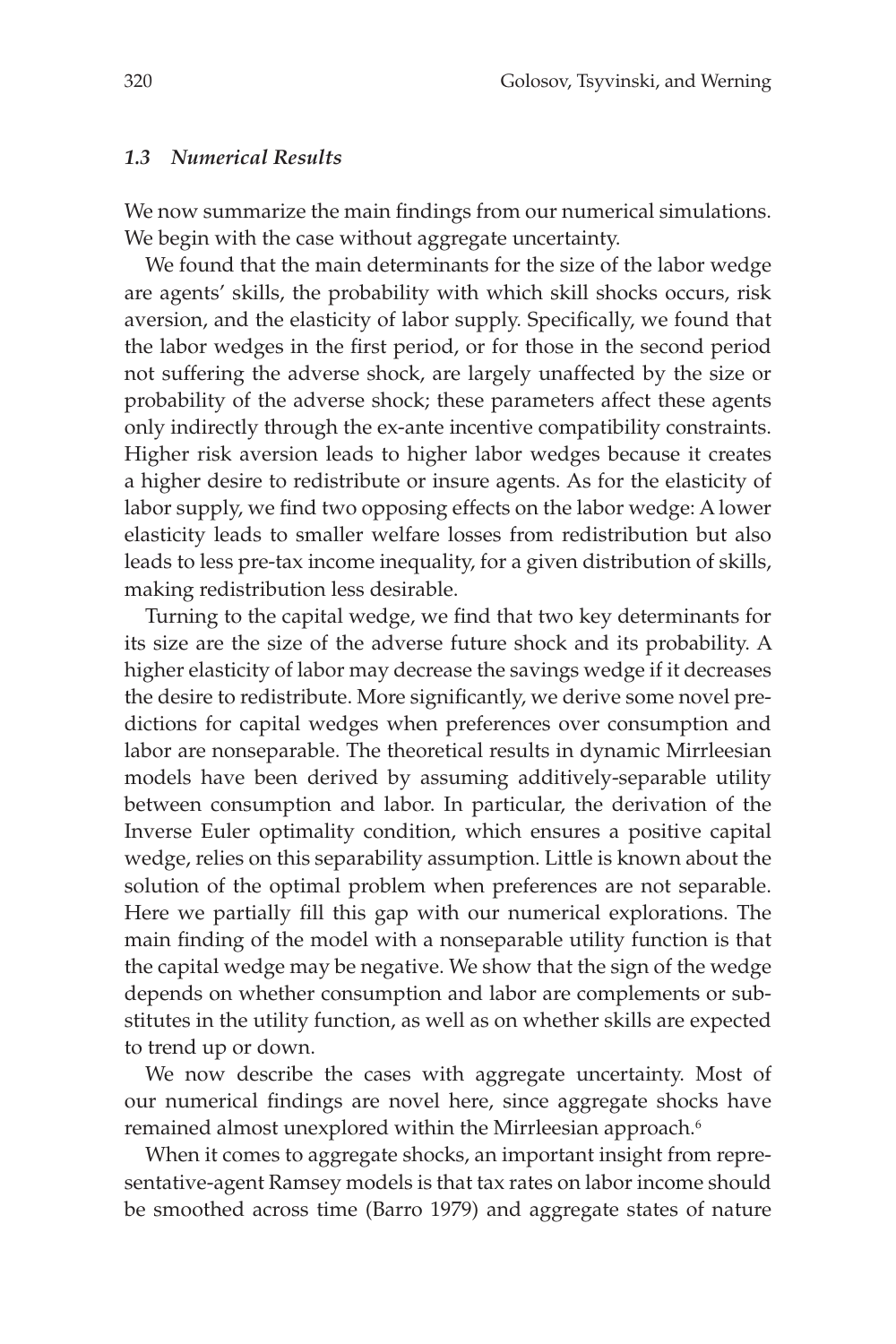(Lucas and Stokey 1983).7 As shown by Werning (2007), this notion does not depend on the representative-agent assumption, as it extends to economies with heterogenous agents subject to linear or nonlinear taxation. Thus, in our setup perfect tax smoothing obtains as long as all idiosyncratic uncertainty regarding skills is resolved in the first period.

In our numerical exercises we also consider the case where idiosyncratic uncertainty persists into the second period. We find that labor wedges then vary across aggregate shocks. Thus, perfect tax smoothing—where the wedges for each skill type are perfectly invariant to aggregate states—does not hold. Tax rates vary because individual skill shocks and aggregate shocks are linked through the incentive constraints. Interestingly, aggregate shocks do not increase or decrease tax rates uniformly. In particular, we find that a positive aggregate shock (from a higher return on savings or a lower government expenditure) lowers the spread between labor wedges across skill types in the second period.

## **2 An Overview of the Literature**

The dynamic Mirrleesian literature builds on the seminal work by Mirrlees (1971), Diamond and Mirrlees (1978), Atkinson and Stiglitz (1976) and Stiglitz (1987). $8.9$  These authors laid down the foundation for analyzing optimal non-linear taxation with heterogeneous agents and private information. Many of the more recent results build on the insights first developed in those papers. The New Dynamic Public Finance literature extends previous models by focusing on the stochastic evolution of skills and aggregate shocks. Thus, relative to the representative agent Ramsey approach, commonly pursued by macroeconomists, it places greater emphasis on individual heterogeneity and uncertainty; whereas, relative to traditional work in public finance it places uncertainty, at the aggregate and individual level, at the forefront of the analysis.

Werning (2002) and Golosov, Kocherlakota, and Tsyvinski (2003) incorporated Mirrleesian framework into the standard neoclassical growth model. Werning (2002) derived the conditions for the optimality of smoothing labor income taxes over time and across states. Building on the work of Diamond and Mirrlees (1978) and Rogerson (1985), Golosov et al. (2003) showed that it is optimal to distort savings in a general class of economies where skills of agents evolve stochastically over time. Kocherlakota (2005) extended this result to an economy with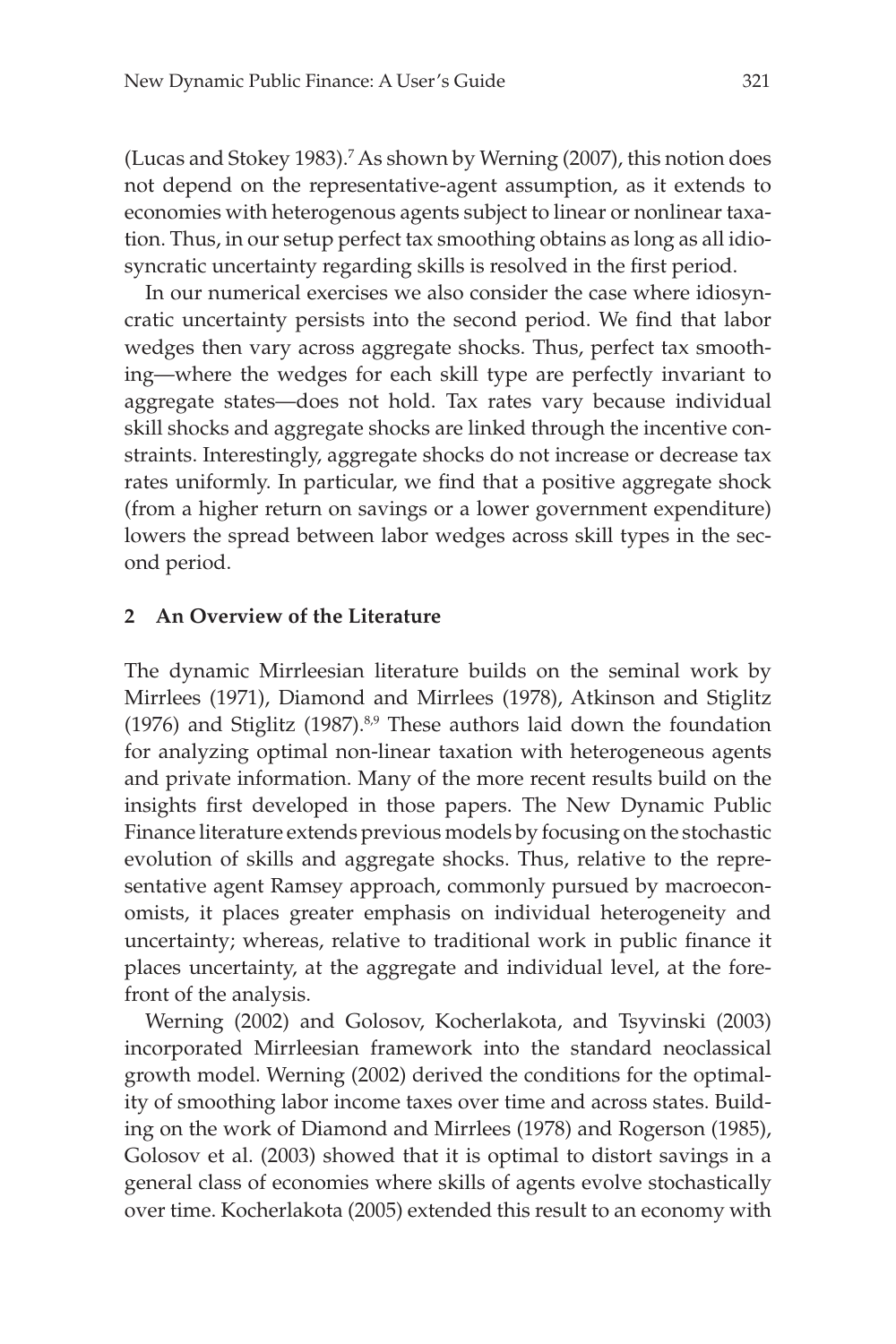aggregate shocks. We discuss these results in section 4. Werning (2002), Shimer and Werning (2005), and Abraham and Pavoni (2003) study optimal taxation when capital is not observable and its rate of return is not taxed. da Costa and Werning (2002), Golosov and Tsyvinski (2006b), and da Costa (2005) consider economies where individual borrowing and lending are not observable so that non-linear distortions of savings are not feasible, but the government may still uniformly influence the rate of return by taxing the observable capital stock.

Unlike the taxation of savings, less work has been done in studying optimal labor wedges in the presence of stochastic skills shocks. Battaglini and Coate (2005) show that if the utility of consumption is linear, labor taxes of all agents asymptotically converge to zero. Risk neutrality, however, is crucial to this result. Section 5 of this paper explores dynamic behavior of labor wedges for risk averse agents in our twoperiod economy.

Due to space constraints we limit our analysis in the main body of the paper only to capital and labor taxation. At this point we briefly mention recent work on other aspects of tax policy. Farhi and Werning (2007) analyze estate taxation in a dynastic model with dynamic private information. They show that estate taxes should be progressive: Richer parents should face a higher marginal tax rate on bequests. This result is a consequence of the optimality of mean reversion in consumption across generations, which tempers the intergenerational transmission of welfare. Rich parents must face lower net rates of return on their transfers so that they revert downward towards the mean, while poor parents require the opposite to revert upwards. Albanesi (2006) considers optimal taxation of entrepreneurs. In her setup an entrepreneur exerts unobservable effort that affects the rate of return of the project. She shows that the optimal intertemporal wedge for the entrepreneurs can be either positive or negative. da Costa and Werning (2005) study a monetary model with heterogeneous agents with privately observed skills, where they prove the optimality of the Friedman rule, that the optimal inflationary tax is zero.

The analysis of optimal taxation in response to aggregate shocks has traditionally been studied in the macro-oriented Ramsey literature. Werning (2002, 2007) reevaluated the results on tax smoothing in a model with private information regarding heterogeneous skills. In his setup, all idiosyncratic uncertainty after the initial period is due to unobservable shock. In Section 6, for the two period economy introduced in this paper, we explore the extent of tax smoothing in response to aggregate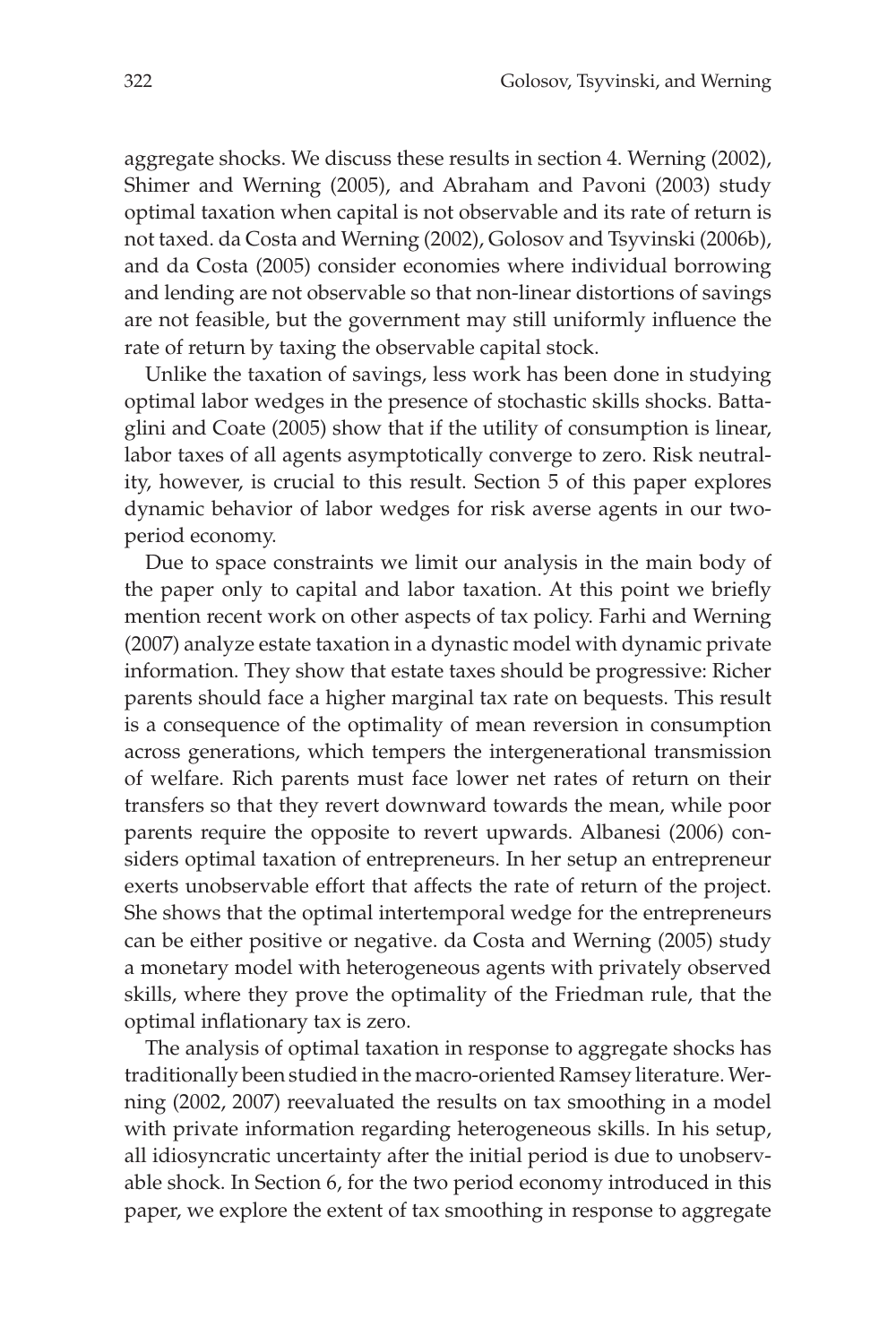shocks when unobservable idiosyncratic shocks are also present in the second period.

Some papers, for example Albanesi and Sleet (2006), Kocherlakota (2005), and Golosov and Tsyvinski (2006a), consider implementing optimal allocations by the government using tax policy. Those analyses assume that no private markets exist to insure idiosyncratic risks and agents are able to smooth consumption over time by saving at a market interest rate. Prescott and Townsend (1984) show that the first welfare theorem holds in economies with unrestricted private markets and the efficient wedges can be implemented privately without any government intervention. When markets are very efficient, distortionary taxes are redundant. However, if some of the financial transactions are not observable, the competitive equilibrium is no longer constrained efficient. Applying this insight, Golosov and Tsyvinski (2006b) and Albanesi (2006) explore the implications of unobservability in financial markets on optimal tax interventions. We discuss some of these issues in section 4.

In step with theoretical advances, several authors have carried out quantitative analyses of the size of the distortion and welfare gains from improving tax policy. For example, Albanesi and Sleet (2006) study the size of the capital and labor wedges in a dynamic economy. However they are able to conduct their analyses only for the illustrative case of *i.i.d.* shocks to skills. Moving to the other side of the spectrum, with permanent disability shocks, Golosov and Tsyvinski (2006a) show that the welfare gains from improving disability insurance system might be large. Recent work by Farhi and Werning (2006a) develops a general method for computing the welfare gains from partial reforms, starting from any initial incentive compatible allocations with flexible skill processes, that introduce optimal savings distortions.

All the papers discussed above assume that the government has full commitment power. The more information is revealed by agents about their types, the stronger is the incentive of the government to deviate from the originally promised tax sequences. This motivated several authors to study optimal taxation in environments where the government cannot commit. Optimal taxation without commitment is technically a much more challenging problem since the simplest versions of the Revelation Principle do not hold in such an environment. One of the early contributors was Roberts (1984) who studies an economy where individuals have constant skills which are private information. Bisin and Rampini (2006) study a two period version of this problem. Sleet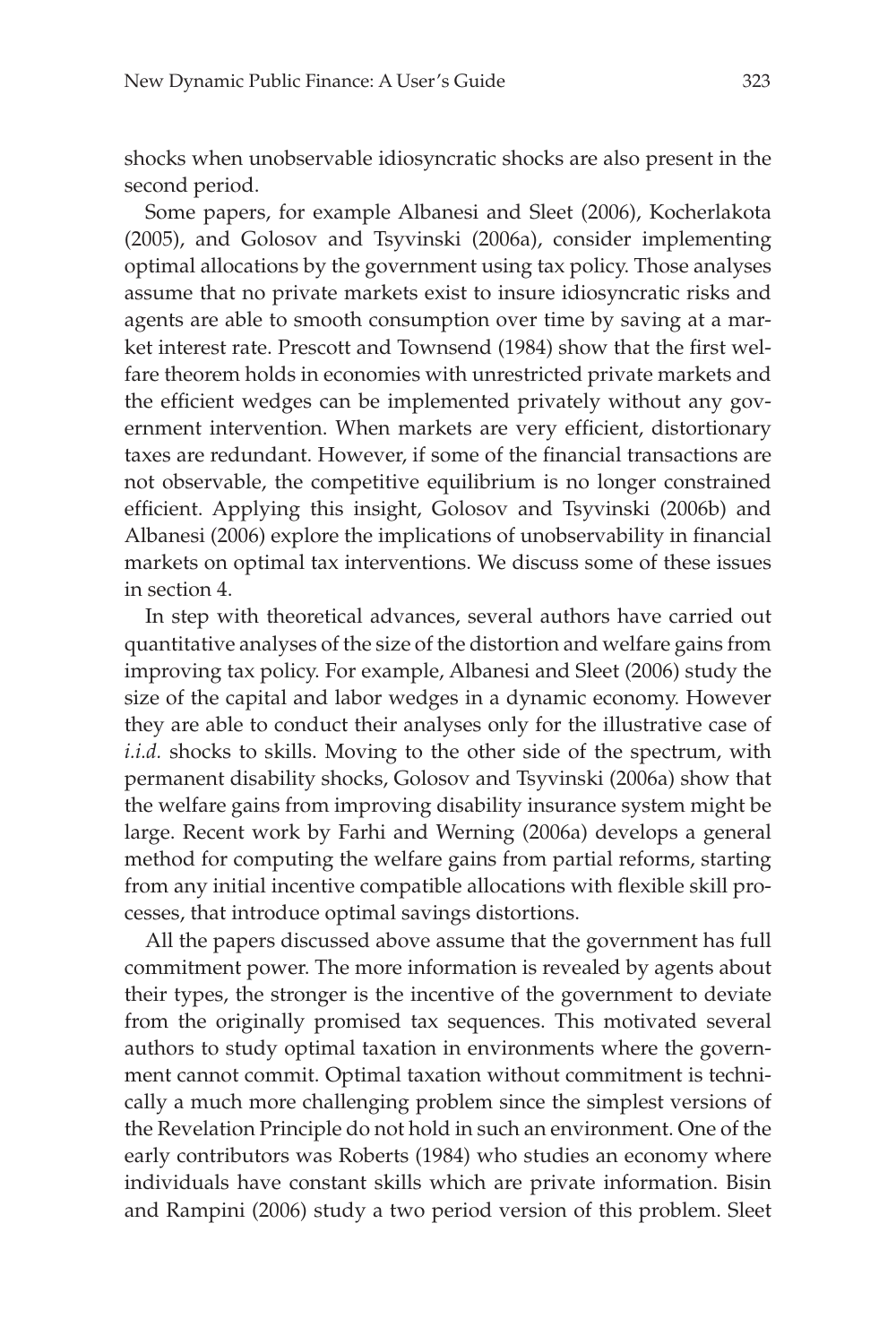and Yeltekin (2005) and Acemoglu, Golosov, and Tsyvinski (2006) show conditions under which even the simplest versions of the Revelation Principle can be applied along the equilibrium path. We discuss these issues in section 4.

## **3 A Two-Period Mirrleesian Economy**

In this section we introduce a two-period Mirrleesian economy with uncertainty.

## *3.1 Preferences*

There is a continuum of workers that are alive in both periods and maximize their expected utility

$$
\mathbb{E}[u(c_1) + v(n_1) + \beta(u(c_2) + v(n_2))],
$$

where  $c_{\mu}$  represents consumption and  $n_{\mu}$  is a measure of work effort.

With two periods, the most relevant interpretation of our model is that the first period represents relatively young workers, say those aged 20–45, while the second period represents relatively older workers and retired individuals, say, those older than 45.10

## *3.2 Skills*

Following Mirrlees (1971), workers are, at any time, heterogenous with respect to their skills, and these skills are privately observed by workers. The output  $y$  produced by a worker with skill  $\theta$  and work effort *n* is given by the product, effective labor:  $y = \theta n$ . The distribution of skills is independent across workers.

For computational reasons, we work with a finite number of skill types in both periods. Let the skill realizations for the first period be  $\theta_1(i)$  for  $i = 1, 2, ..., N_1$  and denote by  $\pi_1(i)$  their ex ante probability distribution, equivalent to the ex post distribution in the population. In the second period the skill becomes  $\theta_2(i, j)$  for  $j = 1, 2, ..., N_2(i)$  where  $\pi_2(j|i)$ is the conditional probability distribution for skill type *j* in the second period, given skill type *i* in the first period.

## *3.3 Technology*

We assume production is linear in efficiency units of labor supplied by workers. In addition, there is a linear savings technology.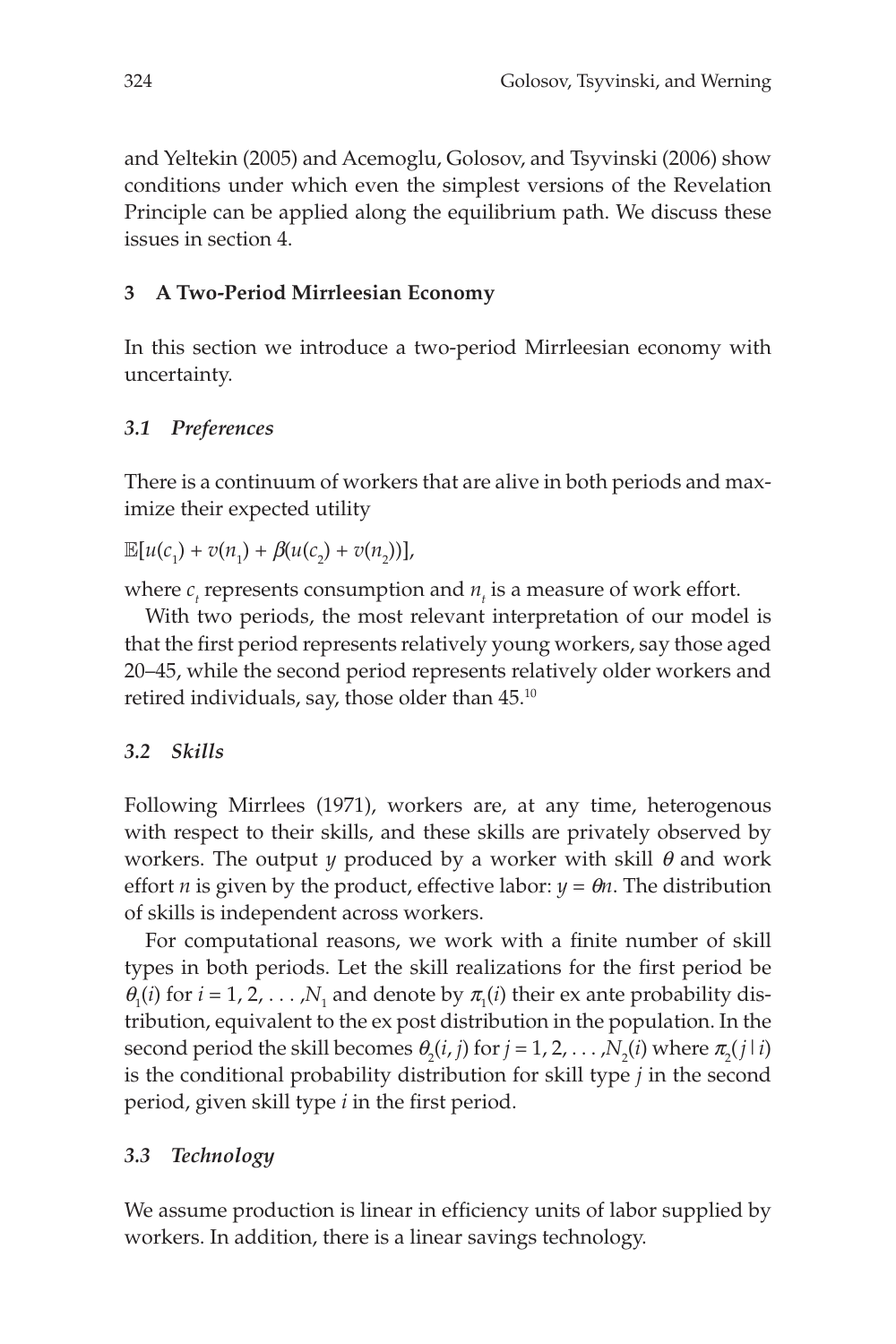We consider two types of shocks in the second period: (1) a shock to the rate of return; and (2) a shock to government expenditures in the second period. To capture both shocks we introduce a state of the world  $s \in S$ , where *S* is some finite set, which is realized at the beginning of period *t* = 2. The rate of return and government expenditure in the second period are functions of *s*. The probability of state *s* is denoted by  $\mu(s)$ .

The resource constraints are

$$
\sum_{i} (c_1(i) - y_1(i))\pi_1(i) + K_2 \le R_1 K_1 - G_1,
$$
\n
$$
\sum_{i,j} (c_2(i,j) - y_2(i,j))\pi_2(j|i)\pi_1(i) \le R_2(s)K_2 - G_2(s), \text{ for all } s \in S,
$$
\n(2)

where  $K_2$  is capital saved between periods  $t = 1$  and  $t = 2$ , and  $K_1$  is the endowed level of capital.

An important special case is one without aggregate shocks. In that case we can collapse both resource constraints into a single present value condition by solving out for  $K_2$ :

$$
\sum_{i} \left( c_i(i) - y_1(i) + \frac{1}{R_2} \sum_{j} [c_2(i, j) - y_2(i, j)] \pi_2(i, j) \right) \pi_1(i) \le R_1 K_1 - G_1 - \frac{1}{R_2} G_2. \tag{3}
$$

#### *3.4 Planning Problem*

Our goal is to characterize the optimal tax policy without imposing any *ad hoc* restrictions on the tax instruments available to a government. The only constraints on taxes arise endogenously because of the informational frictions. It is convenient to carry out our analysis in two steps. First, we describe how to find the allocations that maximize social welfare function subject to the informational constraints. Then, we discuss how to find taxes that in competitive equilibrium lead to socially efficient allocations. Since we do not impose any restrictions on taxes a priori, the tax instruments available to the government may be quite rich. The next section describes features that such a system must have.

To find the allocations that maximize social welfare it is useful to think about a fictitious social planner who collects reports from the workers about their skills and allocates consumption and labor according to those reports. Workers make skill reports  $i<sub>r</sub>$  and  $j<sub>r</sub>$  to the planner in the first and second period, respectively. Given each skill type *i*, a reporting strategy is a choice of a first-period report  $i<sub>r</sub>$  and a plan for the second period report  $j_r(j, s)$  as a function of the true skill realiza-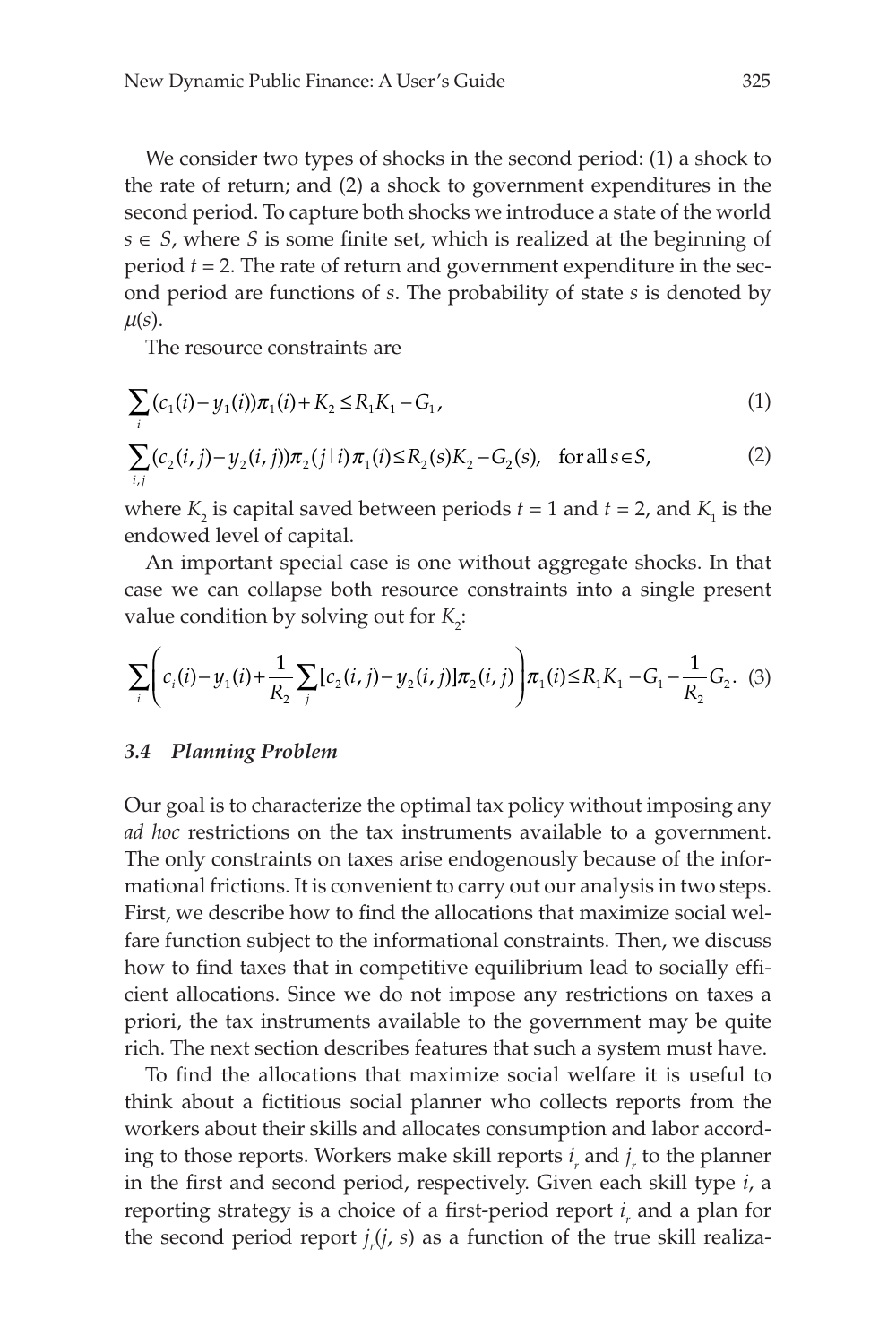tion *j* and the aggregate shock. Since skills are private information, the allocations must be such that no worker has an incentive to misreport his type. Thus, the allocations must satisfy the following incentive constraint

$$
u(c_1(i)) + v\left(\frac{y_1(i)}{\theta_1(i)}\right) + \beta \sum_{s,j} \left[u(c_2(i,j,s)) + v\left(\frac{y_2(i,j,s)}{\theta_2(i,j)}\right)\right] \pi_2(i|j) \mu(s) \tag{4}
$$

$$
\geq u(c_1(i_r)) + v\left(\frac{y_1(i_r)}{\theta_1(i)}\right) + \beta \sum_{s,j} \left[ u(c_2(i_r, j_r(j, s), s)) + v\left(\frac{y_2(i_r, j_r(j, s), s)}{\theta_2(i, j)}\right) \right] \pi_2(j \mid i) \mu(s),
$$

for all alternative feasible reporting strategies  $i_{\tau}$  and  $j_{\tau}(j,s)$ .<sup>11</sup>

In our applications we will concentrate on maximizing a utilitarian social welfare function.<sup>12</sup> The *constrained efficient planning problem* maximizes expected discounted utility

$$
\sum_i \left[ u(c_1(i)) + v\left(\frac{y_1(i)}{\theta_1(i)}\right) + \beta \sum_{s,j} \left[ u(c_2(i,j,s)) + v\left(\frac{y_2(i,j,s)}{\theta_2(i,j)}\right) \right] \pi_2(j \mid i) \mu(s) \right] \pi_1(i),
$$

subject to the resource constraints in (1) and (2) and the incentive constraints in (4). Let (*c*\*, *y*\*, *k*\*) denote the solution to this problem. To understand the implications of these allocations for the optimal tax policy, it is important to focus on three key relationships or wedges between marginal rates of substitution and technological rates of transformation:

The consumption-labor wedge (distortion) in *t* = 1 for type *i* is

$$
\tau_{y_1}(i) = 1 + \frac{v'(y_1^*(i) / \theta_1(i))}{u'(c_1^*(i))\theta_1(i)},
$$
\n(5)

The consumption-labor wedge (distortion) at *t* = 2 for type (*i*, *j*) in state *s* is

$$
\tau_{y_2}(i,j,s) = 1 + \frac{v'(y_2^*(i,j,s)/\theta_2(i,j))}{u'(c_1^*(i,j,s))\theta_2(i,j)},
$$
\n(6)

The intertemporal wedge for type *i* is

$$
\tau_{k}(i) \equiv 1 - \frac{u'(c_1^{*}(i))}{\beta \sum_{s,j} R_2(s) u'(c_2^{*}(i,j,s)) \pi_2(j \mid i) \mu(s)}.
$$
\n(7)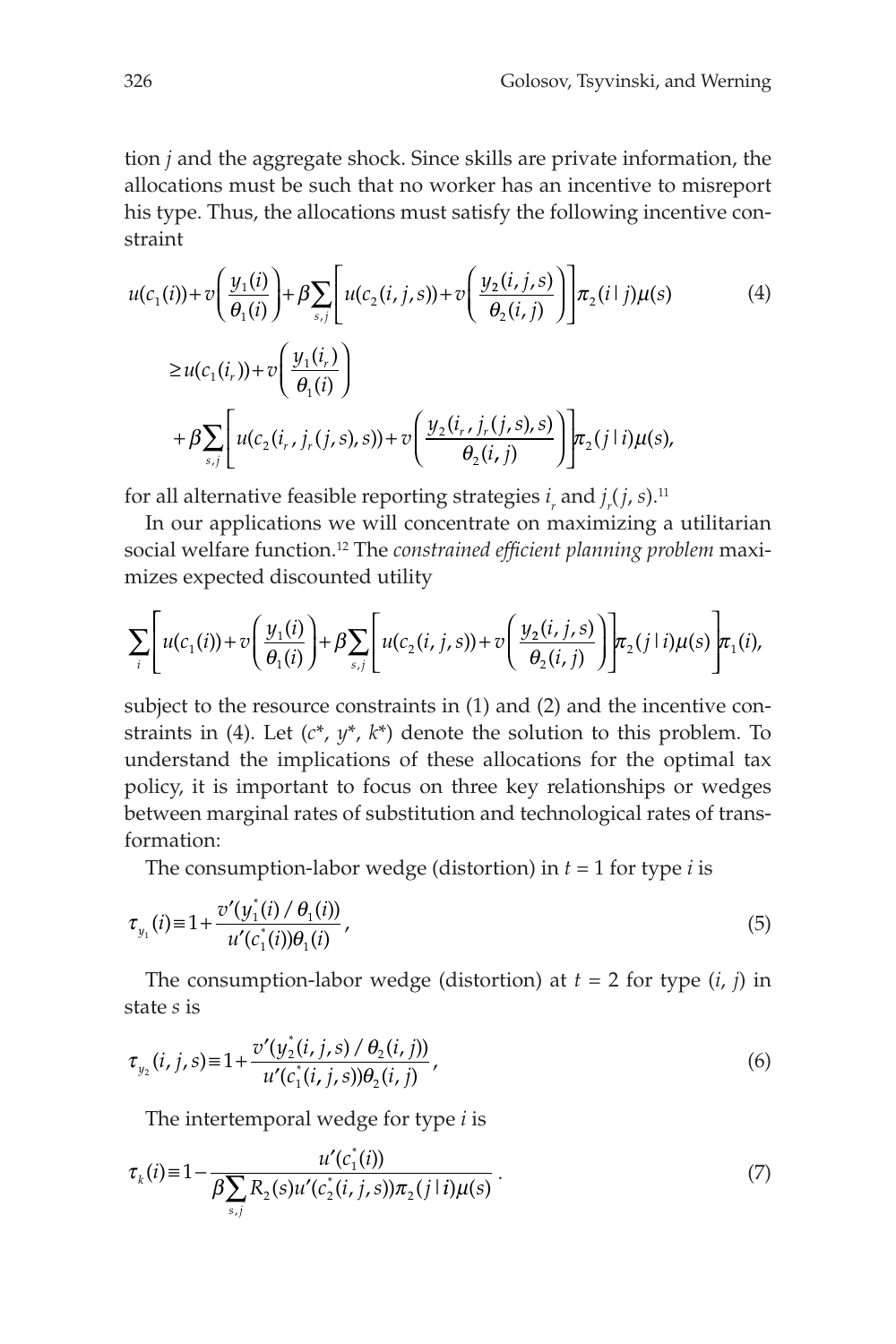Note that in the absence of government interventions all the wedges are equal to zero.

## **4 Theoretical Results and Discussion**

In this section we review some aspects of the solution to the planning problem that can be derived theoretically. In the next sections we illustrate these features in our numerical explorations.

### *4.1 Capital Wedges*

We now characterize the intertemporal distortion, or implicit tax on capital. We first work with an important benchmark in which there are no skill shocks in the second period. That is, all idiosyncratic uncertainty is resolved in the first period. For this case we recover Atkinson and Stiglitz 's (1976) classical uniform taxation result, implying no intertemporal consumption distortion: Capital should not be taxed. Then, with shocks in the second period we obtain an Inverse Euler Equation, which implies a positive intertemporal wedge (Diamond and Mirrlees 1978, Golosov, Kocherlakota, and Tsyvinski 2003).

**4.1.1 Benchmark: Constant Types and a Zero Capital Wedge** In this section, we consider a benchmark case in which the skills of agents are fixed over time and there is no aggregate uncertainty. Specifically, assume that  $N_2(i) = 1$ ,  $\forall i$ , and that  $\theta_1(i) = \theta_2(i, j) = \theta(i)$ . In this case the constrained efficient problem simplifies to:

$$
\max \sum_{i} \left[ u(c_1(i)) + v\left(\frac{y_1(i)}{\theta(i)}\right) + u(c_2(i)) + v\left(\frac{y_2(i)}{\theta(i)}\right) \right] \pi_1(i)
$$

subject to the incentive compatibility constraint that  $\forall i \in \{1, ..., N_1\}$ , and  $i_r \in \{1, ..., N_1\}$ :

$$
u(c_1(i)) + v\left(\frac{y_1(i)}{\theta(i)}\right) + \beta \left[u(c_2(i)) + v\left(\frac{y_2(i)}{\theta(i)}\right)\right] \geq u(c_1(i)) + v\left(\frac{y_1(i)}{\theta(i)}\right) + \beta \left[u(c_2(i)) + v\left(\frac{y_2(i)}{\theta(i)}\right)\right],
$$

and subject to the feasibility constraint,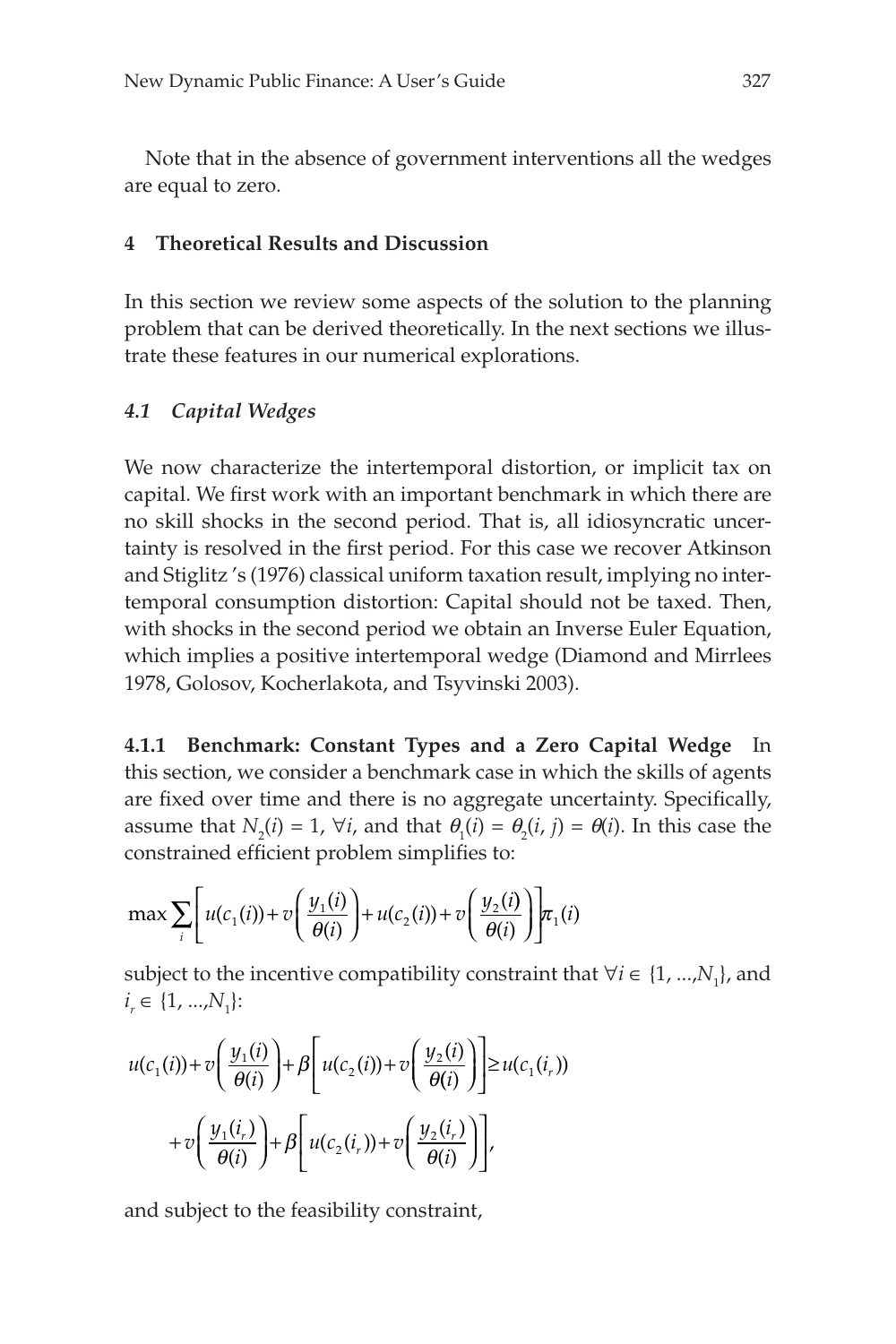$$
\sum_{i} \left[ c_1(i) - y_1(i) + \frac{1}{R_2} (c_2(i) - y_2(i)) \right] \pi_1(i) \le R_1 k_1 - G_1 - \frac{1}{R_2} G_2.
$$

We can now prove a variant of a classic Atkinson and Stiglitz (1976) uniform commodity taxation theorem which states that the marginal rate of substitution should be equated across goods and equated to the marginal rate of transformation.

To see this note that only the value of total utility from consumption  $u(c_1) + \beta u(c_2)$  enters the objective and incentive constraints. It follows that for any total utility coming from consumption  $u(c_1(i)) + \beta u(c_2(i))$ it must be that resources  $c_1(i) + (1/R_2)c_2(i)$  are minimized, since the resource constraint cannot be slack. The next proposition then follows immediately.

**Proposition 1** *Assume that the types of agents are constant. A constrained*   $efficient$ *allocation satisfies* 

$$
u'(c_1(i)) = \beta R_2 u'(c_2(i)) \qquad \forall i
$$

Note that if  $\beta = R_2$  then  $c_1(i) = c_2(i)$ . Indeed, in this case the optimal allocation is simply a repetition of the optimal one in a static version of the model.

**4.1.2 Inverse Euler Equation and Positive Capital Taxation** We now return to the general case with stochastic types and derive a necessary condition for optimality: The Inverse Euler Equation. This optimality condition implies a positive marginal intertemporal wedge.

We consider variations around any incentive compatible allocation. The argument is similar to the one we used to derive Atkinson and Stiglitz's (1976) result. In particular, it shares the property that for any realization of *i* in the first period we shall minimize the resource cost of delivering the remaining utility from consumption.

Fix any first period realization *i*. We then increase second period utility  $u(c_2(i, j))$  in a parallel way across second period realizations *j*. That is define  $u(\tilde{c}_2(i, j; \Delta)) \equiv u(c_2(i, j)) + \Delta$  for some small  $\Delta$ . To compensate, we decrease utility in the first period by  $βΔ$ . That is, define  $u(č<sub>1</sub>(i; Δ))$  =  $u(c_1(i)) - \beta \Delta$  for small  $\Delta$ .

The crucial point is that such variations do not affect the objective function and incentive constraints in the planning problem. Only the resource constraint is affected. Hence, for the original allocation to be optimal it must be that  $\Delta = 0$  minimizes the resources expended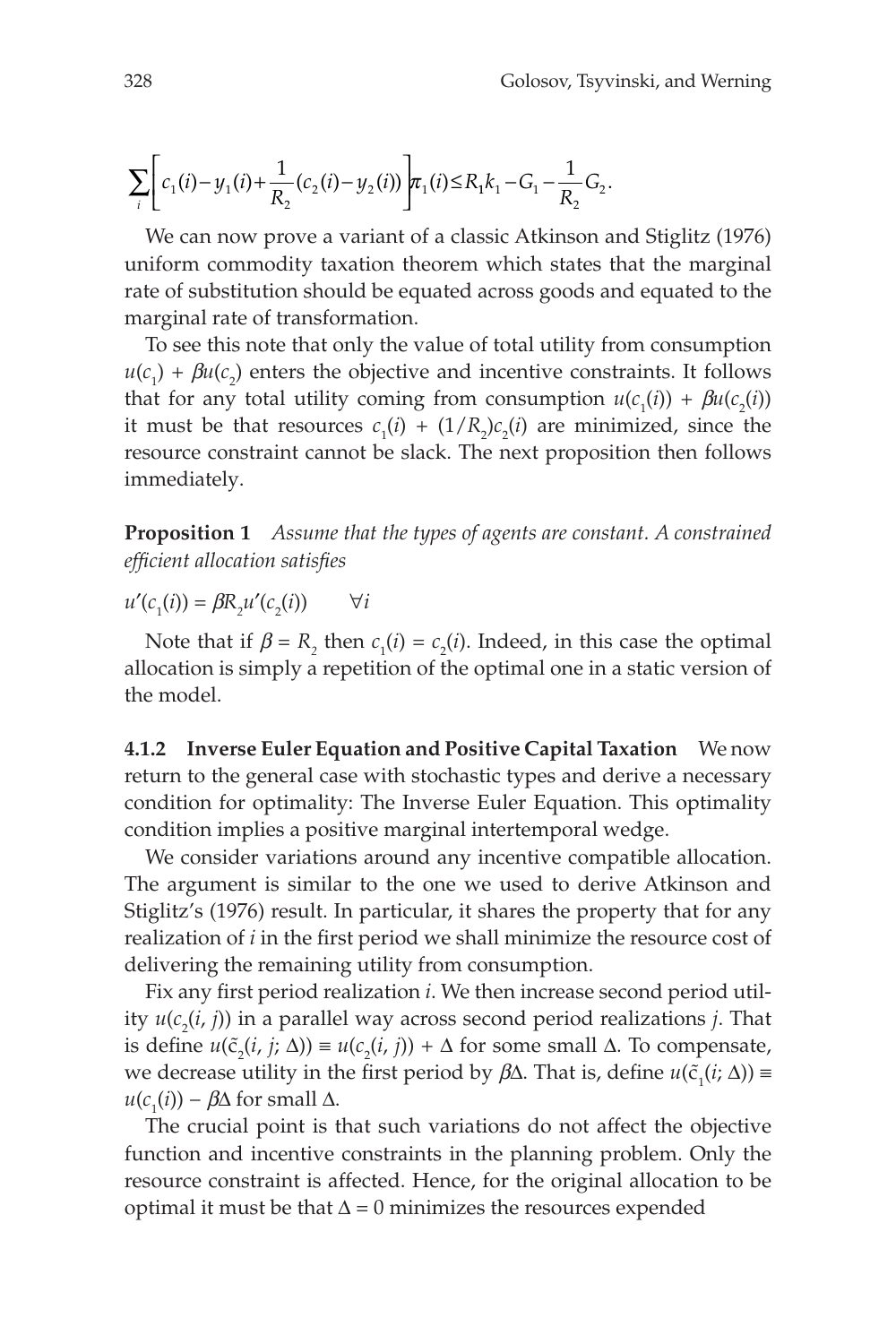$$
\tilde{c}_1(i;\Delta) + \frac{1}{R_2} \sum_j \tilde{c}_2(i,j;\Delta) \pi(j|i)
$$
  
=  $u^{-1}(u(c_1(i)) - \beta \Delta) + \frac{1}{R_2} \sum_j u^{-1}(u(c_2(i,j)) + \Delta) \pi(j|i)$ 

for all *i*. The first order condition for this problem evaluated at  $\Delta = 0$ then yields the Inverse Euler equation summarized in the next proposition, due originally to Diamond and Mirrlees (1978) and extended to an arbitrary process for skill shocks by Golosov, Kocherlakota, and Tsyvinski (2003).

**Proposition 2** A constrained efficient allocation satisfies an Inverse Euler *Equation:*

$$
\frac{1}{u'(c_1(i))} = \frac{1}{\beta R_2} \sum_{j} \frac{1}{u'(c_2(i,j))} \pi_2(j|i).
$$
\n(8)

If there is no uncertainty in second period consumption, given the first period shock, the condition becomes

$$
\frac{1}{u'(c_1)} = \frac{1}{\beta R_2} \frac{1}{u'(\overline{c}_2)} \implies u'(c_1) = \beta R_2 u'(\overline{c}_2),
$$
\n(9)

which is the standard Euler equation that must hold for a consumer who optimizes savings without distortions.

Whenever consumption remains stochastic, the standard Euler equation must be distorted. This result follows directly by applying Jensen's inequality to the reciprocal function " $1/x$ " in equation  $(8)$ .<sup>13</sup>

**Proposition 3** *Suppose that for some i, there exists j such that*  $0 < \pi(j|i)$ 1 and that c<sub>2</sub>(i, j) is not independent of j. Then the constrained efficient alloca*tion satisfies:* 

$$
u'(c_1(i)) < \beta R_2 \sum_j u'(c_2(i,j)) \pi_2(j|i) \implies \tau_k(i) > 0.
$$

The intuition for this intertemporal wedge is that implicit savings affect the incentives to work. Specifically, consider an agent who is contemplating a deviation. Such an agent prefers to implicitly save more than the agent who is planning to tell the truth. An intertemporal wedge worsens the return to such deviation.

The Inverse Euler Equation can be extended to the case of aggregate uncertainty (Kocherlakota 2005). At the optimum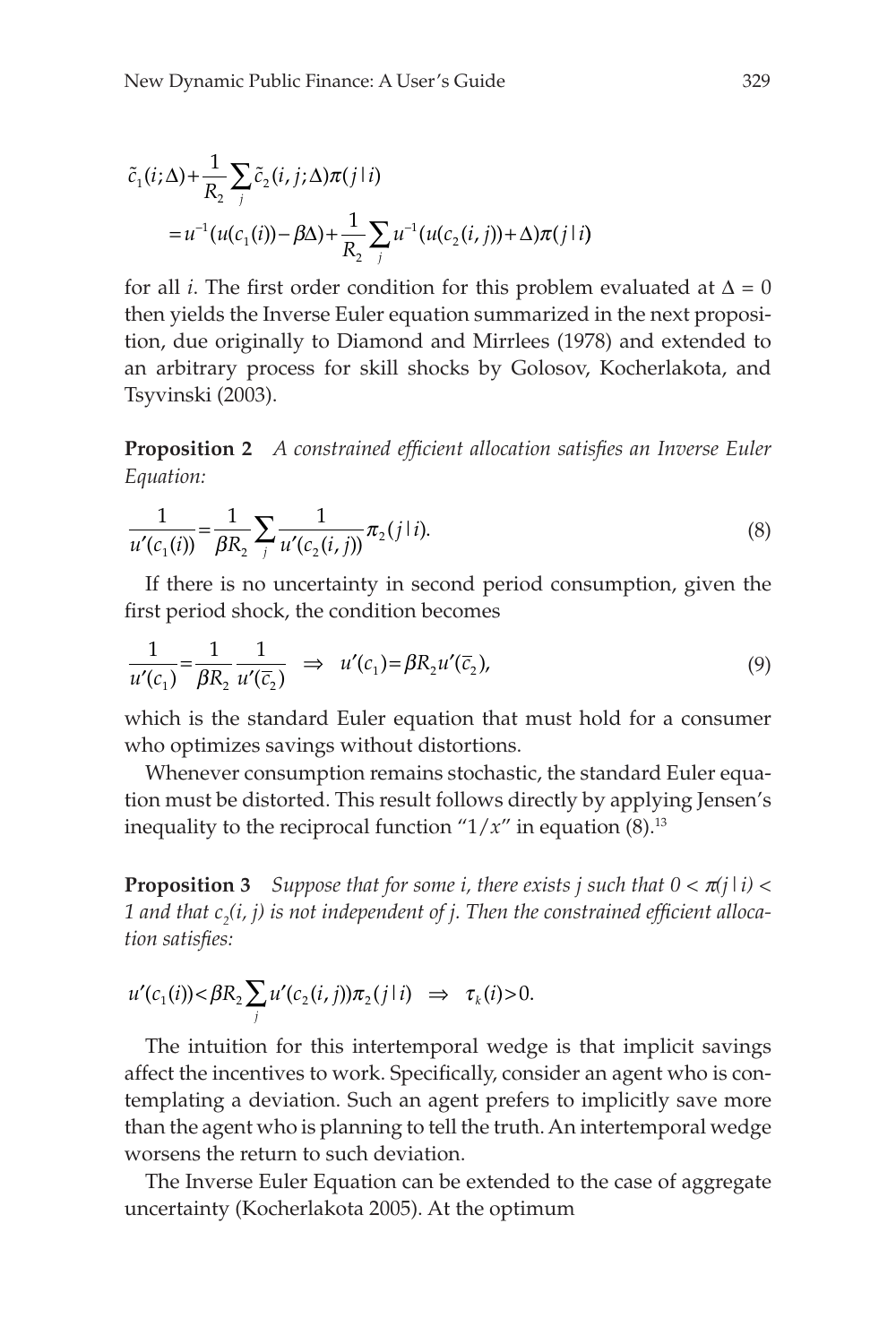$$
\frac{1}{u'(c_1(i))} = \frac{1}{\beta \sum_{s} \left[ R_2(s) \left[ \sum_{j} \pi(j \mid i) [u'(c_2(i,j,s)]^{-1} \right]^{-1} \right] \mu(s)}
$$

If there is no uncertainty regarding skills in the second period, this expression reduces to

$$
u'(c_1(i)) = \beta \sum_{s} [R_2(s)u'(c_2(i,s))] \mu(s)
$$

so that the intertemporal marginal rate of substitution is undistorted. However, if the agent faces idiosyncratic uncertainty about his skills and consumption in the second period, Jensen's inequality implies that there is a positive wedge on savings:

$$
u'(c_1(i)) < \beta \sum_{j,s} \mu(s) \pi(j \mid i) R_2(s) u'(c_2(i,j,s)).
$$

## *4.2 Tax Smoothing*

One of the main results from the representative-agent Ramsey framework is that tax rates on labor income should be smoothed across time (Barro 1979) and states (Lucas and Stokey 1983).

This result extends to cases with heterogenous agents subject to linear or nonlinear taxation (Werning 2007), that is, where all the unobservable idiosyncratic uncertainty about skills is resolved in the first period. To see this, take  $\theta_2(j, i) = \theta_1(i) = \theta(i)$ . We can then write the allocation entirely in terms of the first period skill shock and the second period aggregate shock. The incentive constraints then only require truthful revelation of the first period's skill type *i*,

$$
u(c_1(i)) + v\left(\frac{y_1(i)}{\theta(i)}\right) + \beta \sum_{s} \left[ u(c_2(i,s)) + v\left(\frac{y_2(i,s)}{\theta(i)}\right) \right] u(s) \ge
$$
  

$$
u(c_1(i_r)) + v\left(\frac{y_1(i_r)}{\theta(i)}\right) + \beta \sum_{s} \left[ u(c_2(i_r,s)) + v\left(\frac{y_2(i_r,s)}{\theta(i)}\right) \right] u(s)
$$
 (10)

for all *i*,  $i_r$ . Let  $\psi(i, i_r)$  represent the Lagrangian multiplier associated with each of these inequalities.

The Lagrangian for the planning problem that incorporates these constraints can be written as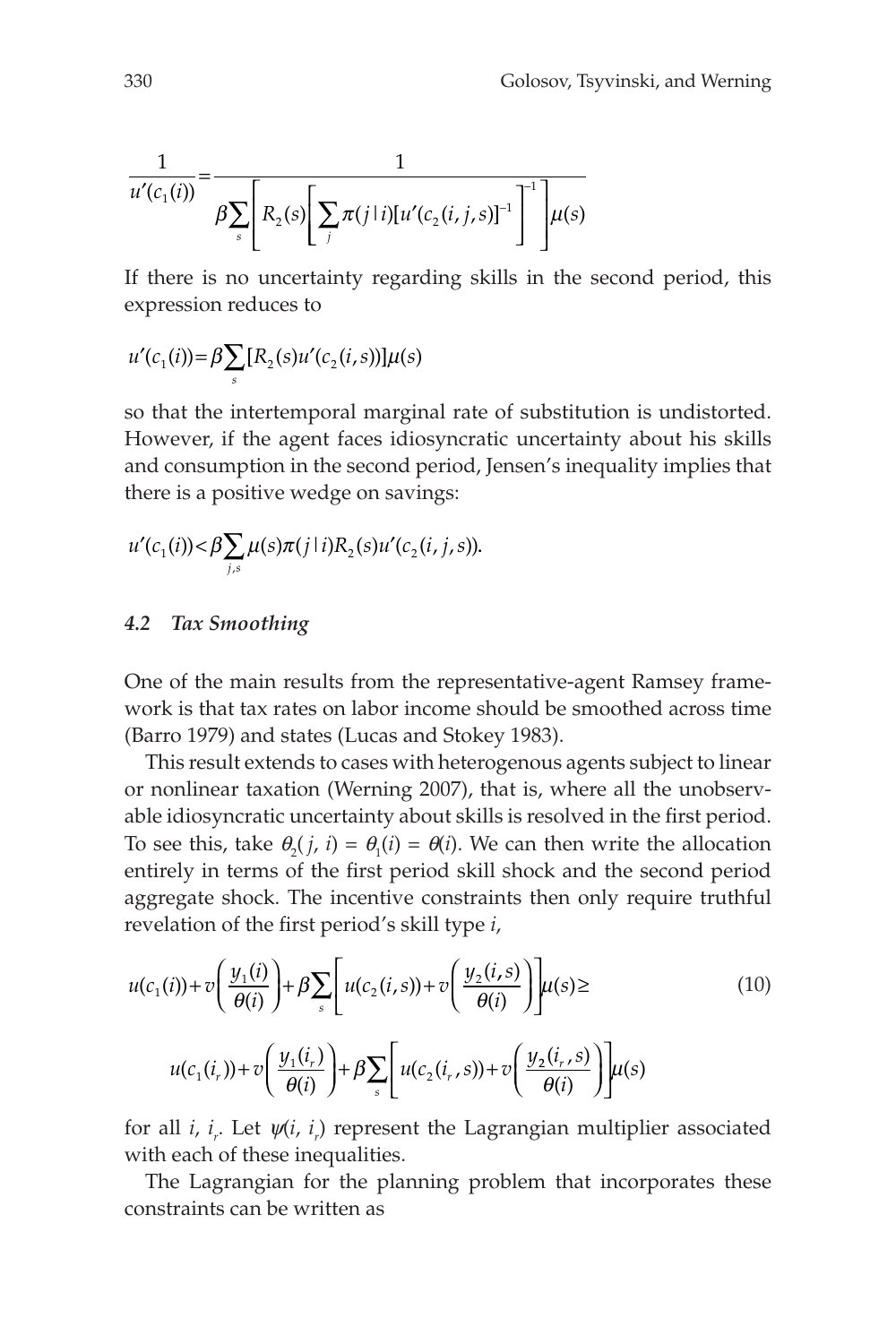$$
\sum_{i,i_r,s} \left\{ (1+\psi(i,i_r)) \left[ u(c_1(i)) + v\left(\frac{y_1(i)}{\theta(i)}\right) + \beta \left( u(c_2(i,s)) + v\left(\frac{y_2(i,s)}{\theta(i)}\right) \right) \right] - \psi(i,i_r) \left[ u(c_1(i_r)) + v\left(\frac{y_1(i_r)}{\theta(i)}\right) + \beta \left( u(c_2(i_r,s)) + v\left(\frac{y_2(i_r,s)}{\theta(i)}\right) \right) \right] \right\} \mu(s) \pi_1(i)
$$

To derive the next result we adopt an iso-elastic utility of work effort function  $v(n) = -\kappa n^{\gamma}/\gamma$  with  $\kappa > 0$  and  $\gamma \ge 1$ . The first-order conditions are then

$$
u'(c_1(i))\eta^c(i) = \lambda_1 \qquad u'(c_2(i, s))\eta^c(i) = \lambda_2(s)
$$

$$
-\frac{1}{\theta(i)}v'\left(\frac{y_1(i)}{\theta(i)}\right)\eta^y(i) = \lambda_1 \qquad -\frac{1}{\theta(i)}v'\left(\frac{y_2(i, s)}{\theta(i)}\right)\eta^y(i) = \lambda_2(s)
$$

where  $\lambda_1$  and  $\lambda_2$ (s) are first and second period multipliers on the resource constraints and where we define

$$
\eta^{c}(i) = 1 + \sum_{i'} \left( \psi(i, i') - \psi(i', i) \frac{\pi(i')}{\pi(i)} \right)
$$

$$
\eta^{y}(i) = 1 + \sum_{i'} \left( \psi(i, i') - \psi(i', i) \left( \frac{\theta(i)}{\theta(i')} \right) \frac{\pi(i')}{\pi(i)} \right)
$$

for notational convenience. Combining and cancelling terms then leads to

$$
\tau_1 = 1 + \frac{1}{\theta(i)} \frac{v' \left( \frac{y_1(i)}{\theta(i)} \right)}{u'(c_1(i))} = 1 - \frac{\eta^c(i)}{\eta^y(i)} \qquad \tau_2(s) = 1 + \frac{1}{\theta(i)} \frac{v' \left( \frac{y_2(i,s)}{\theta(i)} \right)}{u'(c_2(i,s))} = 1 - \frac{\eta^c(i)}{\eta^y(i)}
$$

which proves that perfect tax smoothing is optimal in this case. We summarize this result in the next proposition, derived by Werning (2007) for a more general dynamic framework.

**Proposition 4** *Suppose the disutility of work effort is isoelastic:*  $v(n) =$ *−*κ*n*<sup>γ</sup> */*γ*. Then when idiosyncratic uncertainty for skills is concentrated in the*  first period, so that  $\theta_2(j,i) = \theta_1(i)$  then it is optimal to perfectly smooth mar*ginal taxes on labor*  $\tau_1 = \tau_2(s) = \overline{\tau}$ .

Intuitively, tax smoothing results from the fact that the tradeoff between insurance and incentives remains constant between periods and across states. As shown by Werning (2007), if the distribution of skills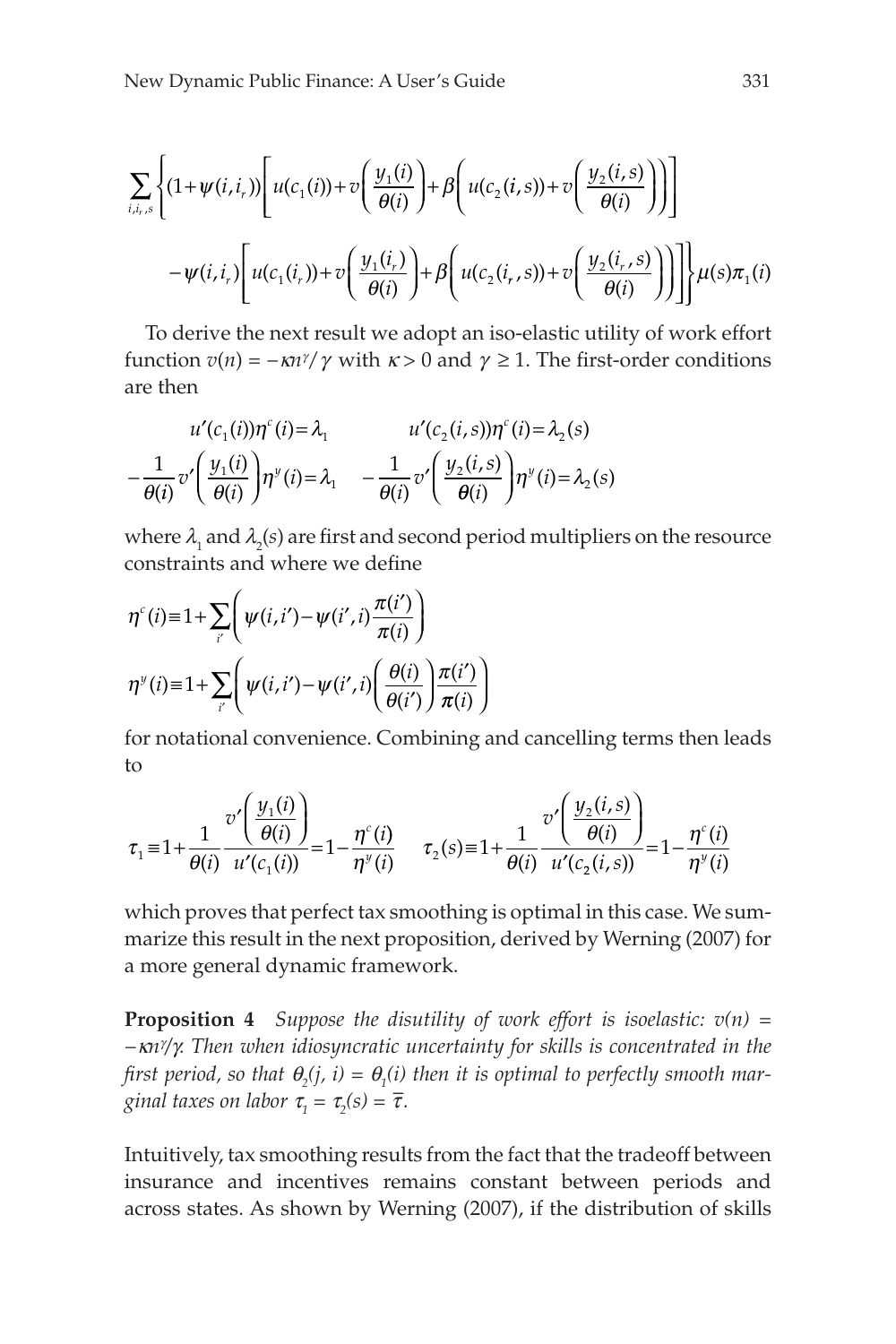varies across periods or aggregate states, then optimal marginal taxes should also vary with these shifts in the distribution. Intuitively, the tradeoff between insurance and incentives then shifts and taxes should adjust accordingly. In the numerical work in section 6 we examine another source for departures from the perfect tax smoothing benchmark.

## *4.3 Tax Implementations*

In this section we describe the general idea behind *decentralization* or *implementation* of optimal allocations with tax instruments. The general goal is to move away from the direct mechanism, justified by the revelation principle to study constrained efficient allocations, and find tax systems so that the resulting competitive equilibrium yields these allocations. In general, the required taxes are complex nonlinear functions of all past observable actions, such as capital and labor supply, as well as aggregate shocks.

It is tempting to interpret the wedges defined in  $(5)$ – $(7)$  as actual taxes on capital and labor in the first and second periods. Unfortunately, the relationship between wedges and taxes is typically less straightforward. Intuitively, each wedge controls only one aspect of worker's behavior (labor in the first or second period, or saving) taking all other choices fixed *at the optimal level*. For example, assuming that an agent supplies the socially optimal amount of labor, a savings tax defined by (7) would ensure that that agent also makes a socially optimal amount of savings. However, agents choose labor and savings jointly.14

In the context of our economy, taxes in the first period  $T_1(y_1)$  can depend only on the observable labor supply of agents in that periods, and taxes in the second period  $T_2(y_1, y_2, k, s)$  can depend on labor supply in both first and second period, as well as agents' wealth. In competitive equilibrium, agent *i* solves

$$
\max_{\{c,y,k\}} \left\{ u(c_1(i), y_1(i) / \theta_1(i)) + \beta \sum_{s,j} \left[ u(c_2(i,j,s)) + v\left(\frac{y_2(i,j,s)}{\theta_2(i,j)}\right) \right] \pi_2(j|i) \mu(s) \right\}
$$

subject to

$$
c_1(i) + k(i) \le y_1(i) - T_1(y_1(i))
$$
  
\n
$$
c_2(i, j, s) \le y_2(i, j, s) + R_2(s)k(i) - T_2(y_1(i), y_2(i, j, s), k(i), s).
$$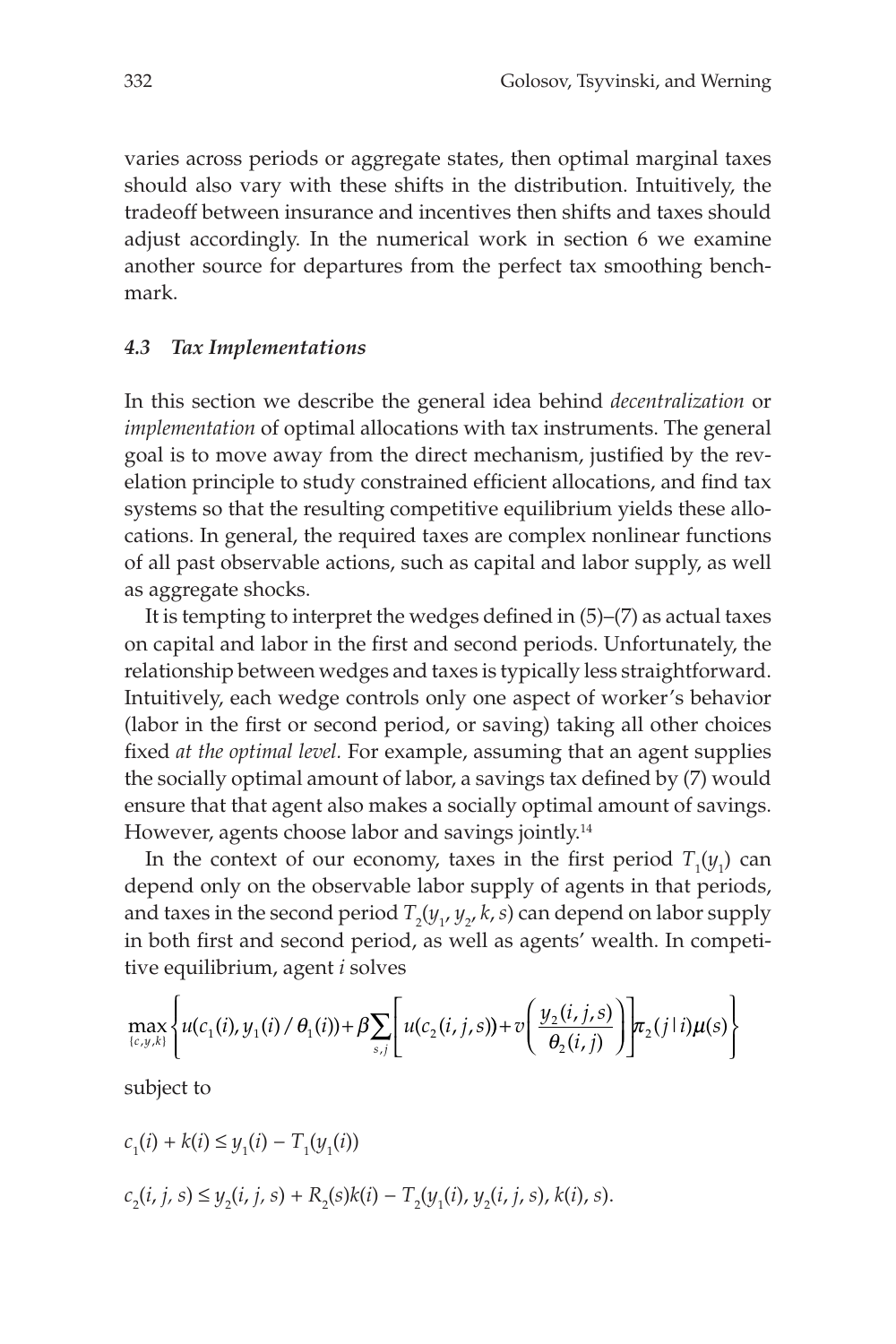We say that a tax system implements the socially optimal allocation  $\{(c_1^*(i), y_1^*(i), c_2^*(i, j, s), y_2^*(i, j, s)\}\)$  if this allocation solves the agent's problem, given  $T_1(y_1(i))$  and  $T_2(y_1(i)$ ,  $y_2(i, j, s)$ ,  $k(i)$ ,  $s$ ).

Generally, an optimal allocation may be implementable by various tax systems so  $T_1(y_1(i))$  and  $T_2(y_1(i), y_2(i, j, s)$ ,  $k(i)$ ,  $s$ ) may not be uniquely determined. In contrast, all tax systems introduce the same wedges in agents' savings or consumption-leisure decisions. For this reason, in the numerical part of the paper we focus on the distortions defined in section 3, and omit the details of any particular implementation. In this section, however, we briefly review some of the literature on the details of implementation.

Formally, the simplest way to implement allocations is a *direct mechanism,* which assigns arbitrarily high punishments if individual's consumption and labor decisions in any period differ from those in the set of the allocations  $\{(c_1^*(i), y_1^*(i), c_2^*(i, j, s), y_2^*(i, j, s)\}\)$  that solve the planning program. Although straightforward, such an implementation is highly unrealistic and severely limits agents' choices. A significant body of work attempts to find less heavy handed alternatives. One would like implementations to come close to using tax instruments currently employed in the United States and other advanced countries. Here we review some examples.

Albanesi and Sleet (2006) consider an infinitely repeated model where agents face *i.i.d.* skill shocks over time and there are no aggregate shocks. They show that the optimal allocation can be implemented by taxes that depend in each period only on agent's labor supply and capital stock (or wealth) in that period. The tax function  $T_t(y_t, k_t)$  is typically non-linear in both of its arguments. Although simple, their implementation relies critically on the assumption that idiosyncratic shocks are *i.i.d.* and cannot be easily extended to other shocks processes.

Kocherlakota (2005) considers a different implementation that works for a wide range of shock processes for skills. His implementation separates capital from labor taxation. Taxes on labor in each period *t* depend on the whole history of labor supplies by agents up until period *t* and in general can be complicated non-linear functions. Taxes on capital are linear and also history dependent. Specifically, the tax rate on capital that is required is given by (written, for simplicity, for the case with no aggregate uncertainty)

$$
\tilde{\tau}_k(i,j) = 1 - \frac{u'(c^*(i))}{\beta R_2 u'(c^*(i,j))}
$$
\n(11)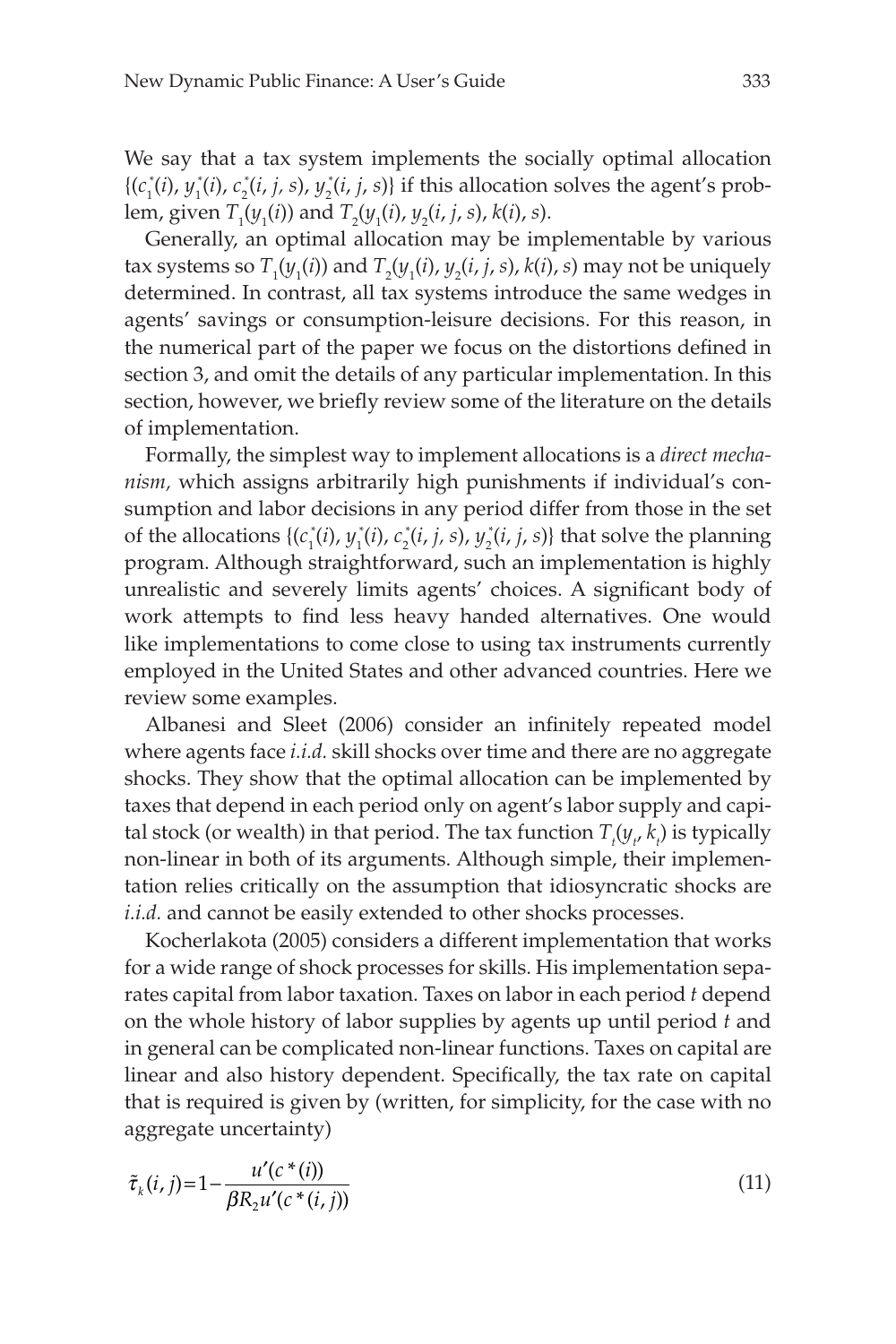Incidentally, an implication of this implementation is that, at the optimum, taxes on capital average out to zero and raise no revenue. That is, the conditional average over *j* for  $\tilde{\tau}_k(i, j)$  given by equation (11) is zero when the Inverse Euler equation (8) holds. At first glance, a zero average tax rate may appear to be at odds with the positive intertemporal wedge  $\tau_{k}(i)$  defined by equation (7) found in Proposition 3, but it is not: Savings are discouraged by this implementation. The key point is that the tax is not deterministic, but random. As a result, although the average net return on savings is unaffected by the tax, the net return  $R_2(s)$ (1 −  $\tilde{\tau}_k(i, j, s)$ ) is made risky. Indeed, since net returns are negatively related to consumption, see equation (11), there is a risk-premium component (in the language of financial economics) to the expected return. This tax implementation makes saving strictly less attractive, just as the positive intertemporal wedge  $\tau_{\scriptscriptstyle{k}}$  suggests.

In some applications the number of shocks that agents face is small and, with a certain structure, that allows for simple decentralizations. Golosov and Tsyvinski (2006a) study a model of disability insurance, where the only uncertainty agents face is whether, and when, they receive a permanent shock that makes them unable to work. In this scenario, the optimal allocation can be implemented by paying disability benefits to agents who have assets below a specified threshold, i.e., asset testing the benefits.

### *4.4 Time Inconsistency*

In this section we argue that the dynamic Mirrlees literature and Ramsey literature are both prone to time-consistency problems. However, the nature of time inconsistency is very different in those two approaches.

An example that clarifies the notion of time inconsistency in Ramsey models is taxation of capital. The Chamley-Judd (Judd 1985, Chamley 1986) result states that capital should be taxed at zero in the long run. One of the main assumptions underlying this result is that a government can commit to a sequence of capital taxes. However, a benevolent government would choose to deviate from the prescribed sequence of taxes. The reason is that, once capital is accumulated, it is sunk, and taxing capital is no longer distortionary. A benevolent government would choose high capital taxes once capital is accumulated. The reasoning above motivates the analysis of time consistent policy as a game between a policy maker (government) and a continuum of economic agents (consumers).15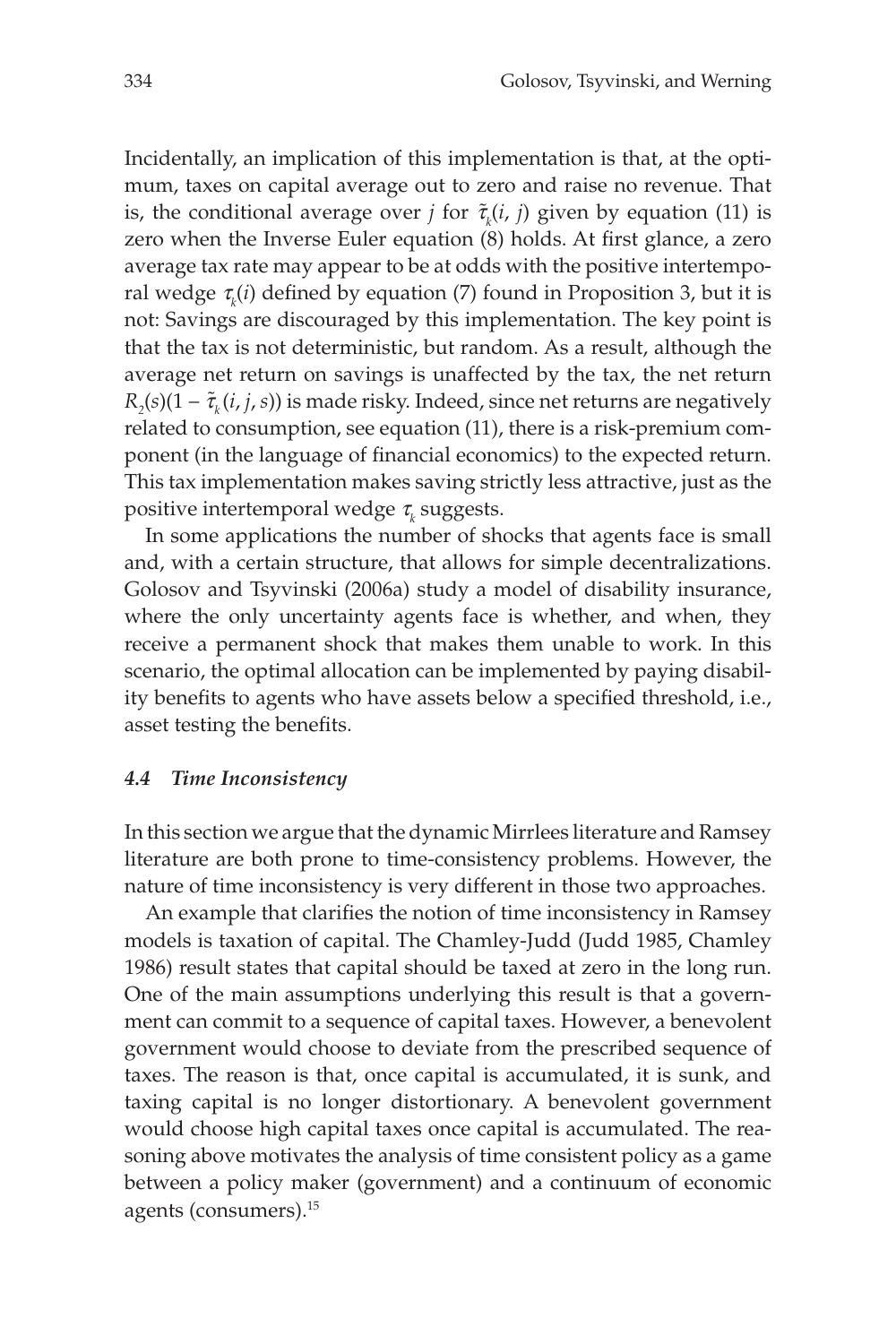To highlight problems that arise when we depart from the benchmark of a benevolent planner with full commitment, it is useful to start with Roberts' (1984) example economy, where, similar to Mirrlees (1971), risk-averse individuals are subject to unobserved shocks affecting the marginal disutility of labor supply. But unlike the benchmark Mirrlees model, the economy is repeated *T* times, with individuals having perfectly persistent types. Under full commitment, a benevolent planner would choose the same allocation at every date, which coincides with the optimal solution of the static model. However, a benevolent government without full commitment cannot refrain from exploiting the information that it has collected at previous dates to achieve better risk sharing ex post. This turns the optimal taxation problem into a dynamic game between the government and the citizens. Roberts showed that as discounting disappears and  $T \rightarrow \infty$ , the unique sequential equilibrium of this game involves the highly inefficient outcome in which all types declare to be the worst type at all dates, supply the lowest level of labor and receive the lowest level of consumption. This example shows the potential inefficiencies that can arise once we depart from the case of full commitment, even with benevolent governments. The nature of time inconsistency in dynamic Mirrlees problems is, therefore, very different from that in a Ramsey model. In the dynamic Mirrlees model the inability of a social planner not to exploit information it learns about agents' types is a central issues in designing optimal policy without commitment. A recent paper by Bisin and Rampini (2006) considers the problem of mechanism design without commitment in a two-period setting. They show how the presence of anonymous markets acts as an additional constraint on the government, ameliorating the commitment problem.

Acemoglu, Golosov, and Tsyvinski (2006) depart from Roberts' (1984) framework and consider, instead of a finite-horizon economy, an infinite-horizon economy. This enables them to use punishment strategies against the government to construct a *sustainable mechanism*, defined as an equilibrium tax-transfer program that is both incentive compatible for the citizens and for the government (i.e., it satisfies a sustainability constraint for the government). The (best) sustainable mechanism implies that if the government deviates from the implicit agreement, citizens switch to supplying zero labor, implicitly punishing the government. The infinite-horizon setup enables them to prove that a version of the revelation principle, *truthful revelation along the equilibrium path,* applies and is a useful tool of analysis for this class of dynamic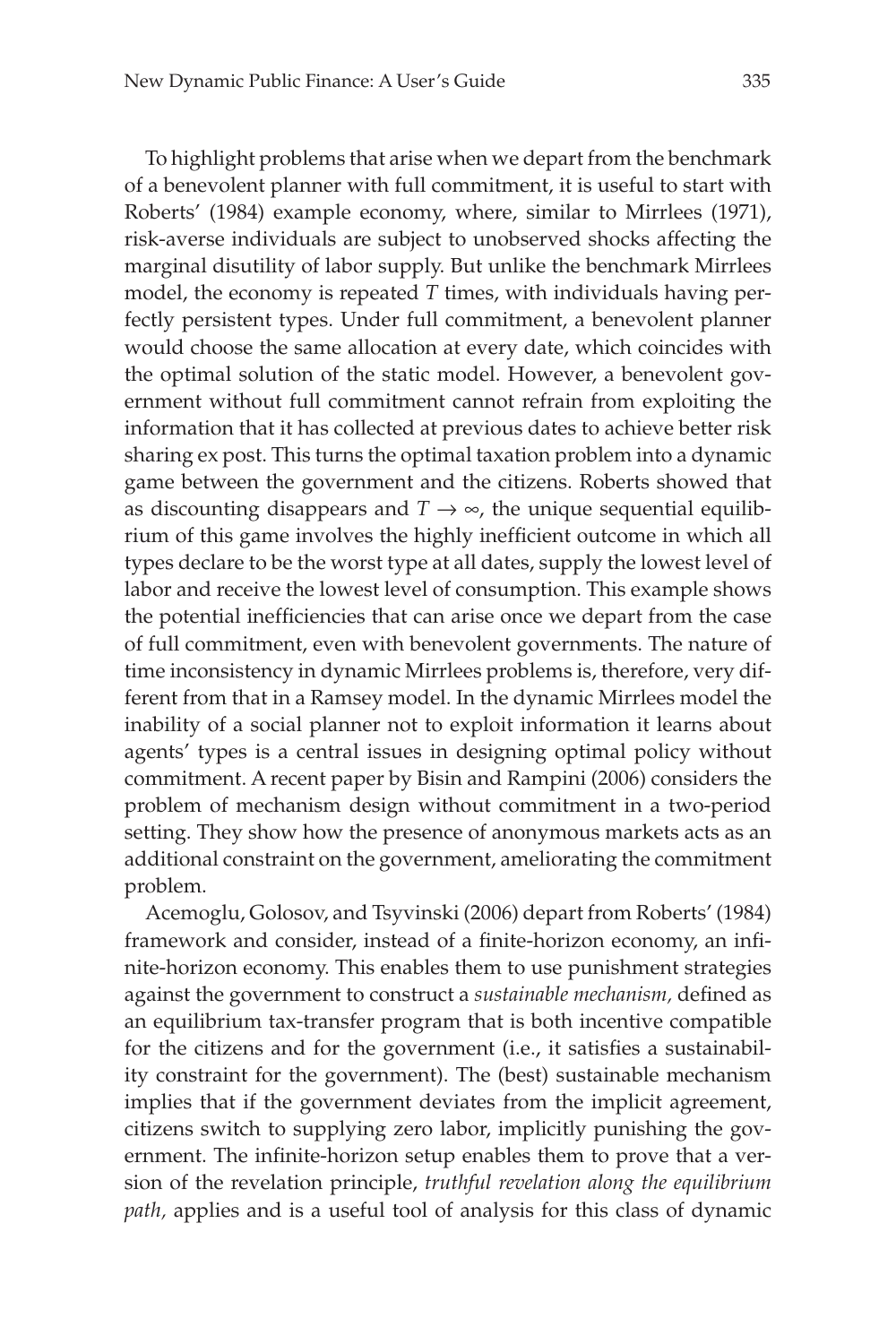incentive problems with self-interested mechanism designers and without commitment.16 The fact that the truthful revelation principle applies *only* along the equilibrium path is important, since it is actions off the equilibrium path that place restrictions on what type of mechanisms are allowed (these are encapsulated in the sustainability constraints). This enables them to construct sustainable mechanisms with the revelation principle along the equilibrium path, to analyze more general environments, and to characterize the limiting behavior of distortions and taxes.

## *4.5 The Government's Role As Insurance Provider*

In the previous discussion we assumed that a government is the sole provider of insurance. However, in many circumstances, markets can provide insurance against shocks that agents experience. The presence of competitive insurance markets may significantly change optimal policy prescriptions regarding the desirability and extent of taxation and social insurance policies.

We assumed that individual asset trades and, therefore, agents' consumption, are publicly observable. In that case, following Prescott and Townsend (1984), Golosov and Tsyvinski (2006b) show that allocations provided by competitive markets are constrained efficient and the first welfare theorem holds. The competitive nature of insurance markets, even in the presence of private information, can provide optimal insurance as long as consumption and output are publicly observable. Note that individual insurance contracts, between agents and firms, would feature the same wedges as the social planning problem we studied, providing another motivation for focusing on wedges, rather than taxes that implement them.

In this paper we do not model explicitly reasons why private insurance markets may provide the inefficient level of insurance. Arnott and Stiglitz (1986, 1990), Greenwald and Stiglitz (1986), and Golosov and Tsyvinski (2006b) explore why markets may fail in the presence of asymmetric information.

## **5 Numerical Exercises**

We now turn to numerical exercises with baseline parameters and perform several comparative-static experiments. The exercises we conduct strike a balance between flexibility and tractability. The two period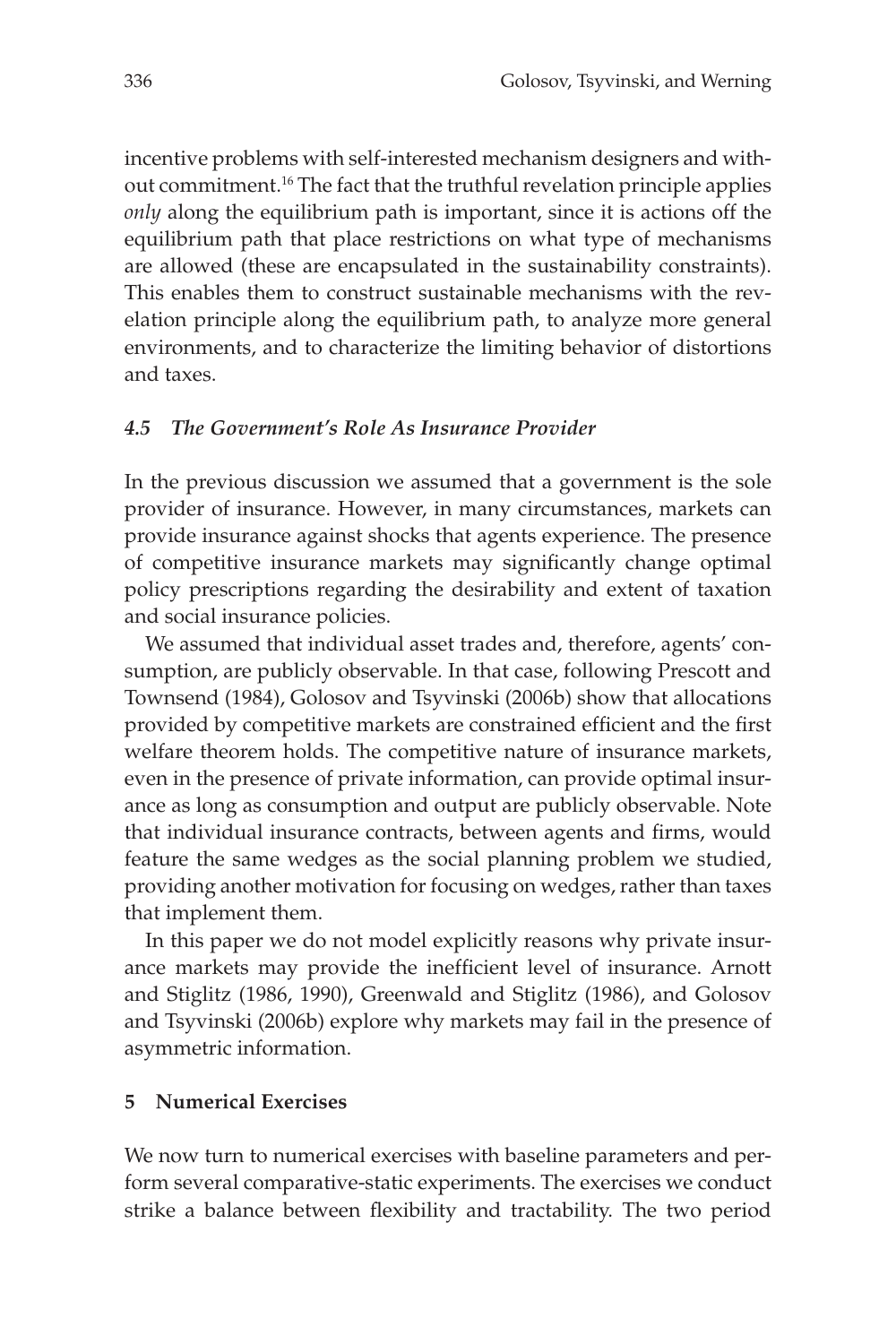setting is flexible enough to illustrate the key theoretical results and explore a few new ones. At the same time, it is simple enough that a complete solution of the optimal allocation is possible. In contrast, most work on Mirrleesian models has focused on either partial theoretical characterizations of the optimum, e.g., showing that the intertemporal wedge is positive (Golosov, Kocherlakota, and Tsyvinski, 2003) or on numerical characterizations for a particular skills processes, e.g., *i.i.d.* skills in Albanesi and Sleet (2006) or absorbing disability shocks in Golosov and Tsyvinski (2006a). In a recent paper, Farhi and Werning (2006a) take a different approach, by studying partial tax reforms—that fully capture the savings distortions implied by the Inverse Euler equation. The problem remains tractable even with empirically relevant skill processes.

#### *5.1 Parameterization*

When selecting parameters it is important to keep the following neutrality result in mind. With logarithmic utility, if productivity and government expenditures are scaled up within a period then: (1) the allocation for consumption is scaled by the same factor; (2) the allocation of labor is unaffected; and (3) marginal taxes rates are unaffected. This result is relevant for thinking about balanced growth in an extension of the model to an infinite horizon. It is also convenient in that it allows us to normalize, without any loss of generality, the second period shock for our numerical explorations.

We now discuss how we choose parameters for the benchmark example. We use the following baseline parameters. We first consider the case with no aggregate uncertainty. Assume that there is no discounting and that the rate of return on savings is equal to the discount factor: *R*  $= \beta = 1$ .

We choose the skill distribution as follows. In the first period, skills are distributed uniformly. Individual skills in the first period,  $\theta_1(i)$ , are equally spaced in the interval  $[\underline{\theta}_1, \overline{\theta}_1]$ . The probability of the realization of each skill is equal to  $\pi_1(i) = 1/N_1$  for all *i*. We choose baseline parameters to be  $\underline{\theta}_1 = 0.1$ ,  $\overline{\theta}$  $N_1$  = 1, and  $N_1$  = 50. Here, a relatively large number of skills allows us to closely approximate a continuous distribution of skills. In the second period, an agent can receive a skill shock. For computational tractability, we assume that there are only two possible shocks to an agent's skill in the second period,  $N_2(i) = 2$  for all *i*. Skill shocks take the form of a proportional increase  $\theta_2(i, 1) = \alpha_1 \theta_1(i)$  or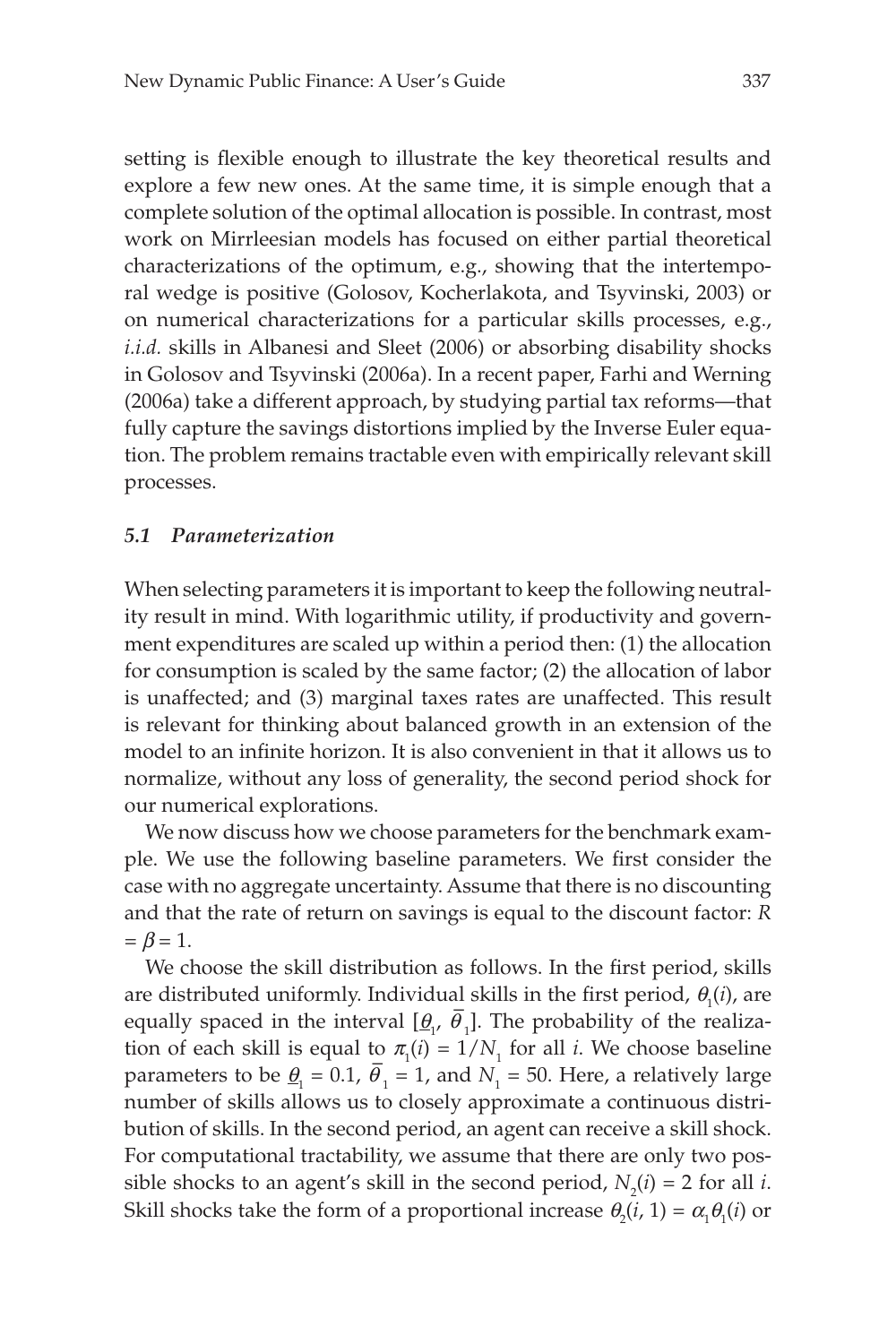proportional decrease  $\theta_2(i, 2) = \alpha_2 \theta_1(i)$ . For the baseline case, we set  $\alpha_1 =$ 1, and  $\alpha_{2}$  = 1/2. This means that an agent in the second period can only receive an adverse shock  $\alpha_{2}$ . We also assume that there is uncertainty about realization of skills and set  $\pi_2(1|i) = \pi_2(2|i) = 1/2$ . The agent learns his skill in the second period only at time *t* = 2. We chose the above parameterization of skills to allow a stark characterization of the main forces determining the optimum.17

We choose the utility function to be power utility. The utility of consumption is  $u(c) = \frac{c^{1-\sigma}}{(1-\sigma)}$ . As our baseline we take  $\sigma = 1$ , so that  $u(c) = \log(c)$ . The utility of labor is given by  $v(l) = -l^{\gamma}$ ; as our benchmark we set  $\gamma$  = 2.

We use the following conventions in the figures below:

1. The horizontal axis displays the first period skill type  $i = 1, 2, \ldots$ , 50;

2. The wedges (distortions) in the optimal solutions are labeled as follows:

(a) "Distortion  $t = 1$ " is the consumption-labor wedge in period 1:  $\tau_{y_1}$ ;

(b) "Distortion high *t* = 2" is the consumption-labor wedge in period 2 for an agent with a high skill shock:  $\tau_{_{\!y_2}}\!(i,1);$ 

(c) "Distortion low *t* = 2" is the consumption-labor wedge in period 2 for an agent with a low skill shock:  $\tau_{_{\!y_2}}\!(i,2);$ 

(d) "Distortion capital" is the intertemporal (capital) wedge:  $\tau_k(i)$ .

## *5.2 Characterizing the Benchmark Case*

In this section, we describe the numerical characterization of the optimal allocation. Suppose first that there were no informational friction and agents' skills were observable. Then the solution to the optimal program would feature full insurance. The agent's consumption would be equalized across realizations of shocks. Labor of agents would be increasing with their type. It is obvious that when skills are unobservable the unconstrained optimal allocation is not incentive compatible, as an agent with a higher skill would always prefer to claim to be of a lower type to receive the same consumption but work less. The optimal allocation with unobservable types balances two objectives of the social planner: Providing insurance and respecting incentive compatibility constraints.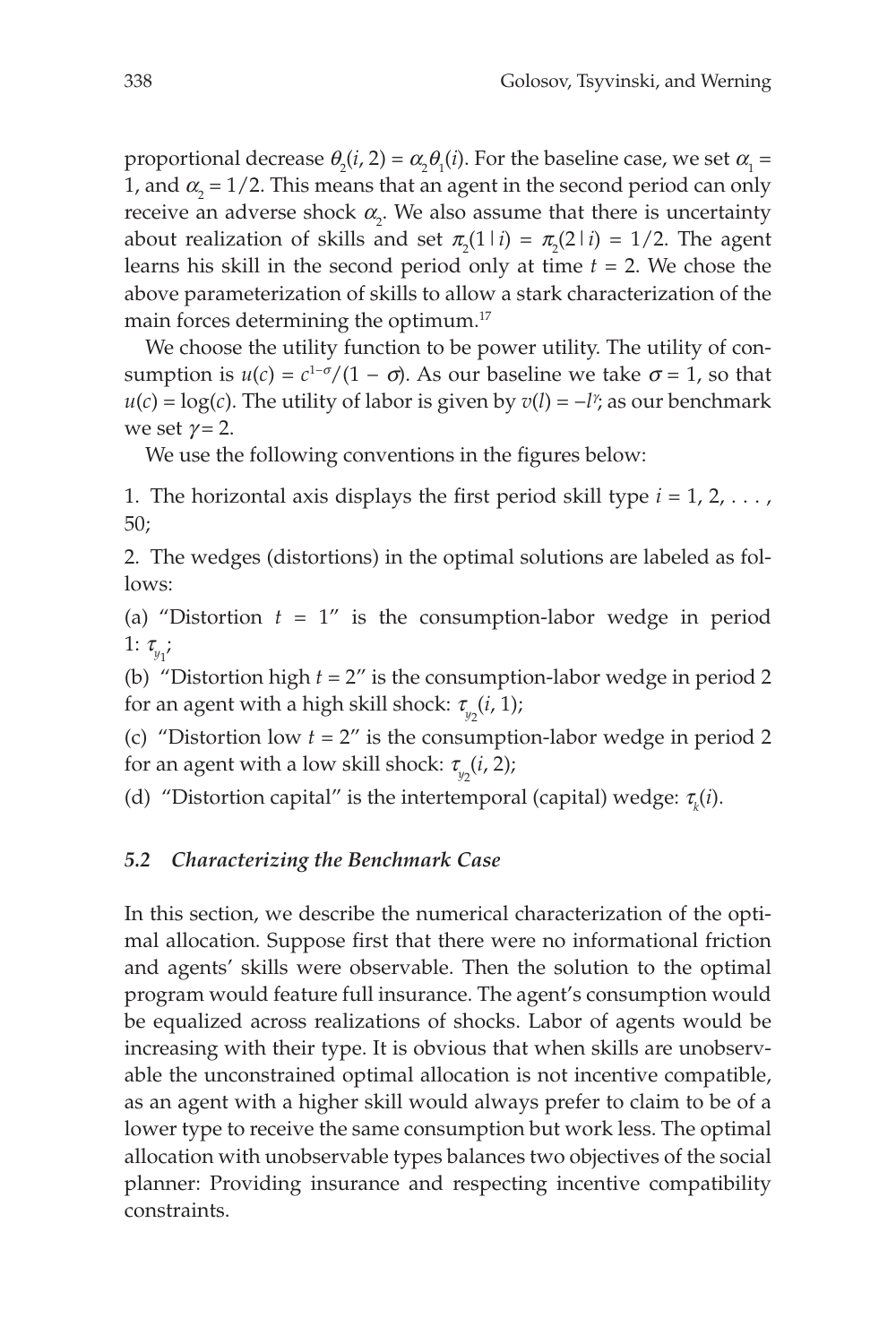The optimal allocation for the benchmark case with unobservable types is shown in figure 5.1 and figure 5.2. There is no bunching in either period: Agents of different skills are allocated different consumption and labor bundles.

First note that there is a significant deviation from the case of perfect insurance: agents' consumption increases with type, and consumption in the second period for an agent who claims to have a high shock is higher than that of an agent with the low shock. The intuition for this pattern of consumption is as follows. It is optimal for an agent with a higher skill to provide a higher amount of effective labor. One way to make provision of higher effective labor incentive compatible for an agent is to allocate a larger amount of consumption to him. Another way to reward an agent for higher effort is to increase his continuation value, i.e., allocate a higher amount of expected future consumption for such an agent.

We now turn our attention to the wedges in the constrained efficient allocation. In the unconstrained optimum with observable types, all wedges are equal to zero. We plot optimal wedges for the benchmark case in figure 5.3.

We see that the wedges are positive, indicating a significant departure from the case of perfect insurance. We notice that the consumptionlabor wedge is equal to zero for the highest skill type in the first period and for the high realization of the skill shock in the second period:  $\tau_{y_1}(\bar{\theta}_1) = \tau_{y_2}(\bar{\theta}_1,1) = 0$ . This result confirms a familiar "no distortion at the top" result due to Mirrlees (1971) which states that in a static context the consumption-labor decision of an agent with the highest skill is undistorted in the optimal allocation. The result that we obtain here is somewhat novel as we consider an economy with stochastically evolving skills, for which the "no distortion at the top" result have not yet been proven analytically.

We also see that the labor wedges at the bottom  $\{\tau_{y_1}(\underline{\theta}_1), \ \tau_{y_2}(\underline{\theta}_{1'}, 1),\ \ldots\}$  $\tau_{y_2}(\underline{\theta}_1, 2)$  are strictly positive. A common result in the literature is that with a continuum of types, the tax rate at the bottom is zero if bunching types is not optimal. In our case, there is no bunching, but this result does not literally apply because we work with a discrete distribution of types.

We see that the intertemporal wedge is low for agents with low skills  $\theta_1$  in the first period yet is quite high for agents with high skills. The reason is that it turns out that lower skilled workers are quite well insured: Their consumption is not very volatile in the second period. It follows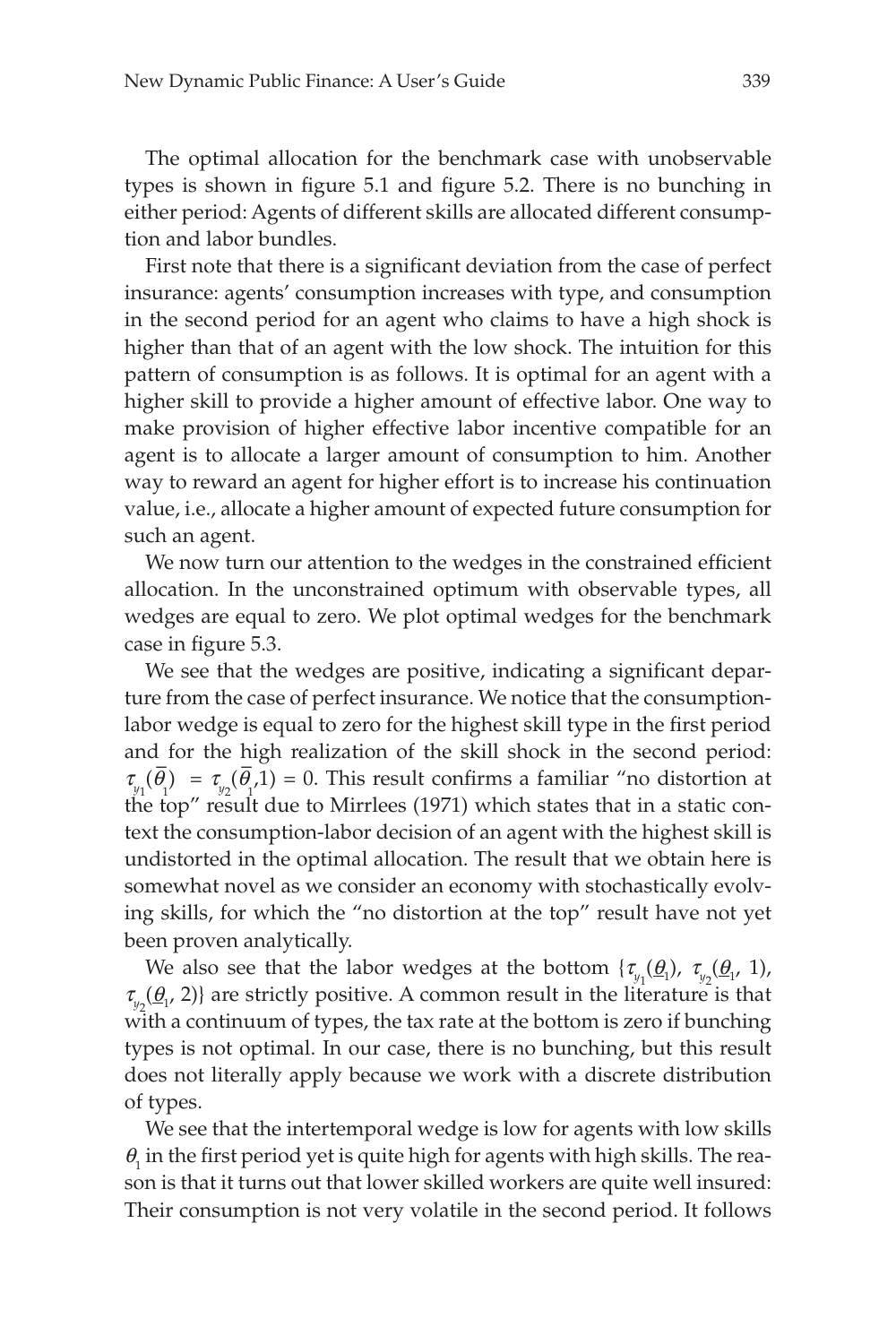

**Figure 5.1**

Consumption Allocation. Middle Dotted Line Shows First Period Consumption; Outer Solid Lines Are Second Period Consumption



**Figure 5.2**

Effective Labor Allocation. Dashed Line Is for First Period. Solid Lines Are for Second Period, Top Is High Shock, Bottom Low Shock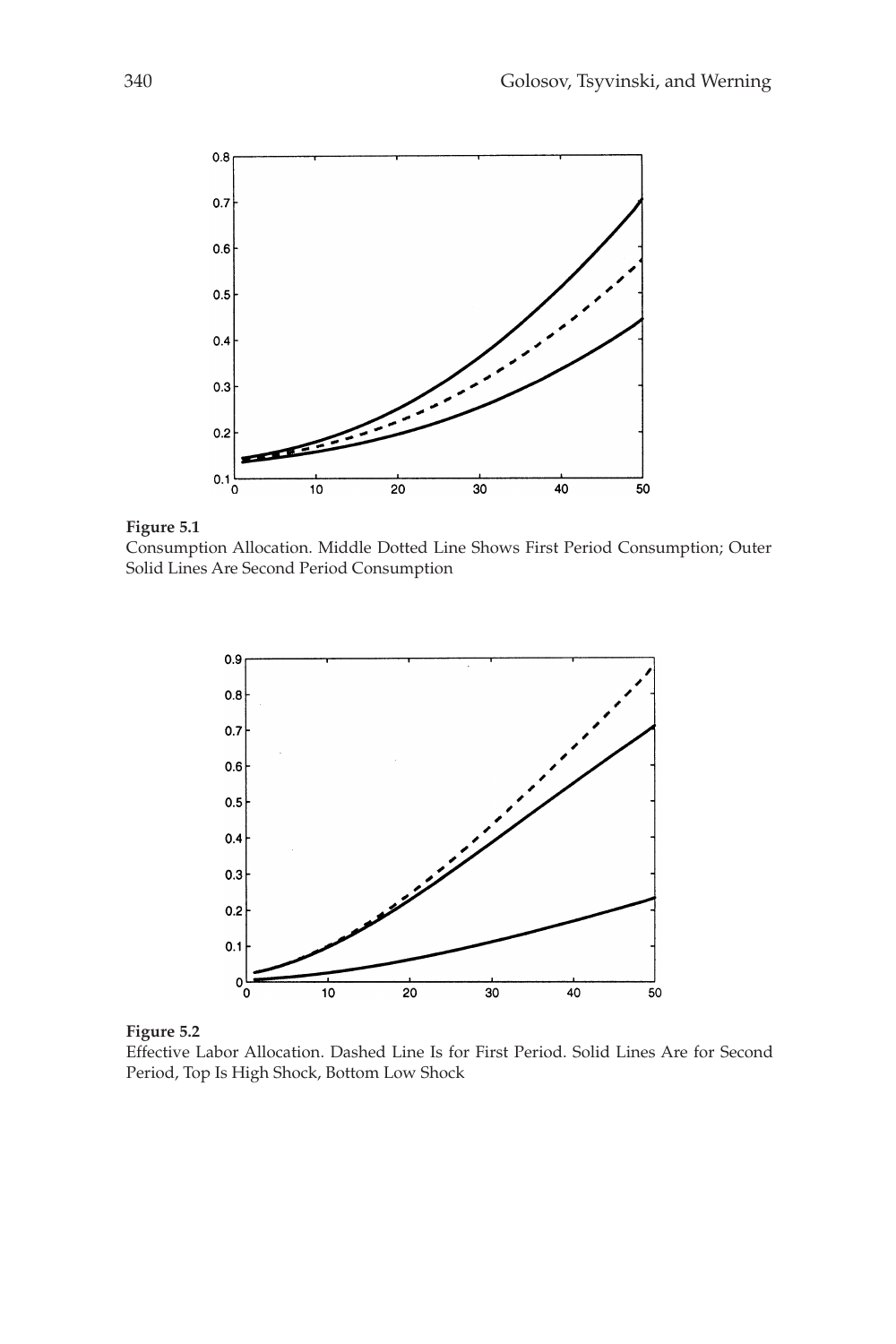

**Figure 5.3** Benchmark Implicit Marginal Tax Rates

that the intertemporal distortion required is smaller. Note that figure 5.1 shows that consumption uncertainty in the second period increases with the first period shock.

## *5.3 Effects of the Size of Second Period Shocks*

We now consider the effects of an increase in the size of the adverse second period shock affecting agents. This is an important exercise as it allows us to identify forces that distinguish the dynamic Mirrlees taxation in which skills stochastically change over time from a dynamic case in which types of agents do not change over time. We consider a range of shocks: From a very large shock ( $\alpha$ <sub>2</sub> = 0.05), that makes an agent almost disabled in the second period, to a small drop ( $\alpha$ <sub>2</sub> = 0.95) that barely changes the agent's skill. In figure 5.4 the bold line corresponds to the benchmark case of  $\alpha_{2} = 0.5$ ; the dashed lines correspond to  $\alpha_{2} =$ 0.6, 0.8, 0.9, and 0.95, while the dotted lines correspond to  $\alpha_{2} = 0.3, 0.1$ , and 0.05 respectively.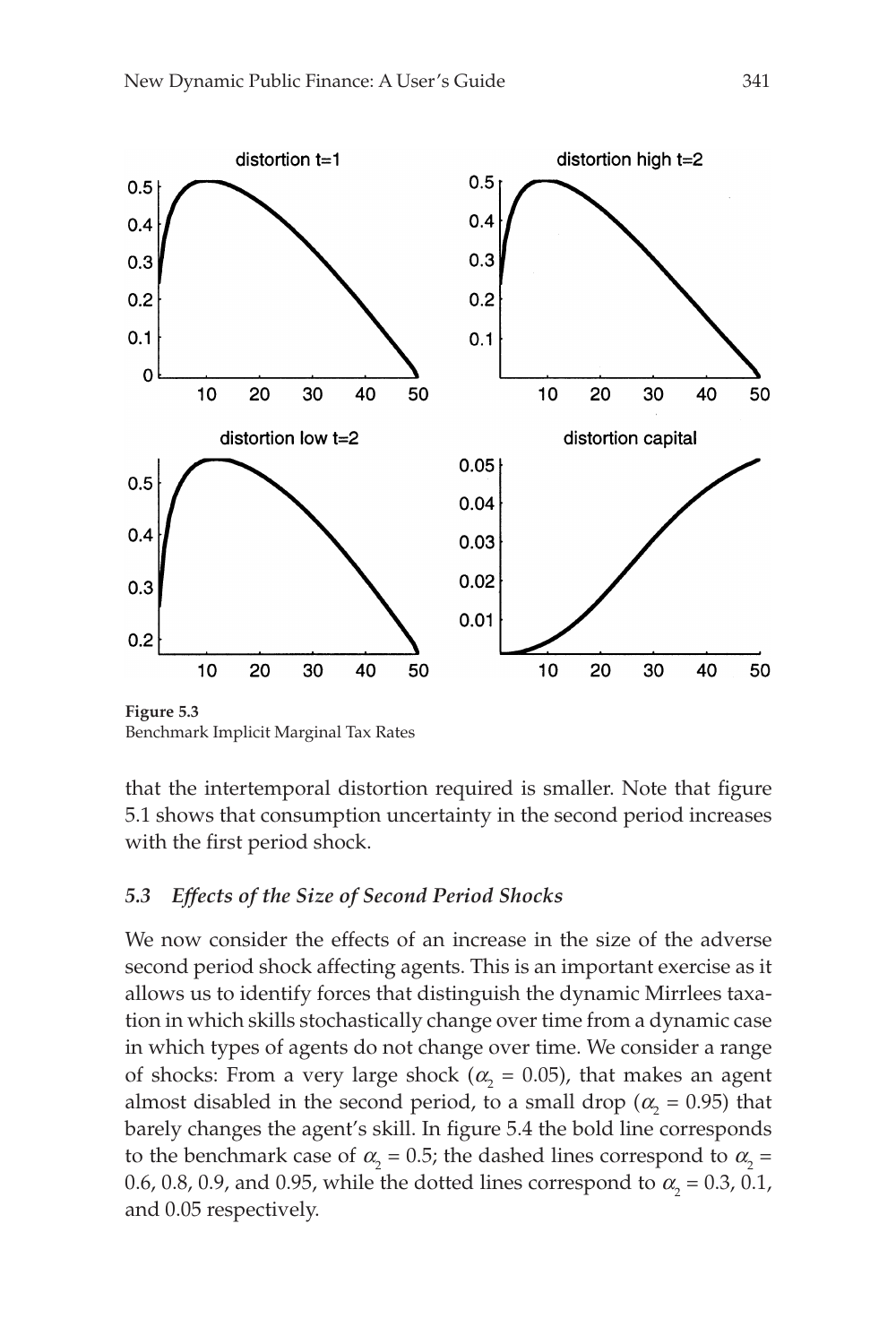

We now describe the effects of an increase in the size of the skill shocks on the labor wedges. First notice that the size of the second period shocks practically does not affect the first period wedge schedule  $\tau_{y_1}(\theta_1)$ , and the shape and the level are preserved: Even when agents experience a high shock to their skills (e.g.,  $\alpha_{2} = 0.05$ ), the schedule of labor wedges in the first period is, essentially, identical to the case when an agent experiences a very small shock ( $\alpha_{2}$  = 0.95). Similarly, we don't see large changes in the marginal labor wedge schedule,  $\tau_{y_2}(\cdot, 1)$ , in the second period for the high realization of the shocks (i.e., if skills remain the same as in the previous period). Interestingly, the marginal tax on labor in the second period after a downward drop, τ<sub>*y*2</sub>(·, 2) changes significantly. As  $\alpha_{2}$  increases, the shock to skill becomes smaller and the level of wedges at the top falls. To see this effect, compare the upper dotted line for  $\alpha_{2} = 0.05$  with the bottom dashed line for  $\alpha_{2} = 0.95$ .

To summarize the discussion above, we conclude that the size of the second period shock only has significant effects on labor wedges for the agents who experience that shock and only in that period. Intuitively, the skill distribution for agents not affected by the shocks matters only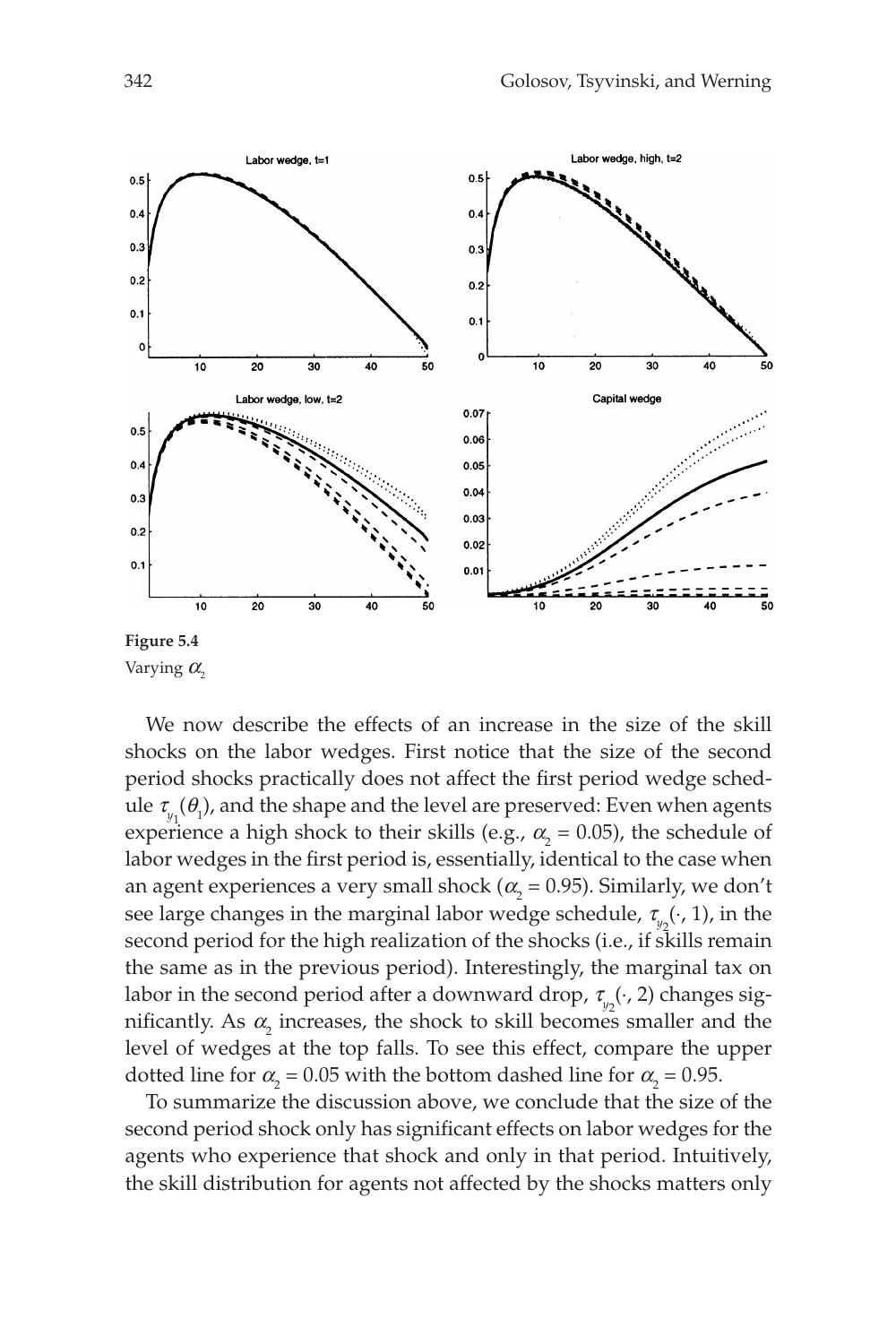indirectly, and, therefore, the labor wedge for those agents is affected only to a small degree.

We now proceed to characterize the effects of the size of shocks on the capital wedge. The intertemporal wedge becomes smaller and flatter when  $\alpha_{\text{2}}$  increases—compare, for example, the lower curve associated with  $\alpha_{2}$  = 0.95 to the highest curve associated with  $\alpha_{2}$  = 0.05. The reason is that consumption becomes less volatile in the second period when the skill drop is smaller. The inverse Euler equation then implies a smaller distortion. The intuition for this result is simple. If there were no skill shocks in the second period ( $\alpha_{2}$  = 1) then, as we discussed above, the capital wedge is equal to zero. The higher is the wedge in the second period, the further away from the case of constant skills we are, therefore, the distortion increases. Also note that low  $\alpha_{\text{\tiny{2}}}$  (large shocks in the second period) significantly steepens the capital wedge profile.

We conclude that the shape and size of the capital wedge responds significantly to the size of the shocks that an agent may experience in the future.

## *5.4 Effects of the Probability of Second Period Shocks and Uncertainty*

We now consider the effects of changing the probability of the adverse second period shock. This exercise is of interest because it allows us to investigate the effects of *uncertainty* about future skill realizations on the size and shape of wedges.

In figure 5.5, we show in bold the benchmark case where  $\pi_2(2\mid\cdot)=0.5;$ dashed line correspond to  $\pi_2(2|\cdot) = 0.7$  and 0.9 while the dotted lines correspond to  $\pi_2(2|\cdot) = 0.3$  and 0.1, respectively.

We first notice that the effects of the change in the probability of the adverse shock on labor wedge are similar to the case of increase in size of the adverse shock. That is, as the probability  $\pi_2(2\,|\,\cdot)$  of a drop in skills rises, the informational friction increases and so does the labor wedge.

For the intertemporal wedge there is an additional effect of changing the probability of the adverse skill shock. The wedge is the highest when uncertainty about skills is the highest: At the symmetric baseline case with  $\pi_2(2|\cdot) = 0.5$ . Intuitively, the reason is that the uncertainty about next period's skill is maximized at  $\pi_2(2|\cdot) = 0.5$ . It is uncertainty about future skills, rather than the level of next period's skill shock, that matters for the size of the capital wedge.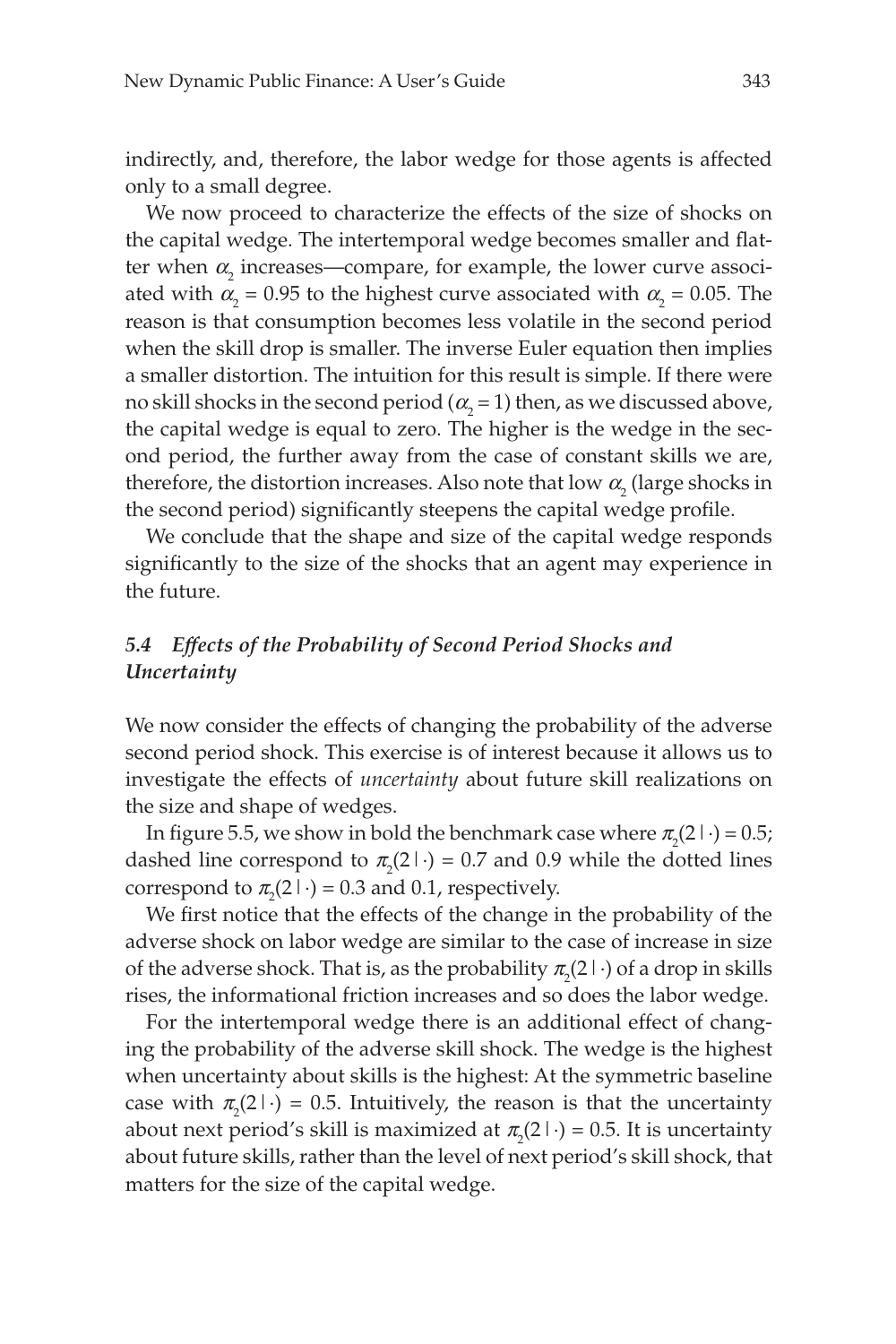

Varying the Probability of Skill Drop  $\pi_{\scriptscriptstyle 2}(2\,|\,\cdot)$ 

### *5.5 Effects of Changing Risk Aversion*

We proceed to explore effects of risk aversion on optimal wedges and allocations. This exercise is important as risk aversion determines the need for redistribution or insurance for an agent. Specifically, we change the risk aversion parameter  $\sigma$  in the utility function. The results are shown in figure 5.6. Our benchmark case of logarithmic utility  $\sigma = 1$  is shown in bold. With dotted lines we plot lower risk aversions:  $\sigma$  = 0.8, 0.5, 0.3, and 0.1; and with dashed lines we plot higher risk aversions:  $\sigma$  = 1.5 and 3.

The immediate observation is that a higher degree of risk aversion leads to uniformly higher distortions. The intuition is again rather simple. We know that if  $\sigma = 0$ , so that utility is linear in consumption and an agent is risk neutral, private information about the skill would not affect the optimal allocation and the unconstrained allocation in which all wedges are equal to zero can be obtained. The higher is risk aversion, the higher is the desire of the social planner to redistribute and insure agents. Therefore, all distortions rise.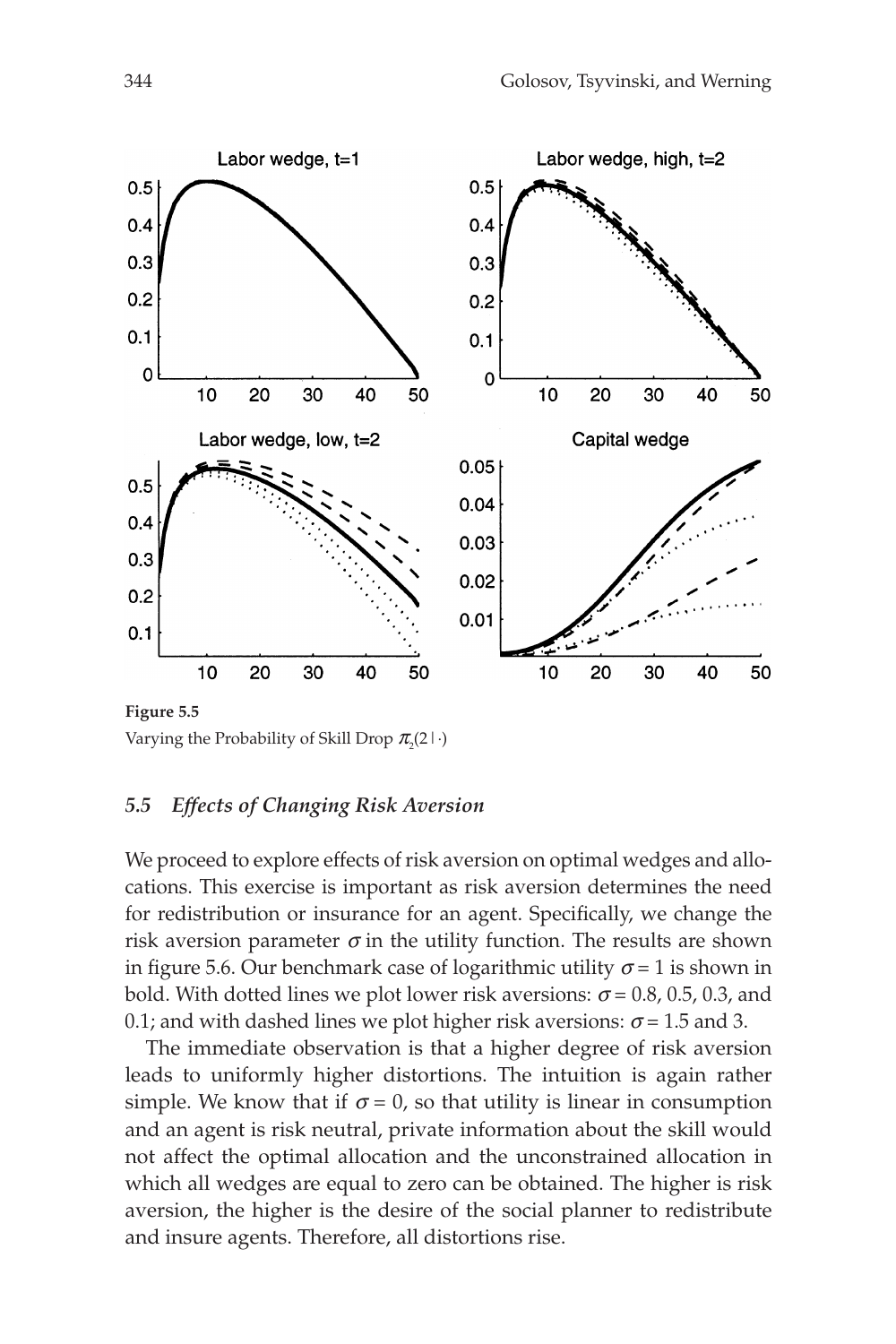

The effects of higher risk aversion on the intertemporal wedge are the outcome of two opposing forces: (1) a direct effect: for a given consumption allocation, a higher risk aversion  $\sigma$  increases the wedge—the capital wedge results from the Inverse Euler equation by applying Jensen's inequality, which is more powerful for higher  $\sigma$ , (2) an indirect effect: with higher curvature in the utility function  $u(c)$  it is optimal to insure more, lowering the variability of consumption across skill realizations, which reduces the capital wedge. For the cases we considered the direct effect turned out to be stronger and the capital wedge increases with risk aversion.

### *5.6 Effects of Changing Elasticity of Labor Supply*

We further investigate the properties of the optimum by considering three modifications of the disutility of labor. Figure 5.7 shows the results. Our benchmark case, as before, is *v*(*l*) = −*l* 2 (plotted in bold in the figure). We also display two more inelastic cases:  $v(l) = -l^3$  and  $v(l) =$ −*l* 4 (plotted with dashed lines).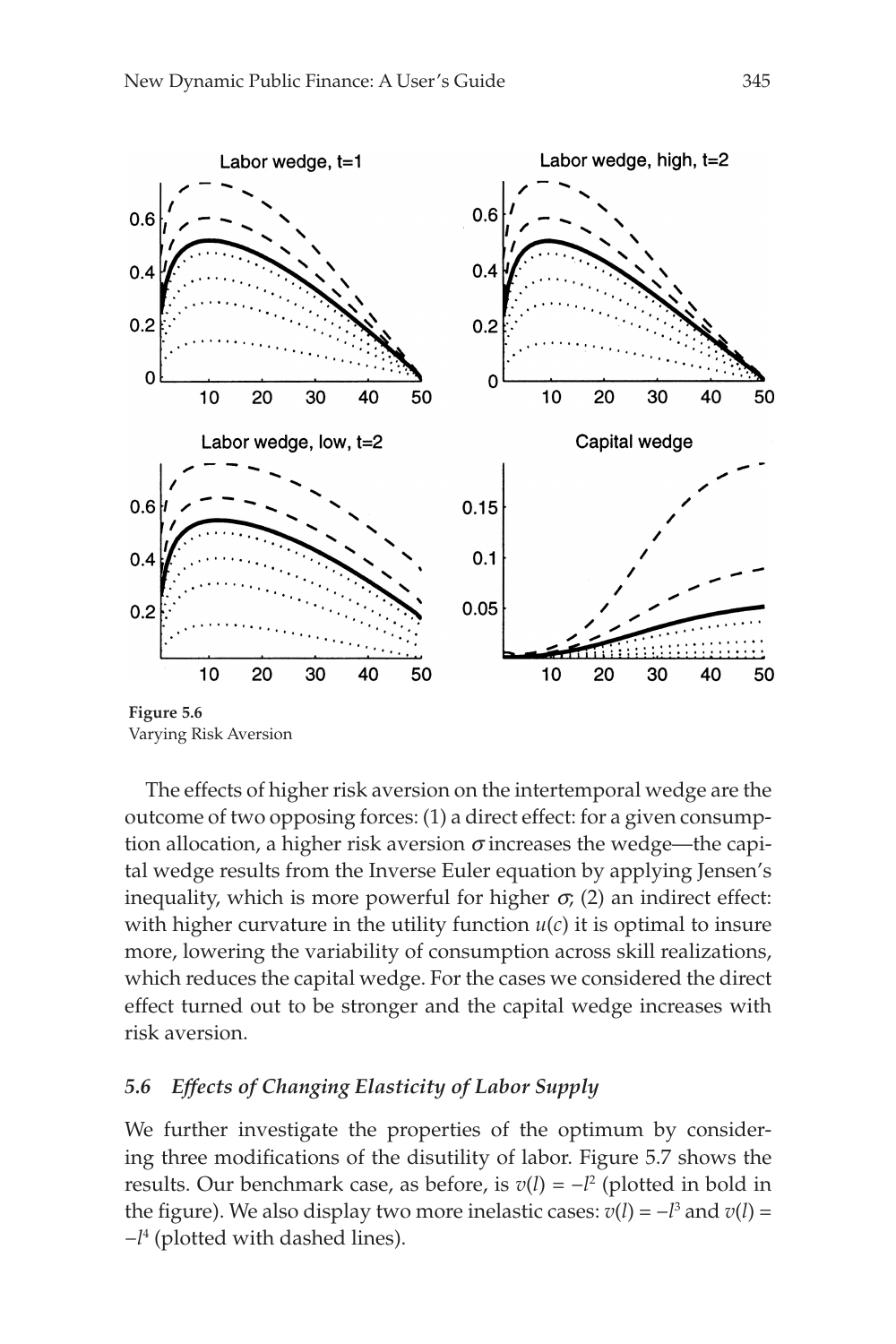

Changing Elasticity of Labor

Regarding the effect on labor distortions, intuitively, there are two opposing forces. On the one hand, as labor becomes more inelastic, wedges introduce smaller inefficiencies. Thus, redistribution or insurance is cheaper. On the other hand, since our exercises hold constant the skill distribution, when labor supply is more inelastic the distribution of earned income is more equal. Hence, redistribution or insurance are less valuable. Thus, combining both effects, there is less uncertainty or inequality in consumption, but marginal wedges may go either up or down. In our simulations it seems that the first effect dominated and the labor wedges increased when the elasticity of labor was reduced.

The distortion on capital unambiguously goes down since consumption becomes less variable.

### *5.7 Exploring Nonseparable Utility*

We now consider a modification to the case of non-separable utility between consumption and labor. When the utility is nonseparable, the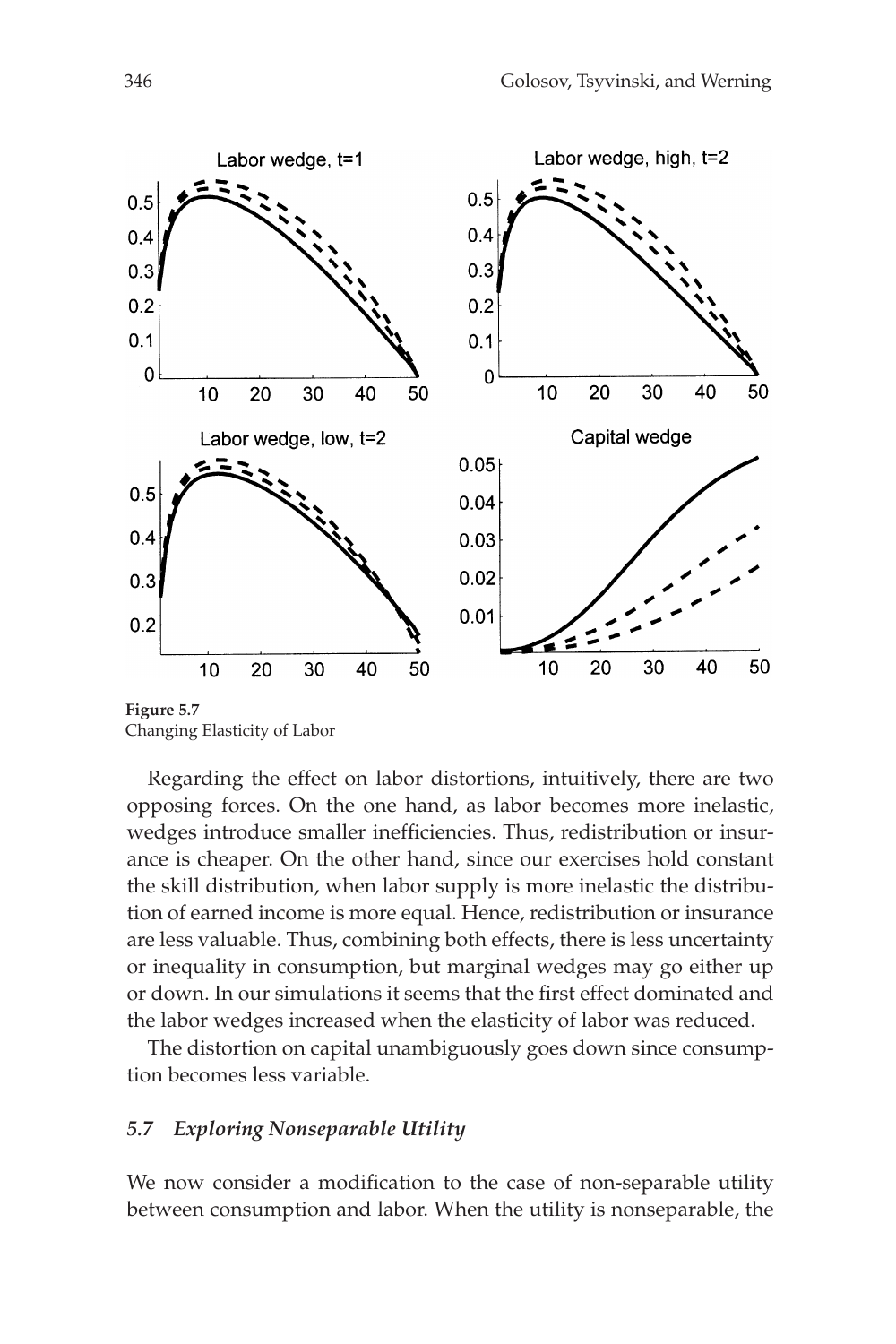analytical Inverse Euler results that ensured a positive intertemporal wedge may no longer hold. Indeed, the effects of nonseparable utility on the intertemporal wedge are largely unexplored.

**5.7.1 Building on a Baseline Case** We start with the specification of the utility function that can be directly comparable with our baseline specification

$$
u(c,l) = \frac{(ce^{-l^2})^{1-\sigma}}{1-\sigma}.
$$

Here, the baseline case with separable utility is equivalent to  $\sigma = 1$ . When  $\sigma$  < 1 risk aversion is lower than in our baseline and consumption and work effort are substitutes in the sense that  $u_d < 0$ , that is, an increase in labor decreases the marginal utility of consumption. When  $\sigma$  > 1 the reverse is true, risk aversion is higher and consumption and labor are complements, in that  $u_d > 0$ . For both reasons, the latter case is considered to be the empirically relevant one.

We first consider  $\sigma$  < 1 cases. Figure 5.8 shows the schedules for  $\sigma$  = 1, 0.9, 0.7, 0.65. The baseline with  $\sigma = 1$  is plotted as a dotted line. Lower  $\sigma$  correspond to the lower lines on the graph.

We notice that a lower  $\sigma$  pushes the whole schedule of labor distortions down. Intuitively, with lower risk aversion it is not optimal to redistribute or insure as much as before: The economy moves along the equality-efficiency tradeoff towards efficiency.

The results for capital taxation are more interesting. First, a lower  $\sigma$  is associated with a uniformly lower schedule of capital distortions. Second, lower  $\sigma$  introduces a non-monotonicity in the schedule of capital distortions, so that agents with intermediate skills have lower capital distortion than those with higher or lower skills. Finally, for all the cases considered with  $\sigma$  < 1, we always find an intermediate region where the intertemporal wedge is negative.

To understand this result it is useful to think of the case without uncertainty in the second period. For this case, Atkinson and Stiglitz (1976) show that, when preferences are separable, savings should not be taxed, but that, in general, whenever preferences are non-separable some distortion is optimal. Depending on the details of the allocation and on the sign of  $u_{d}$  this distortion may be positive or negative.

We now turn to the case with  $\sigma$  > 1 and consider  $\sigma$  = 1, 2, 3 (see figure 5.9). The baseline with  $\sigma = 1$  is plotted as the dotted line. Away from the baseline, higher  $\sigma$  correspond to lower lines on the graph.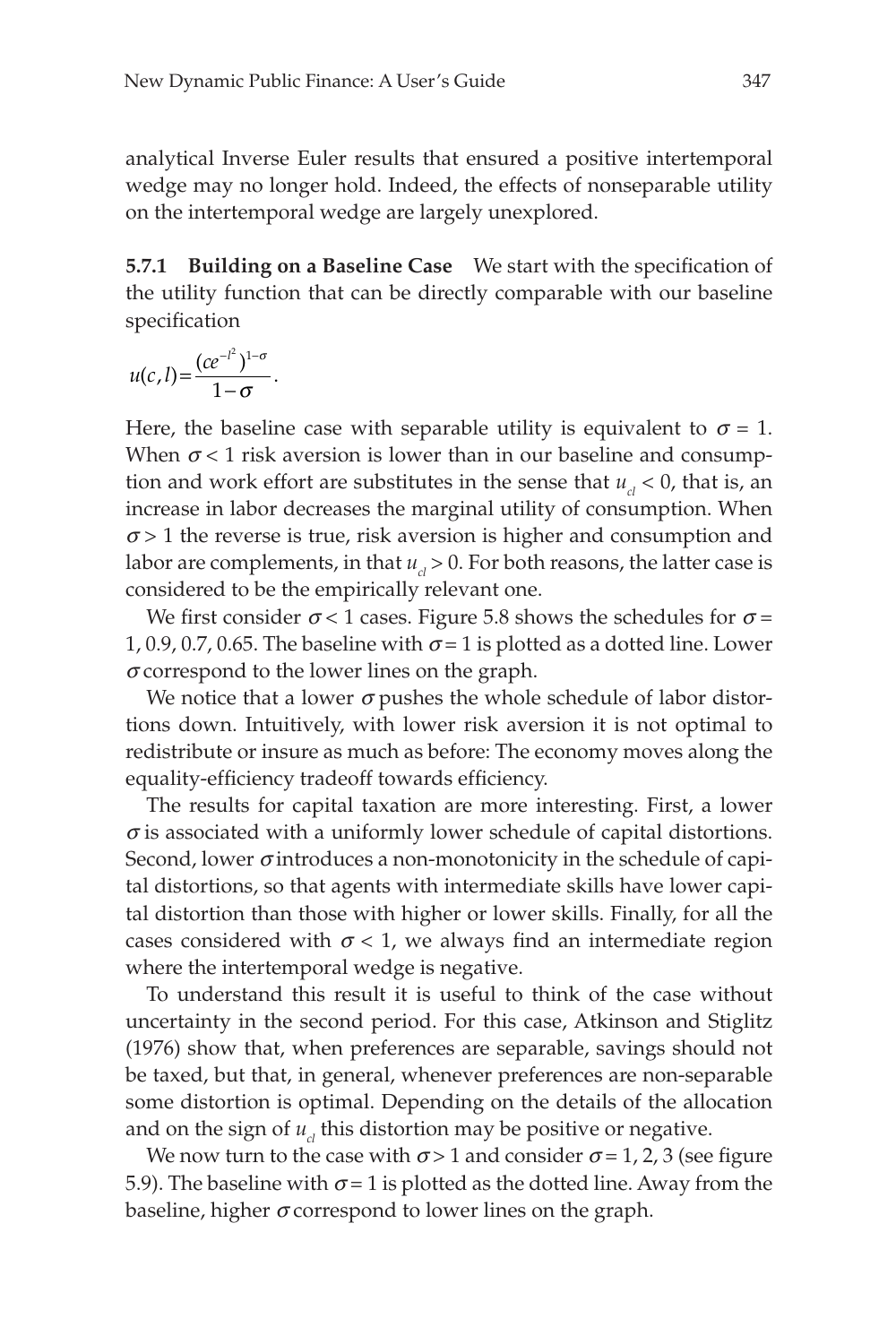

Nonseparable Utility with  $\sigma \leq 1$ 

We notice that higher  $\sigma$  pushes the whole schedule of labor distortions up. The intuition is again that higher risk aversion leads to more insurance and redistribution, requiring higher distortions.

A higher  $\sigma$  is associated with a uniformly higher schedule of capital distortions and these are always positive. Second, higher  $\sigma$  may create a non-monotonicity in the schedule of capital distortions, with the highest distortions occurring for intermediate types.

It is not only the value of the  $\sigma$  that determines the sign of the wedge. We found that for the case where the skill shocks in the second period have an upward trend so that  $\alpha_{\text{\tiny{l}}} = 1.5$  and  $\alpha_{\text{\tiny{2}}} = 1$ , i.e., an agent may experience a positive skill shock, the results are reversed. In particular, for  $\sigma$  < 1, we found that capital wedges were always positive, whereas for  $\sigma$  > 1 they were negative over some region of skills. Intuitively, the trend in skills matters because it affects the trend in labor.

We obtained similar results with the alternative specification of utility also common in macroeconomic models: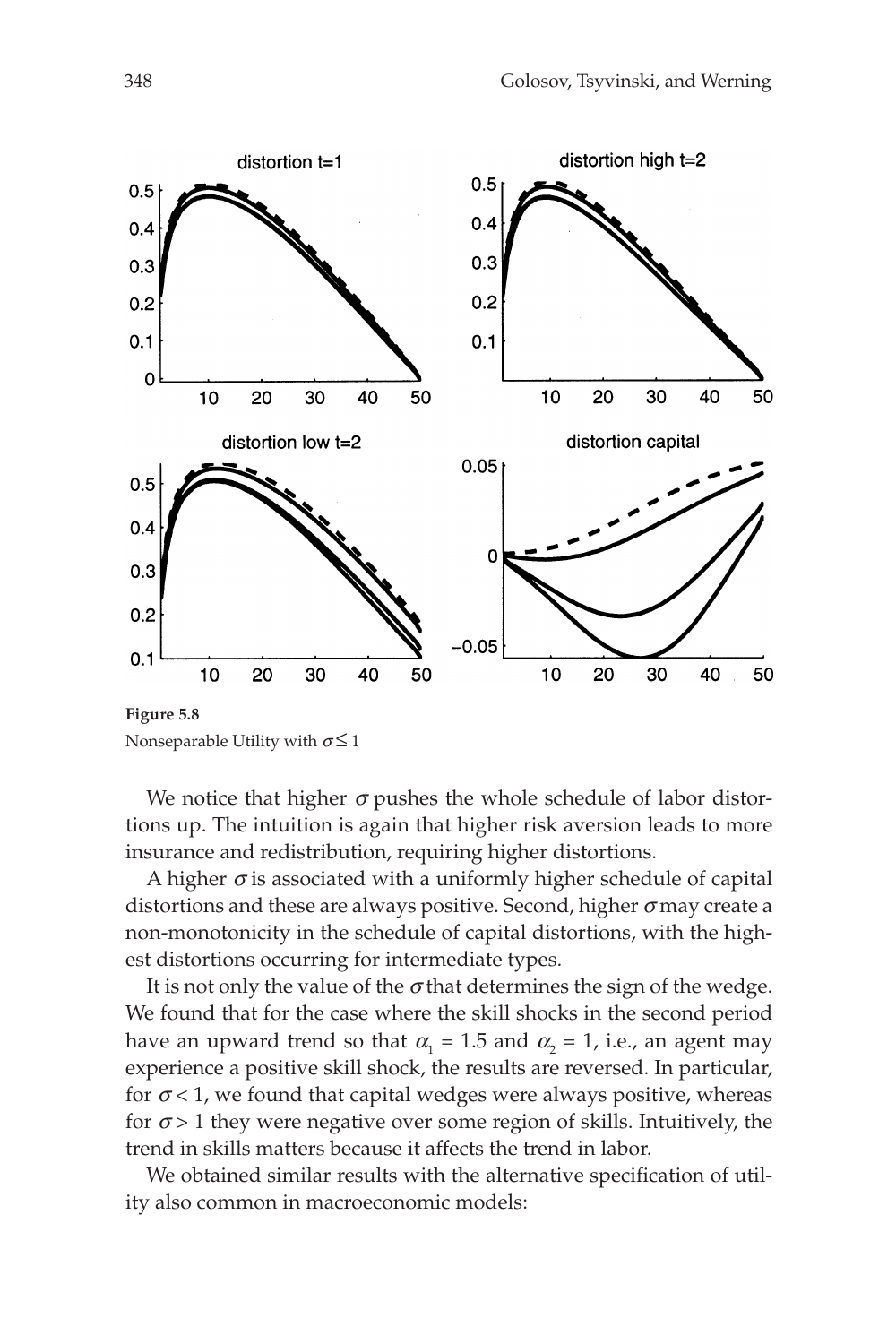

Nonseparable Utility with  $\sigma \geq 1$ 

$$
u(c,l) = \frac{(c^{1-\gamma}(L-l)^{\gamma})^{1-\sigma}}{1-\sigma}.
$$

This utility function was used by Chari, Christiano, and Kehoe (1994) in their quantitative study of optimal monetary and fiscal policy.

## *5.8 Summarizing the Case with No Aggregate Uncertainty*

The exercises above give us a comprehensive overview of how the optimal wedges depend on the parameters of the model. We now summarize what seems to be most important for the size and the shape of these wedges.

1. Labor wedges on the agent affected by an adverse shock increase with the size or the probability of that shock. However, labor wedges in other periods and labor wedges for agents unaffected by the adverse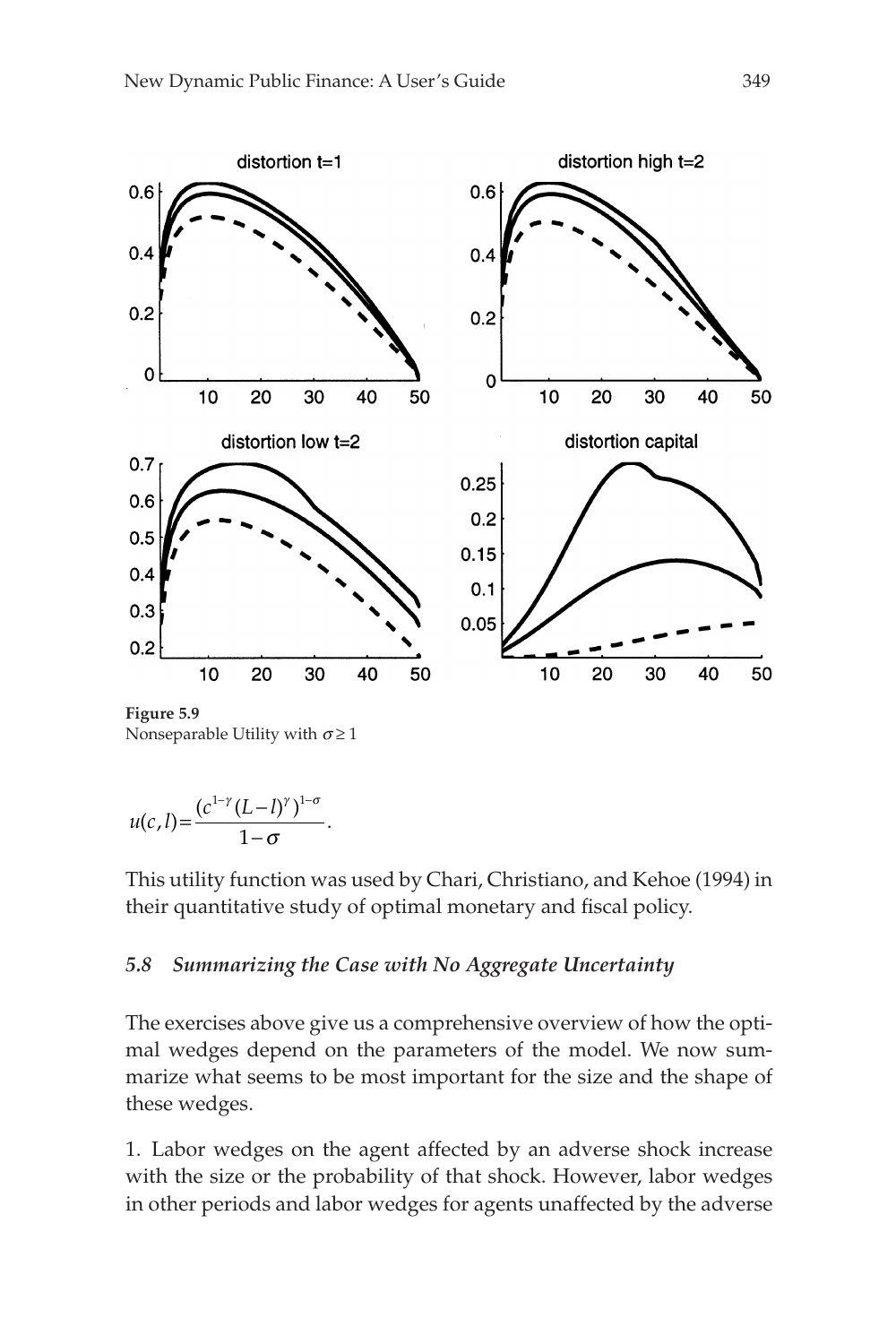shock are influenced only indirectly by this variable and the effects are small.

2. Higher risk aversion increases the demand for insurance and significantly increases the size of both labor wedges. However, the effect on capital wedges could be ambiguous as the uncertainty about future skills also matters.

3. Capital wedges are affected by the degree of uncertainty over future skills.

4. A lower elasticity of labor decreases the capital wedge but could have ambiguous effects on labor wedge for a given skill distribution.

5. If utility is nonseparable between consumption and labor, the capital wedge may become negative. The sign of the wedge in that case depends on whether labor is complementary or substitutable with consumption and on whether an agent expects to experience a higher or a lower shock to skills in the future.

# **6 Aggregate Uncertainty**

In this section we explore the effects of aggregate uncertainty. In section 4.2 we showed that if agents' types are constant it is optimal to perfectly smooth labor taxes, i.e., the labor wedges are constant across states and periods. The literature on new dynamic public finance virtually has not explored implications of aggregate uncertainty.<sup>18</sup>

## *6.1 Baseline Parameterization*

We use, unless otherwise noted, the same benchmark specifications as in the case with no aggregate uncertainty. Additional parameters that we have to specify are as follows. We assume that there are two aggregate states, *s* = 2. The probability of the aggregate states are symmetric:  $\mu(1) = \mu(2) = 1/2$ . We take the number of skills in the first period to be  $N_{1}$  = 30. As before, skills are equispaced and uniformly distributed. We  $\text{set } R_1 = 1.$ 

# *6.2 Effects of Government Expenditure Fluctuations*

We now turn to analyzing the effects of government expenditures. There is a sense in which return and government expenditure shocks are similar in that they both change the amount of resources in the sec-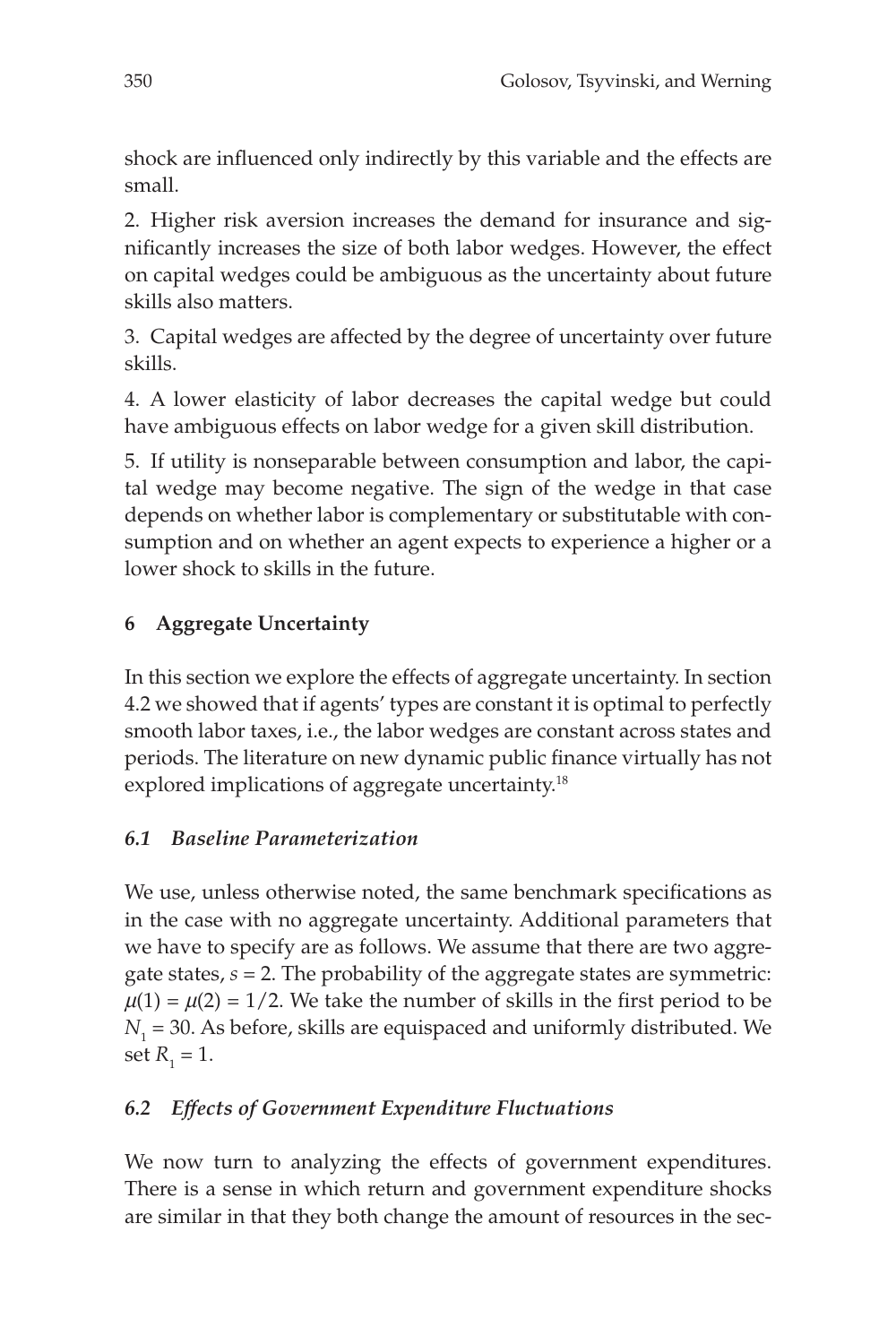ond period—that is, for a given amount of savings  $K_{2}$  they are identical. Comparative statics in both exercises, however, are different in that they may induce different effects on savings. In the exercises that follow we assume that there are no return shocks, and  $R_2(1) = R_2(2) = 1$ .

### *6.3 Effects of Permanent Differences in G*

We first consider a comparative static exercise of an increase in government expenditures. Suppose we increase  $G_1 = G_2(1) = G_2(2) = 0.2$ , i.e., there is no aggregate uncertainty. Figure 5.10 shows labor wedges for this case. We plot in bold the benchmark case of no government expenditures,  $G_1 = G_2(1) = G_2(2) = 0$ , and using thin lines the case of  $G_1 =$  $G_2(1) = G_2(2) = 0.2$  (solid lines correspond to the first period distortion; dashed lines—to the second period distortion of the low types; and dotted lines—to the second period distortion of the high types).

We see that higher *G* leads to higher labor wedges. Intuitively, if the wedge schedule were not changed then higher expenditure would lead to lower average consumption and higher labor. Relative differences in consumption would become larger and increase the desire for redistribution, given our constant relative risk aversion specification of preferences.

In the figure 5.11 we plot the intertemporal wedges for the case with government expenditures (thin line) and for the case of no government expenditures (bold line). As in the case of labor wedges, we see that the size of the wedge is higher in the case of government expenditures.



**Figure 5.10** Labor Distortion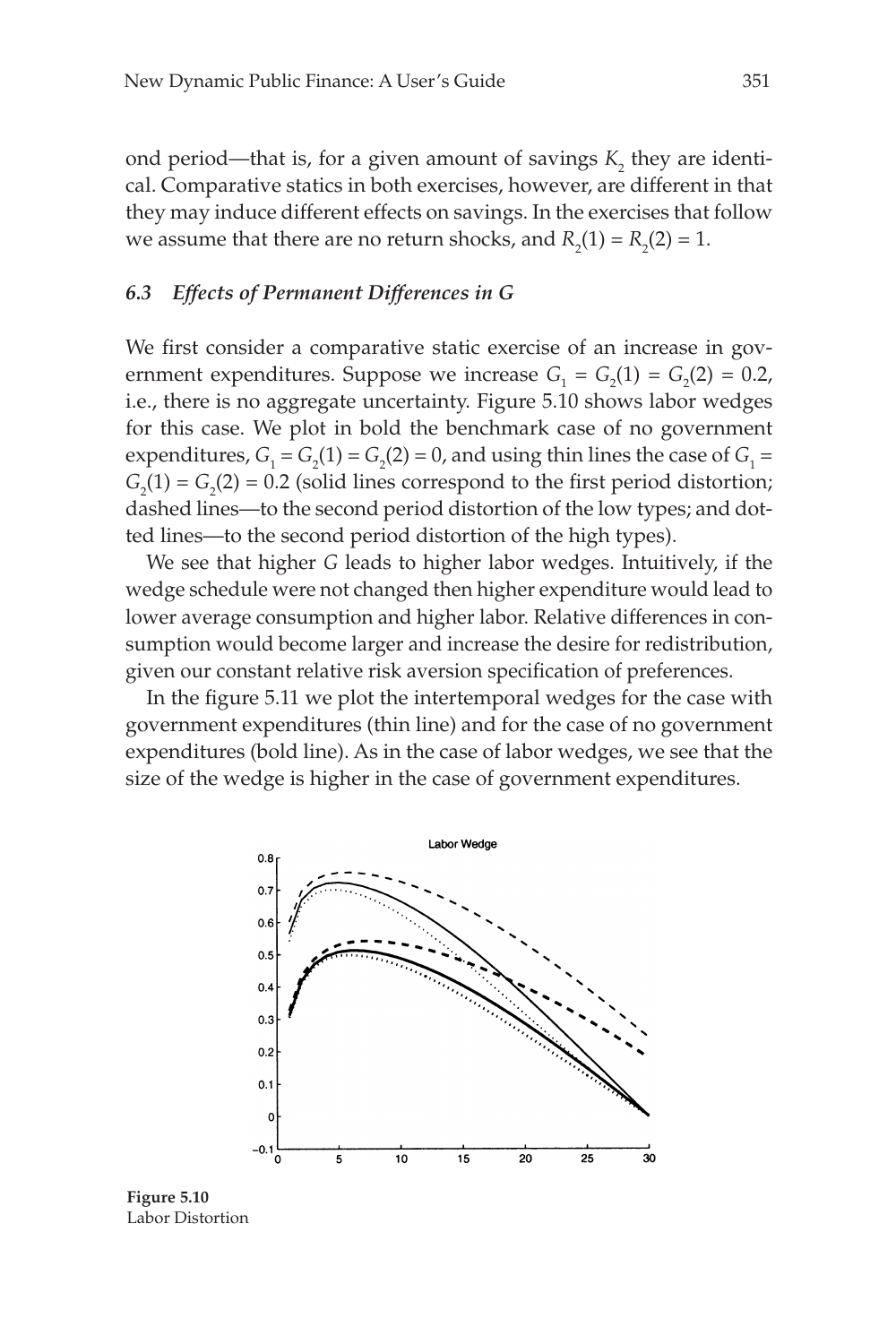

**Figure 5.11** Intertemporal Distortion

We could have considered a case of transitory changes in government expenditures, i.e., keep government expenditure deterministic but make it higher or lower in the second period versus the first. This case is very similar to the one above, given our simple linear savings technology as it is the present value of government expenditures that matters, rather than the distribution of them across time.

### *6.4 Effects of Aggregate Shocks to Government Expenditures*

We now consider the effects of stochastic shocks to government expenditures. In this specification we have  $G_1 = 0.2$ ,  $G_2(1) = 0.3$ ,  $G_2(2) = 0.2$ , and  $\mu(1) = 0.7$ ;  $\mu(2) = 0.3$ . In figure 5.12 we plot labor wedges. The solid line is  $\tau_{y_1}(\cdot)$  the dotted line is  $\tau_{y_2}(\cdot, 1, 1)$  (i.e., high type in state 1); the dashed line is  $\tau_{y_2}(\cdot, 2, 1)$  (i.e., low type in state 1); the dotted line with thick dots is  $\tau_{y_2}(\cdot, 1, 2)$  (i.e., high type in state 2); the dashed line with thick dots is τ*y*2 (·, 2, 2) (i.e., low type in state 2).

The most important observation is that there is a difference in taxes across realizations of government expenditure. This contradicts one interpretation of perfect tax smoothing, which would lead one to expect wedges to remain constant across these shocks. This finding is new to both the literature on dynamic Mirrlees taxation and to the Ramsey taxation literature. For example, Ramsey models call for smoothing labor tax distortions across states of the economy. As reviewed in sub-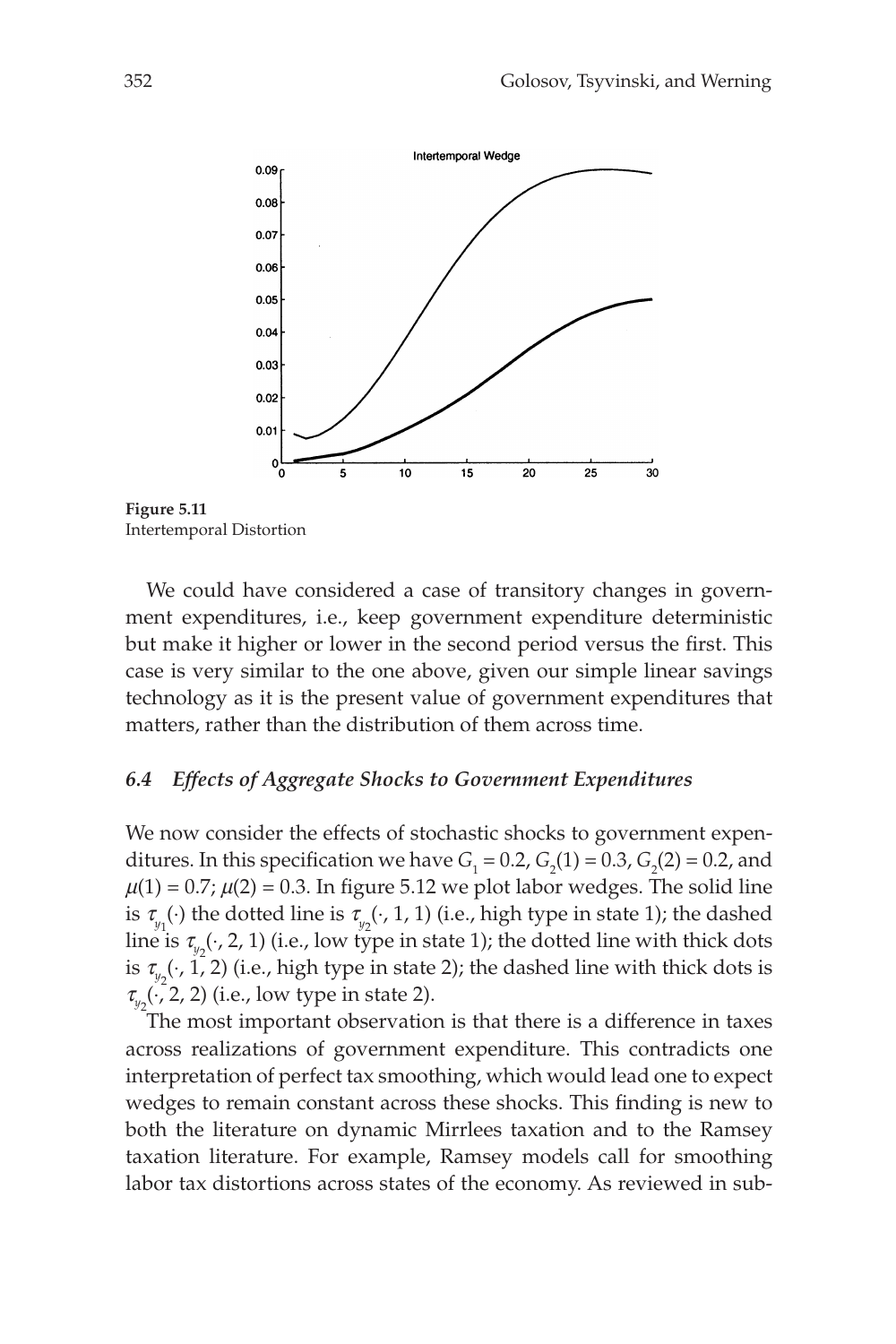

**Figure 5.12** Shocks to Government Expenditure

section 4.2, without unobservable idiosyncratic shocks, tax smoothing also obtains in a Mirrleesian model.

Interestingly, the distortions do not move in the same direction for the low and high types. This is in contrast to the comparative static exercise in figure 5.10, where lower government expenditure leads to lower taxes overall. Here, instead, the spread between the distortions on the low and high types becomes smaller when government expenditures are low. Our intuition is that when government expenditure is low, resources are more abundant. As a consequence, the contribution to output from labor, the source of inequality becomes relatively smaller. Thus, insuring the new skill shocks becomes less valuable. The economy then behaves closer to the benchmark where there are no new skill shocks, where perfect tax smoothing obtains.

We now turn to figure 5.13, which shows the intertemporal distortion. In that figure, the upper (dashed) line is  $\mu_{\text{\tiny{l}}}$  = 0.7, the solid line is  $\mu_{\text{\tiny{l}}}$ = 0.5 and the lower (dotted) line is  $\mu_{1}$  = 0.3.

We see that intertemporal wedge becomes higher with higher  $\mu_{\text{\tiny{l}}}.$ 

#### *6.5 Effects of Rate of Return Shocks*

In this section we consider the effects of shocks to returns. We consider a case in which  $R_2(1) = 1$  and  $R_2(2) = 4$ . In figure 5.14 we plot labor distortions. We plot labor wedges as follows. The solid line is  $\tau_{y_1}(\cdot)$  the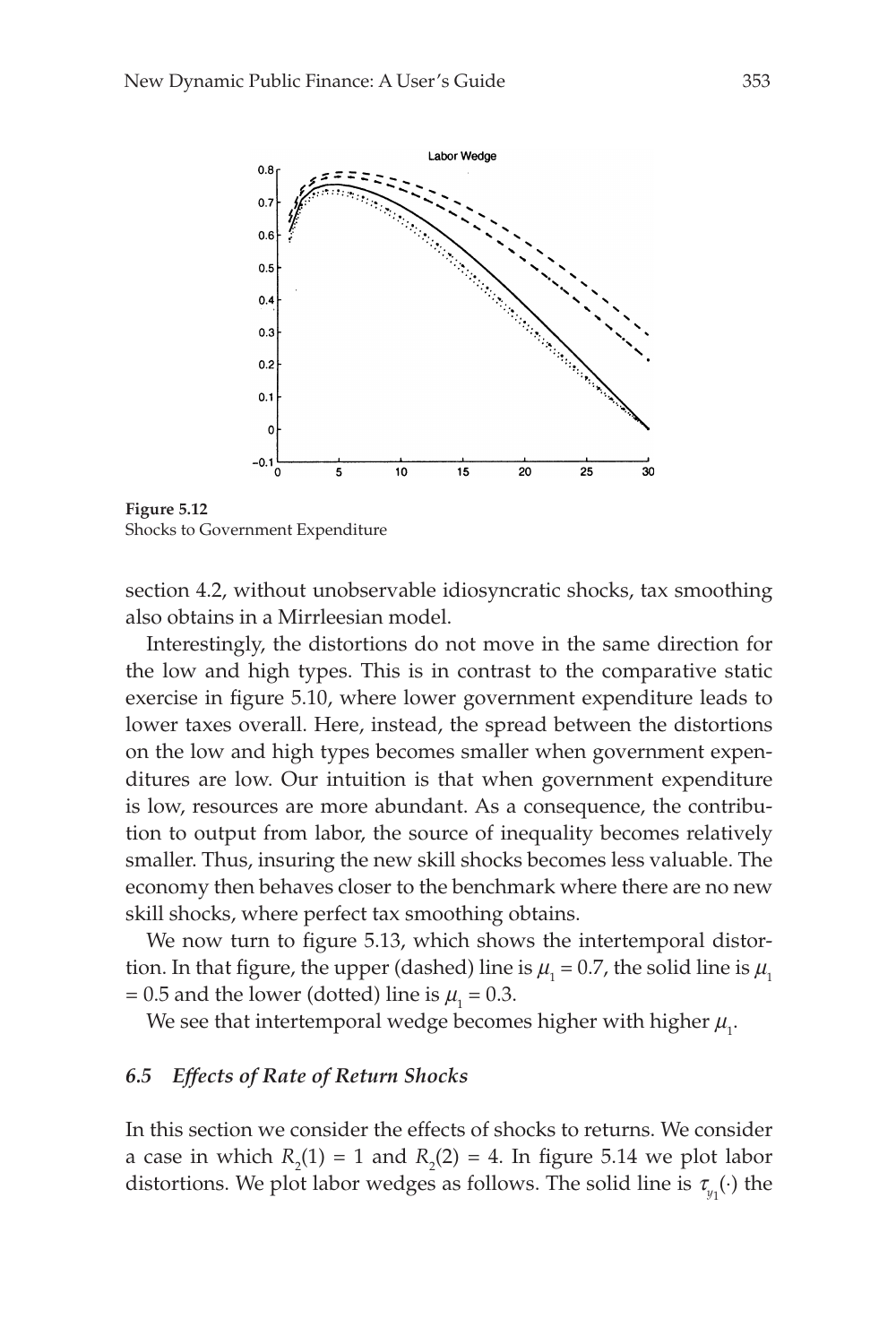

**Figure 5.13** Intertemporal Distortion



**Figure 5.14** Rate of Return Shocks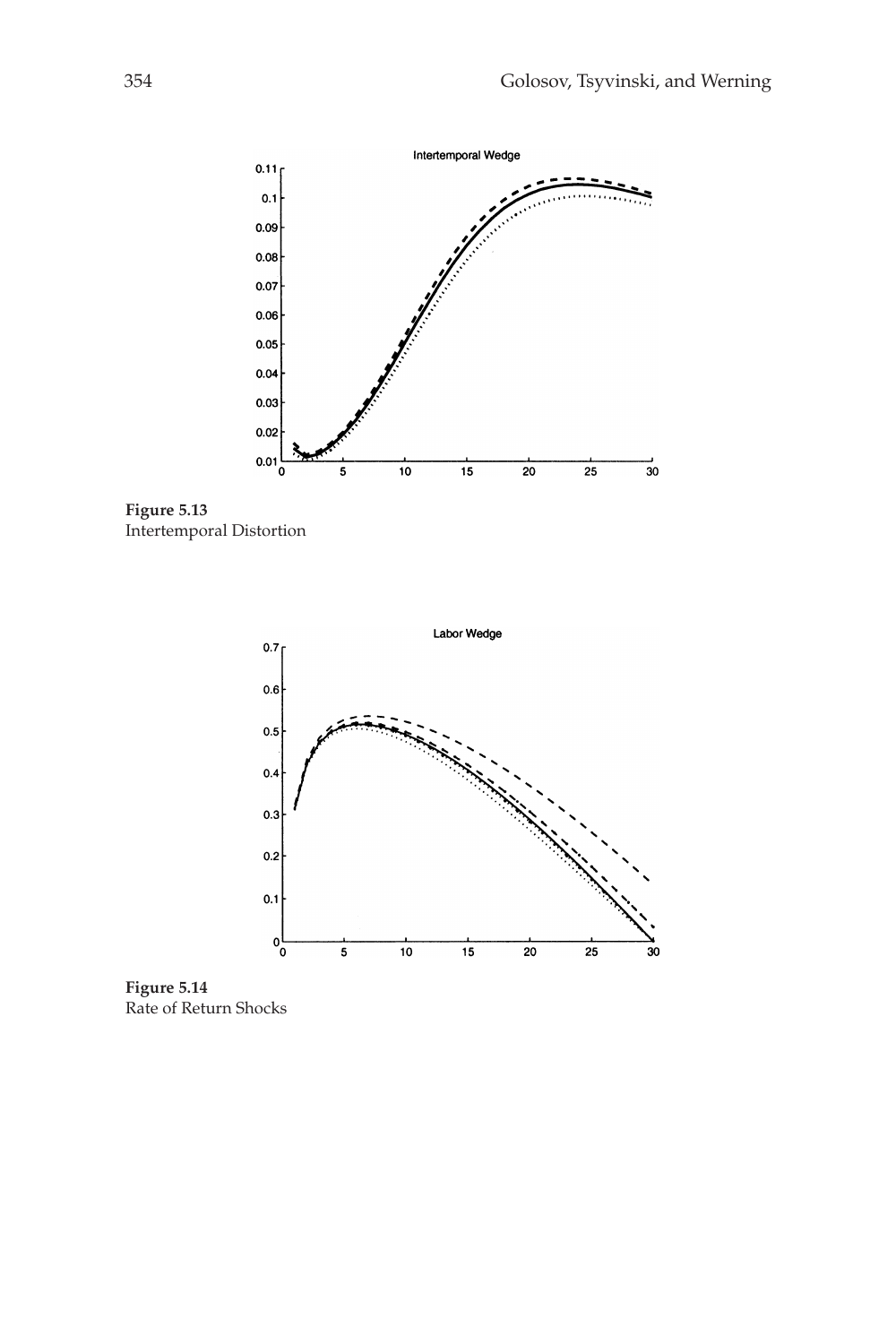dotted line is  $\tau_{y_2}(\cdot, 1, 1)$  (i.e., wedge for the high shock type in state 1); the dashed line is  $\tau_{y_2}(\cdot, 2, 1)$  (i.e., wedge for the low type in state 1); the dotted line with thick dots is  $\tau_{y_2}(\cdot, 1, 2)$  (i.e., wedge for the high type in state 2); the dashed line with thick dots is  $\tau_{y_2}(\cdot, 2, 2)$  (i.e., wedge for the low type in state 2).

As in the case of government expenditure shocks, here we also observe that the spread between wedges on low and high type in a bad state are higher.

We now turn to the analysis of the behavior of the capital wedge under aggregate uncertainty. Figure 5.15 plots the intertemporal distortion  $\tau_{k}$  for various values of the shock to the rate of return:  $R_{2} = 1$  (solid line – the benchmark case of no uncertainty) and  $R_2(2) = 1.2, 2, 3$ , and 4 (dotted lines).

We see that distortions decrease with the rate of return shock  $R_{_2}$ . Intuitively, a higher *R* leads to more resources, and with more resources the planner can distribute them in a way that reduces the relative spread in consumption, making the desire for redistribution lower (given our CRRA preferences) and thus, lowering the need to distort. We also explored the effects of upwards shocks for  $R_2(2) = 1$ , 1.2, 2, 3, and 4 on labor distortions. Qualitatively, they are similar to the ones in figure 5.14.



**Figure 5.15** Intertemporal Distortion Varying *R*<sub>2</sub>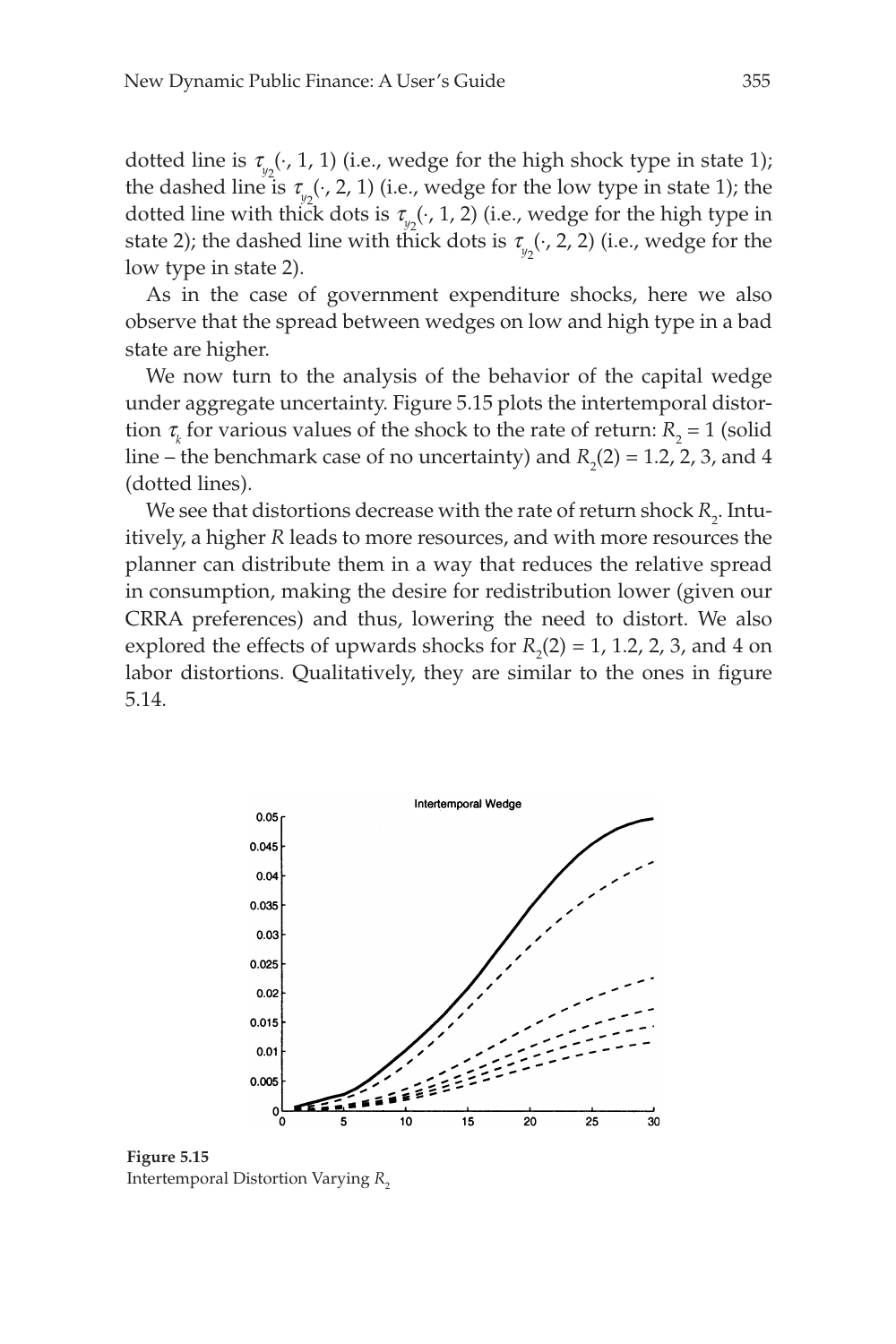#### *6.6 Summary*

We can now summarize the main implications of our analysis. There are two main points to take away from this section: (1) aggregate shocks lead to labor wedges differing across shocks, and (2) a positive aggregate shock (either a higher return on savings or lower realization of government expenditures) leads to lower capital wedges and to a lower spread between labor wedges.

#### **7 Concluding Remarks**

In this paper we reviewed some main results from the recent *New Dynamic Public Finance* literature. We also provided some novel explorations in the determinants of capital and labor wedges, and how these wedges respond to aggregate shocks.

We also argued that this approach not only provides a workable alternative to Ramsey models, but that it also comes with several significant advantages over its predecessor. First, while Ramsey models have provided several insights into optimal policy, their well-understood limitation regarding the ad hoc nature of tax instruments, may make interpreting their prescriptions problematic. In contrast, the main premise of the Mirrleesian approach is to model heterogeneity or uncertainty—creating a desire for insurance or redistribution—and an informational friction that prevents the first-best allocation and determines the set of feasible tax instruments endogenously. In particular, although a simple non-discriminatory lump-sum tax component is never ruled out, the optimum features distortions because these improve redistribution and insurance. Second, we also argued that this approach has novel implications for the type of dynamic policy issues that macroeconomists have been interested in: capital taxation, smoothing of labor income taxes, and the nature of the time-consistency problem. In addition, some new issues may arise directly from the focus on richer tax instruments—such as the progressivity of taxation.

In what follows we outline what we think are largely unresolved questions that we hope are explored in future research.

One remaining challenge is the quantitative exploration of the theory using calibrated models that can capture some empirically relevant features of skill dynamics—such as those studied in, for example, Storesletten, Telmer, and Yaron (2004). The main difficulty is that it is currently not tractable to solve multiple-period models with such a rich structure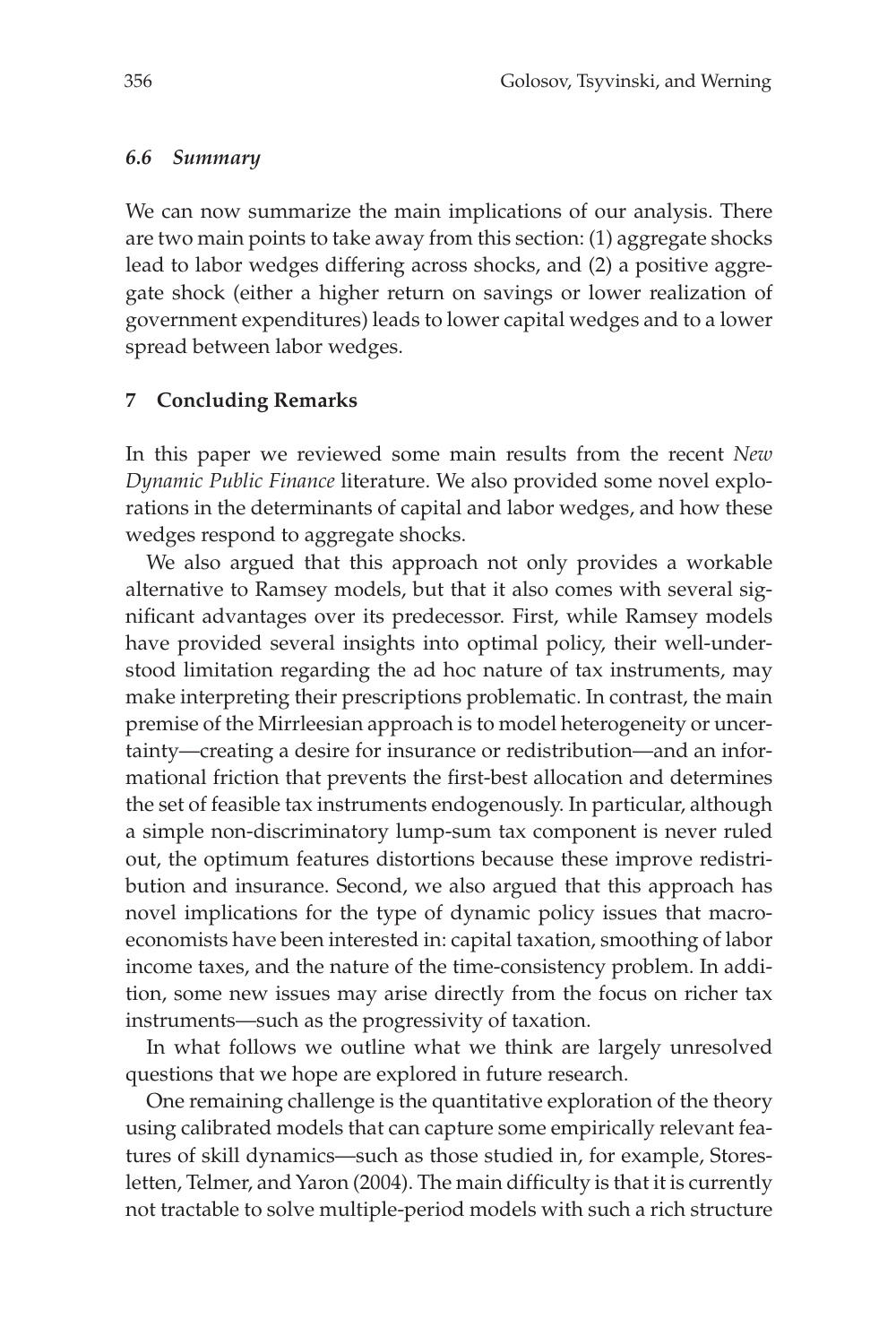for skill shocks. Most current studies impose simplifying assumptions that provide illustrative insights, but remain unsuitable for quantitative purposes. One recent route around this problem is provided by Farhi and Werning (2006a) who study tax reforms in a dynamic Mirrleesian setting to evaluate the gains from distorting savings and provide a simple method which remains tractable even with rich skill processes. There is also some early progress in analyzing dynamic Mirrlees models with persistent shocks using a first-order approach in Kapicka (2005).

A quantitative analysis could also be used to address and evaluate the importance of a common challenge against the *New Dynamic Public Finance* literature: that it delivers tax systems that are "too complicated." For example, one could compare the level of welfare obtained with the fully optimal scheme to that which is attained when some elements of the tax system are simplified. For example, it may be interesting to compute the welfare losses from a tax code close to the one in the United States and other countries, or other systems with limited history dependence.

A related route is to take insights into the nature of optimal taxation from Mirrleesian models and incorporate them in a simplified fashion in Ramsey-style models, augmented with heterogeneity and idiosyncratic uncertainty regarding skills. The work by Conesa and Krueger (2005) and Smyth (2005) may be interpreted as a step in this direction. These papers compute the optimal tax schedule in a model where the tax function is arbitrarily restricted but flexibly parameterized to allow for wide range of shapes, including progressive taxation. Work along these lines, using state-of-the-art computational models, could explore other tax features, such as certain differential treatments of capital and labor income, or some forms of history dependence.

Another quantitative direction for research is to consider the implications of the new approach for classic macroeconomic questions, such as the conduct of fiscal policy over the business cycle. We only perfunctorily touched on this topic, but there is much more to be done to consider many of the issues that macroeconomists studied in the Ramsey traditions. Ideally, one could derive a rich set of quantitative predictions, similar in spirit to the quantitative Ramsey analysis in Chari, Christiano, and Kehoe (1994).

The main reason we stress the potential value of quantitative work is as follows. In our view, the approach to optimal taxation pioneered by Mirrlees (1971) and Atkinson and Stiglitz (1976) was seen as extremely promising in the '70s and early '80s, but received relatively less applied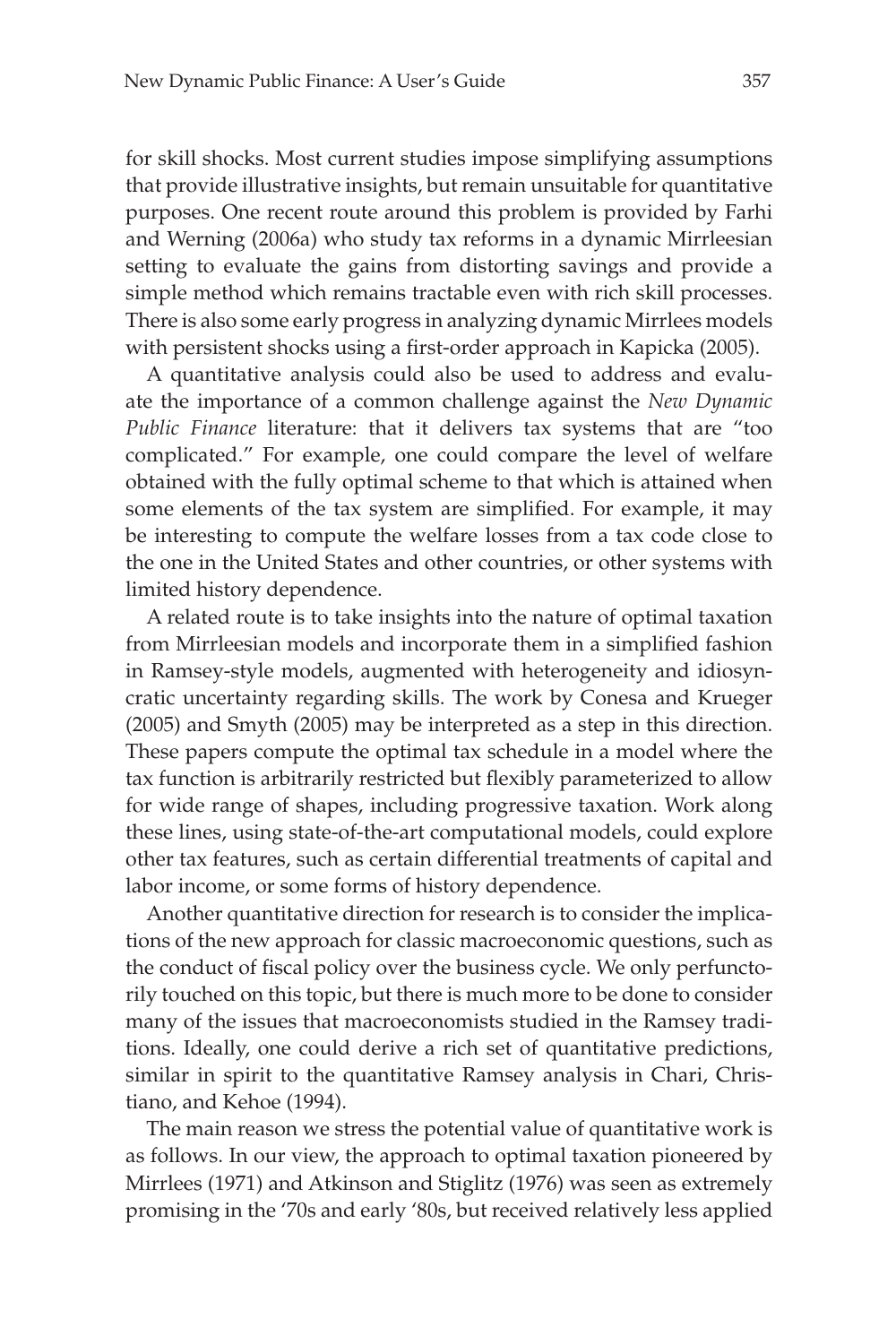interest later. One common explanation for this is that the approach made quantitative and applied work difficult and demanding. We hope that, this time around, the recent surge in interest, combined with the more advanced quantitative techniques and computing power available today, may soon create enough progress to make solving realistic quantitative models feasible. Recent quantitative work is promising in this regard (e.g., Golosov and Tsyvinski 2006a, Farhi and Werning 2006a), but more is needed.

Another direction for future research is to relax the assumption of mechanisms operated by benevolent social planners. A relevant question in this context is whether the normative insights of the dynamic Mirrlees literature apply to the positive real-world situations where politicians care about reelection, self-enrichment or their own individual biases, and cannot commit to sequences of future policies. A related question is under what conditions markets can be better than optimal mechanisms. The potential misuse of resources and information by the government may make mechanisms less desirable relative to markets. Certain allocations resulting from anonymous market transactions cannot be achieved via centralized mechanisms. Nevertheless, centralized mechanisms may be preferable to anonymous markets because of the additional insurance they provide to risk-averse agents. Acemoglu, Golosov, and Tsyvinski (2006) approach these questions with a model that combines private information regarding individual skill types with the incentive problems associated with self-interested rulers.

Finally, we close by emphasizing that the *New Dynamic Public Finance* approach can be used to analyze a large variety of new topics, rarely explored within Ramsey settings. For instance, one recent line of research focuses on intergenerational issues. Phelan (2005) and Farhi and Werning (2007) consider how intergenerational incentives should be structured, while Farhi and Werning (2006b) and Farhi, Kocherlakota, and Werning (2005) derive implications for optimal estate taxation. This is just one example of how this approach promises more than just new answers to old questions, but also leads to new insights for a large set of unexplored questions.

#### **Acknowledgments**

For comments and suggestions we thank Daron Acemoglu, V. V. Chari, Peter Diamond, Kenneth Judd, James Mirrlees, and Michael Woodford.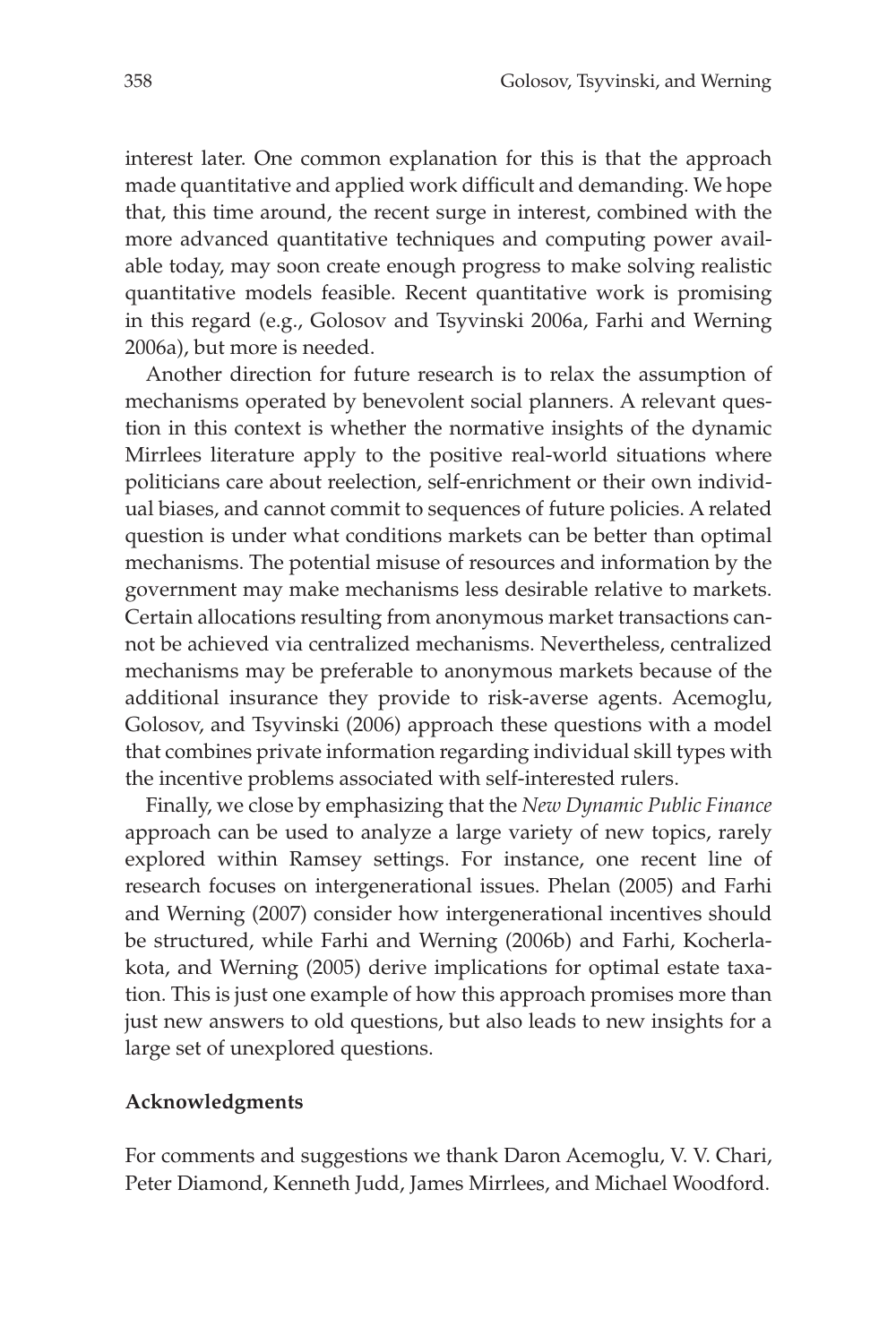## **Endnotes**

1. However, see Diamond and Mirrlees (1978, 1986, 1995) for early work with dynamic economies with private information.

2. Judd (1999) extends the analysis to cover cases where no steady state may exist.

3. Aiyagari et al. (2002) and Werning (2005) study tax-smoothing of labor income taxes when markets are incomplete. Farhi (2005) studies capital income taxation and ownership in this context.

4. See also Diamond, Helms, and Mirrlees (1980) for an early quantitative study of models in which taxes are not linear.

5. A few papers have departed from the representative-agent setting. For example, the analysis of optimal capital taxation in Judd (1985) allowed some forms of heterogeneity.

6. One exception is Werning (2005a) who studies tax smoothing and capital taxation in a model with heterogeneous agents subject to aggregate shocks. Another one is Kocherlakota (2005) who extends the inverse Euler equation to the case of aggregate uncertainty and includes a numerical illustration of the optimum with two skill types.

7. See also Kingston (1991) and Zhu (1992) for perfect tax smoothing results within a representative agent Ramsey economy with proportional taxation.

8. See also Brito et al. (1991).

9. See Kocherlakota (2006) for another review of the literature.

10. It is straightforward to extend the model by allowing the third period to explicitly distinguish retired individuals from older workers. Indeed, if we assume no labor decision in the third period, nothing is lost by ignoring it and lumping consumption into the second period, as we implicitly do here.

11. The *Revelation Principle* guarantees that the best allocations can always be achieved by a mechanism where workers make reports about their types to the planner.

12. See Diamond (1998) and Tuomala (1990) for how the choice of the welfare function affects optimal taxes in static framework.

13. That is, we use that  $\mathbb{E}[1/x] > 1/\mathbb{E}[x]$  when  $Var(x) > 0$ , where *x* in our case is the marginal utility  $u'(c_2(i, j))$ .

14. For example, if an agent considers changing her labor, then, in general, she also considers changing her savings. Golosov and Tsyvinski (2006a), Kocherlakota (2005) and Albanesi and Sleet (2006) showed that such *double deviations* would give an agent a higher utility than the utility from the socially optimal allocations, and therefore the optimal tax system must be enriched with additional elements in order to implement the optimal allocations.

15. A formalization of such a game and an equilibrium concept, sustainable equilibrium, is due to Chari and Kehoe (1990). They formulate a general equilibrium infinite horizon model in which private agents are competitive, and the government maximizes the welfare of the agents. Benhabib and Rustichini (1997), Klein, Krusell, and Rios–Rull (2005), Phelan and Stacchetti (2001), and Fernandez-Villaverde and Tsyvinski (2004) solve for equilibria in an infinitely lived agent version of the Ramsey model of capital taxation.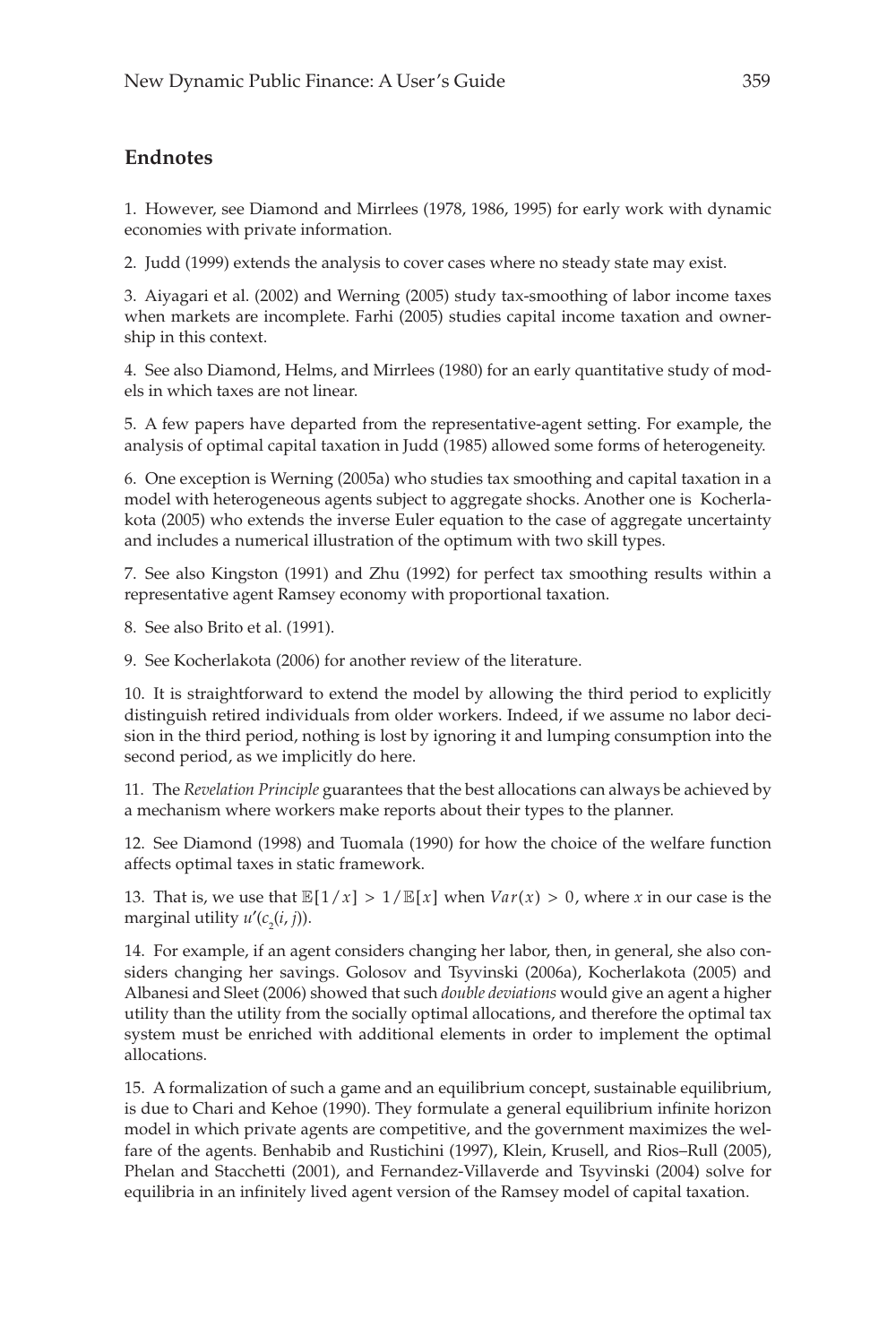16. See also Sleet and Yeltekin (2005) who prove similar result when agents' shocks follow an *i.i.d.* process and the government is benevolent.

17. The assumption of uniformity of distribution of skills is not innocuous. Saez (2001), provides a calibrated example of distribution of skills. Diamond (1998) also uses Pareto distribution of skills. Here, we abstract from the effects of varying the skill distribution.

18. Two notable exceptions are Kocherlakota (2005) and Werning (2005a).

19. We thank Ken Judd for pointing this to us.

#### **References**

Abraham, Arpad, and Nicola Pavoni. 2003. "Efficient Allocations with Moral Hazard and Hidden Borrowing and Lending." Mimeo, University College London.

Acemoglu, Daron, Mikhail Golosov, and Aleh Tsyvinski. 2006. "Markets versus Governments: Political Economy of Mechanisms." Mimeo, MIT.

Aiyagari, S. Rao, Albert Marcet, Thomas J. Sargent, and Juha Seppälä. 2002. "Optimal Taxation without State-Contingent Debt." *Journal of Political Economy* 110(6): 1220–1254.

Albanesi, Stefania. 2006. "Optimal Taxation of Entrepreneurial Capital under Private Information." Mimeo, Columbia University.

Albanesi, Stefania, and Christoper Sleet. 2006. "Dynamic Optimal Taxation with Private Information." *Review of Economic Studies* 73: 1–30.

Arnott, Richard, and Joseph Stiglitz. 1990. "The Welfare Economics of Moral Hazard." In H. Louberge, ed., *Information and Insurance: Essays in Memory of Karl H. Borch,* 91–121. Norwell, MA: Kluwer.

Arnott, Richard, and Joseph E. Stiglitz. 1986. "Moral Hazard and Optimal Commodity Taxation." *Journal of Public Economics* 29: 1–24.

Atkinson, Anthony B., and Joseph E. Stiglitz. 1976. "The Design of Tax Structure: Direct vs. Indirect Taxation." *Journal of Public Economics* 6: 55–75.

Barro, Robert. 1979. "On the Determination of the Public Debt." *Journal of Political Economy* 87(5): 940–971.

Battaglini, Marco, and Stephen Coate. 2005. "Pareto Efficient Taxation with Stochastic Abilities." Mimeo, Cornell and Princeton.

Benhabib, Jess, and Aldo Rustichini. 1997. "Optimal Taxes without Commitment." *Journal of Economic Theory* 77: 231–259.

Bisin, Alberto, and Adriano Rampini. 2006. "Markets as Beneficial Constraints on the Government." *Journal of Public Economics* 90(4-5): 601–629.

Brito, Dagobert L., Jonathan H. Hamilton, Steven M. Slutsky, and Joseph E. Stiglitz. 1991. "Dynamic Optimal Income Taxation with Government Commitment." *Journal of Public Economics* 44(1): 15–35.

Chamley, Christophe. 1986. "Optimal Taxation of Capital in General Equilibrium." *Econometrica* 54: 607–622.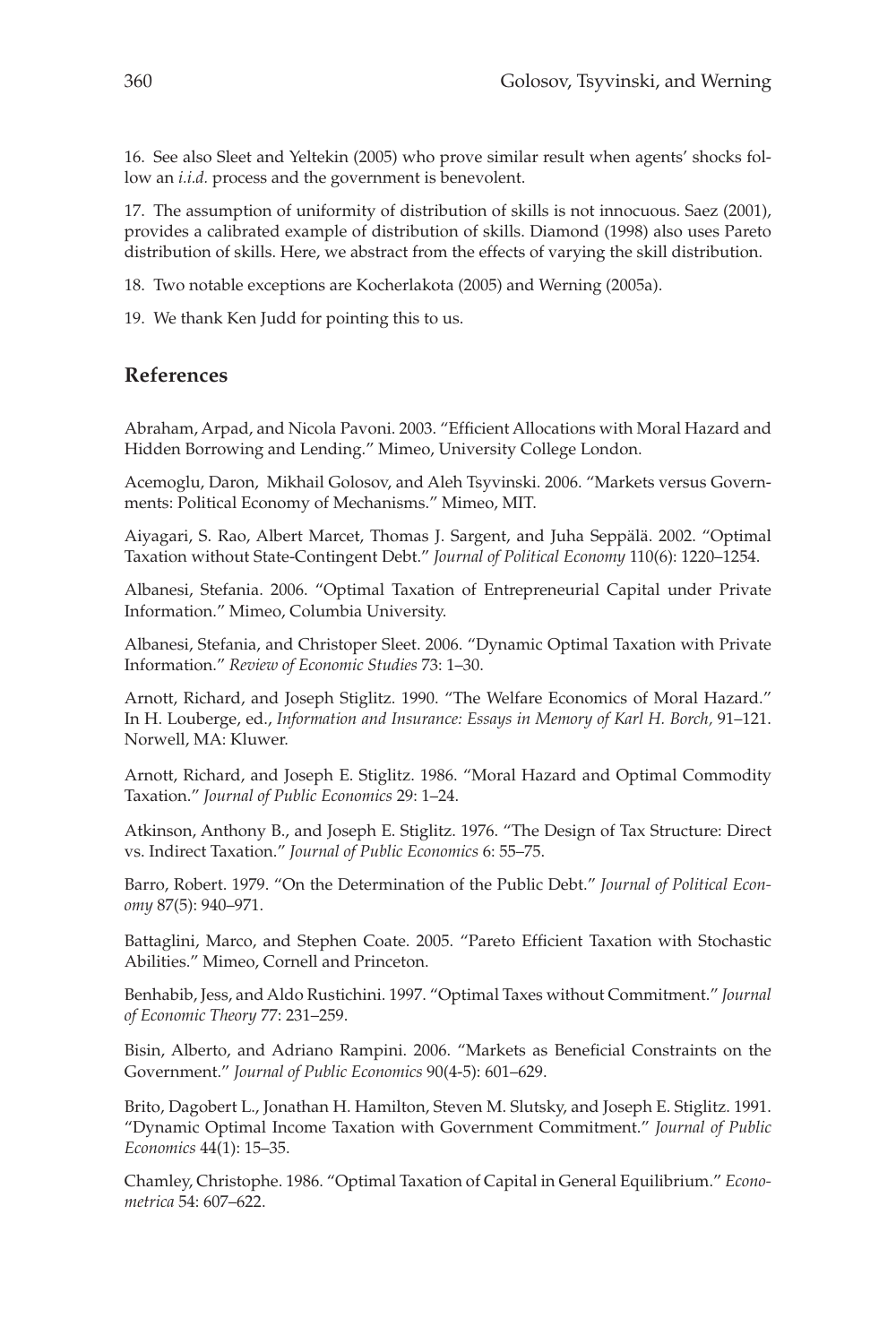Chari, V. V., and Patrick Kehoe. 1990. "Sustainable Plans." *Journal of Political Economy* 94: 783–802.

Chari, V. V., Lawrence J. Christiano, and Patrick Kehoe. 1994. "Optimal Fiscal Policy in a Business Cycle Model." *Journal of Political Economy* 102(4): 617–652.

Conesa, Juan Carlos, and Dirk Krueger. 2005. "On the Optimal Progressivity of the Income Tax Code*.*" *Journal of Monetary Economics* 53(7): 1425–1450.

da Costa, Carlos. 2005. "Yet Another Reason to Tax Goods." Mimeo, Getulio Vargas Foundation.

da Costa, Carlos, and Iván Werning. 2002. "Commodity Taxation and Social Insurance." Mimeo, MIT.

da Costa, Carlos, and Iván Werning. 2005. "On the Optimality of the Friedman Rule with Heterogeneous Agents and Nonlinear Income Taxation." MIT Working Paper. Cambridge, MA: MIT.

Diamond, Peter A., L. J. Helms, and James A. Mirrlees. 1980. "Optimal Taxation in a Stochastic Economy." *Journal of Public Economics* 14: 1–29.

Diamond, Peter A. 1998. "Optimal Income Taxation: An Example with a U-Shaped Pattern of Optimal Marginal Tax Rates." *American Economic Review* 88(1): 83–95.

Diamond, Peter A., and James A. Mirrlees. 1978. "A Model of Social Insurance with Variable Retirement." *Journal of Public Economics* 10(3): 295–336.

Diamond, Peter A., and James A. Mirrlees. 1986. "Payroll-Tax Financed Social Insurance with Variable Retirement." *Scandinavian Journal of Economics* 88(1): 25–50.

Diamond, Peter A., and James A. Mirrlees. 1995. "Social Insurance with Variable Retirement and Private Saving." Mimeo, MIT.

Farhi, Emmanuel. 2005. "Capital Taxation and Ownership when Markets Are Incomplete." Mimeo, MIT.

Farhi, Emmanuel, and Iván Werning. 2006a. "Capital Taxation: Quantitative Implications of the Inverse Euler Equation." Mimeo, MIT.

Farhi, Emmanuel, and Iván Werning. 2006b. "Progressive Estate Taxation." Mimeo, MIT.

Farhi, Emmanuel, and Iván Werning. 2007. "Inequality and Social Discounting." *Journal of Political Economy,* forthcoming.

Farhi, Emmanuel, Narayana Kocherlakota, and Iván Werning. 2005. "Estate Taxes and Estate Subsidies." Work in Progress, MIT.

Fernandez-Villaverde, Jesus, and Aleh Tsyvinski. 2004. "Optimal Fiscal Policy in a Business Cycle Model without Commitment." Mimeo, Harvard University.

Golosov, Mikhail, and Aleh Tsyvinski. 2006a. "Designing Optimal Disability Insurance: A Case for Asset Testing*.*" *Journal of Political Economy* 114(2): 257–279.

Golosov, Mikhail, and Aleh Tsyvinski. 2006b. "Optimal Taxation with Endogenous Insurance Markets." *Quarterly Journal of Economics,* forthcoming.

Golosov, Mikhail, Narayana Kocherlakota, and Aleh Tsyvinski. 2003. "Optimal Indirect and Capital Taxation." *Review of Economic Studies* 70(3): 569–587.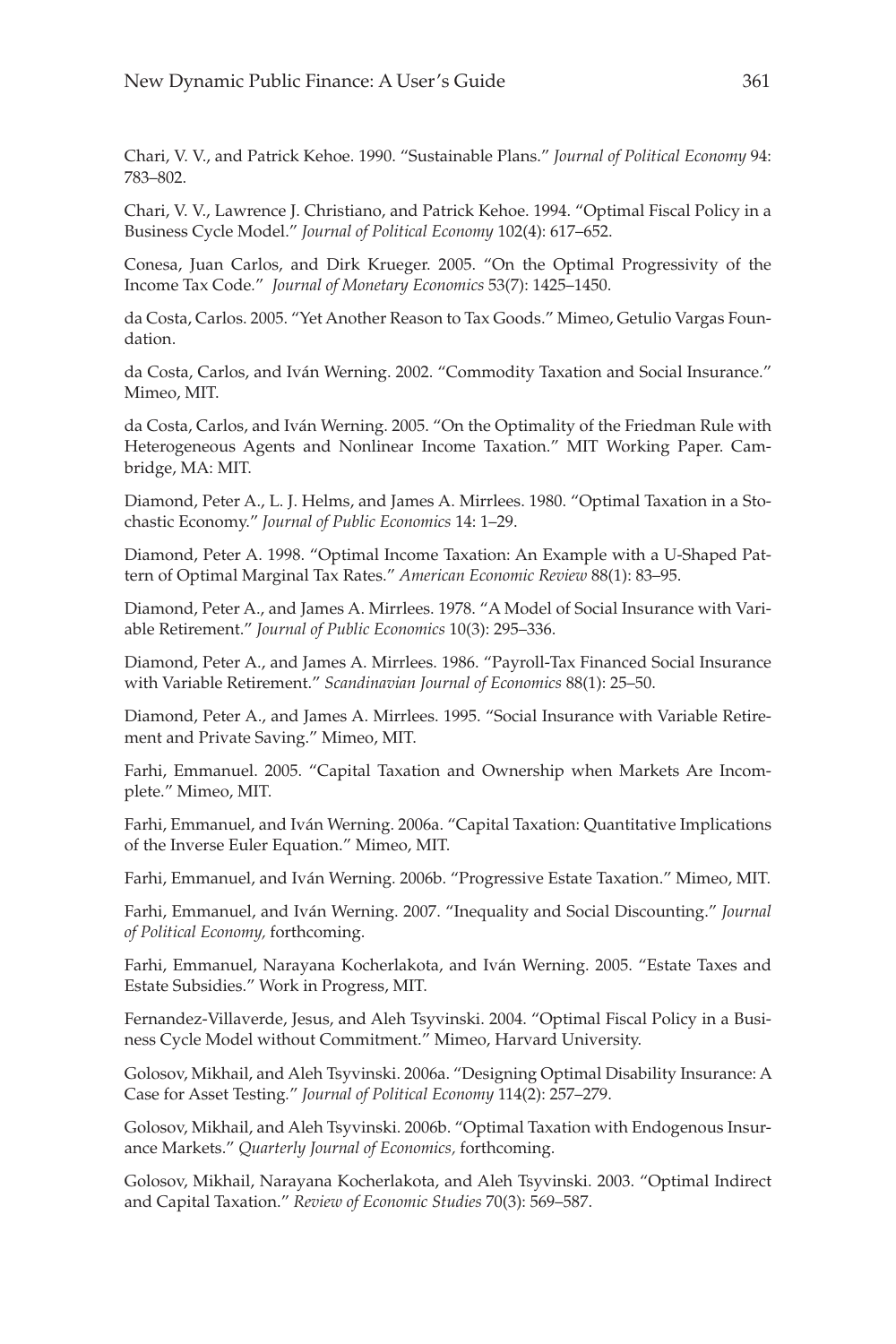Greenwald, Bruce C., and Joseph E. Stiglitz. 1986. "Externalities in Economies with Imperfect Information and Incomplete Markets." *Quarterly Journal of Economics* 101: 229–264.

Judd, Kenneth L. 1985. "Redistributive Taxation in a Perfect Foresight Model." *Journal of Public Economics* 28: 59–83.

Judd, Kenneth L. 1989. "Optimal Taxation in Dynamic Stochastic Economies: Theory and Evidence." Mimeo, Stanford University.

Judd, Kenneth L. 1999. "Optimal Taxation and Spending in General Competitive Growth Models." *Journal of Public Economics* 71(1): 1–26.

Kapička, Marek. 2005. "Efficient Allocations in Dynamic Private Information Economies with Persistent Shocks: A First Order Approach." Mimeo, University of California-Santa Barbara.

Kingston, Geoffrey. 1991. "Should Marginal Tax Rates be Equalized Through Time?" *Quarterly Journal of Economics* 106(3): 911–24.

Klein, Paul, Per Krusell, and Jose-Victor Rios-Rull. 2005. "Time-Consistent Public Expenditures." Mimeo, University of Pennsylvania.

Kocherlakota, Narayana R. 2005. "Zero Expected Wealth Taxes: A Mirrlees Approach to Dynamic Optimal Taxation." *Econometrica* 73(5): 1587–1621.

Kocherlakota, Narayana. 2006. "Advances in Dynamic Optimal Taxation." In *Advances in Economics and Econometrics,* Theory and Applications Ninth World Congress, Volume I, 269–299. (New York, NY: Cambridge Univ. Press).

Lucas, Robert E., Jr., and Nancy L. Stokey. 1983. "Optimal Fiscal and Monetary Policy in an Economy without Capital." *Journal of Monetary Economics* 12: 55–93.

Mirrlees, James A. 1971. "An Exploration in the Theory of Optimum Income Taxation." *Review of Economic Studies* 38(2): 175–208.

Phelan, Christopher. 2005. "Opportunity and Social Mobility." *Federal Reserve Bank of Minneapolis, Research Department Staff Report* 323.

Phelan, Christopher, and Ennio Stacchetti. 2001. "Sequential Equilibria in a Ramsey Tax Model." *Econometrica* 69(6): 1491–1518.

Prescott, Edward C., and Robert Townsend. 1984. "Pareto Optima and Competitive Equilibria with Adverse Selection and Moral Hazard." *Econometrica* 52: 21–45.

Roberts, Kevin. 1984. "Theoretical Limits to Redistribution." *Review of Economic Studies* 51: 177–195.

Rogerson, William P. 1985. "Repeated Moral Hazard." *Econometrica* 53(1): 69–76.

Saez, Emmanuel. 2001. "Using Elasticities to Derive Optimal Income Tax Rates." *Review of Economic Studies* 68(1): 205–229

Shimer, Robert, and Iván Werning. 2005. "Liquidity and Insurance for the Unemployed." Mimeo, MIT.

Sleet, Christopher, and Sevin Yeltekin. 2005. "Credible Social Insurance." Mimeo, Carnegie-Mellon University.

Smyth, S. 2005. "A Balancing Act: Optimal Nonlinear Taxation of Labor and Capital in Overlapping Generation Economies." Mimeo, Harvard University.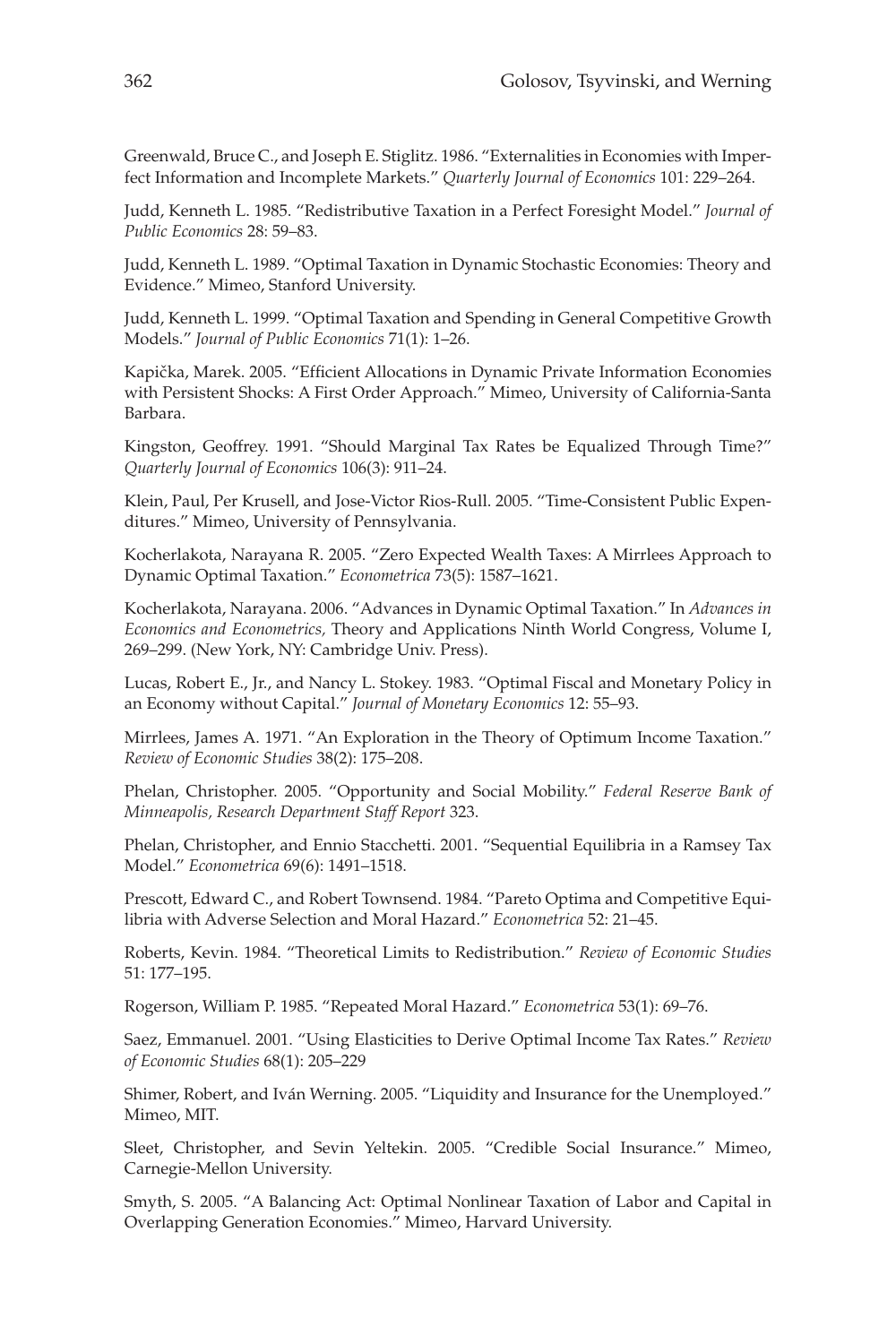Stiglitz, Joseph. 1987. "Pareto Efficient and Optimal Taxation and the New New Welfare Economics." In A. Auerbach and M. Feldstein, eds, *Handbook on Public Economics* 991–1042. North Holland: Elsevier Science Publishers.

Storesletten, Kjetil, Chris I. Telmer, and Amir Yaron. 2004. "Cyclical Dynamics in Idiosyncratic Labor Market Risk." *Journal of Political Economy* 112(3): 695–717.

Tuomala, Matti. 1990. *Optimal Income Taxation and Redistribution.* Oxford University Press, Clarendon Press.

Werning, Iván. 2002. "Optimal Dynamic Taxation." PhD Dissertation, University of Chicago.

Werning, Iván. 2005. "Tax Smoothing with Incomplete Markets." Mimeo, MIT.

Werning, Iván. 2007. "Optimal Fiscal Policy with Redistribution." *Quarterly Journal of Economics,* forthcoming.

Zhu, Xiaodong. 1992. "Optimal Fiscal Policy in a Stochastic Growth Model." *Journal of Economic Theory* 58: 250–89.

## **Appendix: Numerical Approach**

In this appendix we describe the details of the numerical computations that we performed in this paper. The major conceptual difficulty with computing this class of models is that there are a large number of incentive constraints, and there is no result analogous to static models that guarantee that only local incentive compatibility constraints can bind to reduce them. Our computational strategy in this regard is as follows:

1. We start with solving several examples in which we impose all of the IC constraints. This step gives us a conjecture on what kind of constraints may bind.

2. We then impose constraints that include deviations that bind in step 1. In fact, we include a larger set that also includes constraints in the neighborhood (of reporting strategies) to the ones that bind.

3. Finally, once the optimum is computed we check that no other constraints bind.

This approach is very much like the active set approach in constrained optimization: one begins with a set of constraints that are likely to be the binding ones, one then solves the smaller problems, checking all constraints, and adding the constraints that are violated in the set of constraints that are considered for the next round (and possibly dropping some of those that were not binding) and repeat the procedure.<sup>19</sup>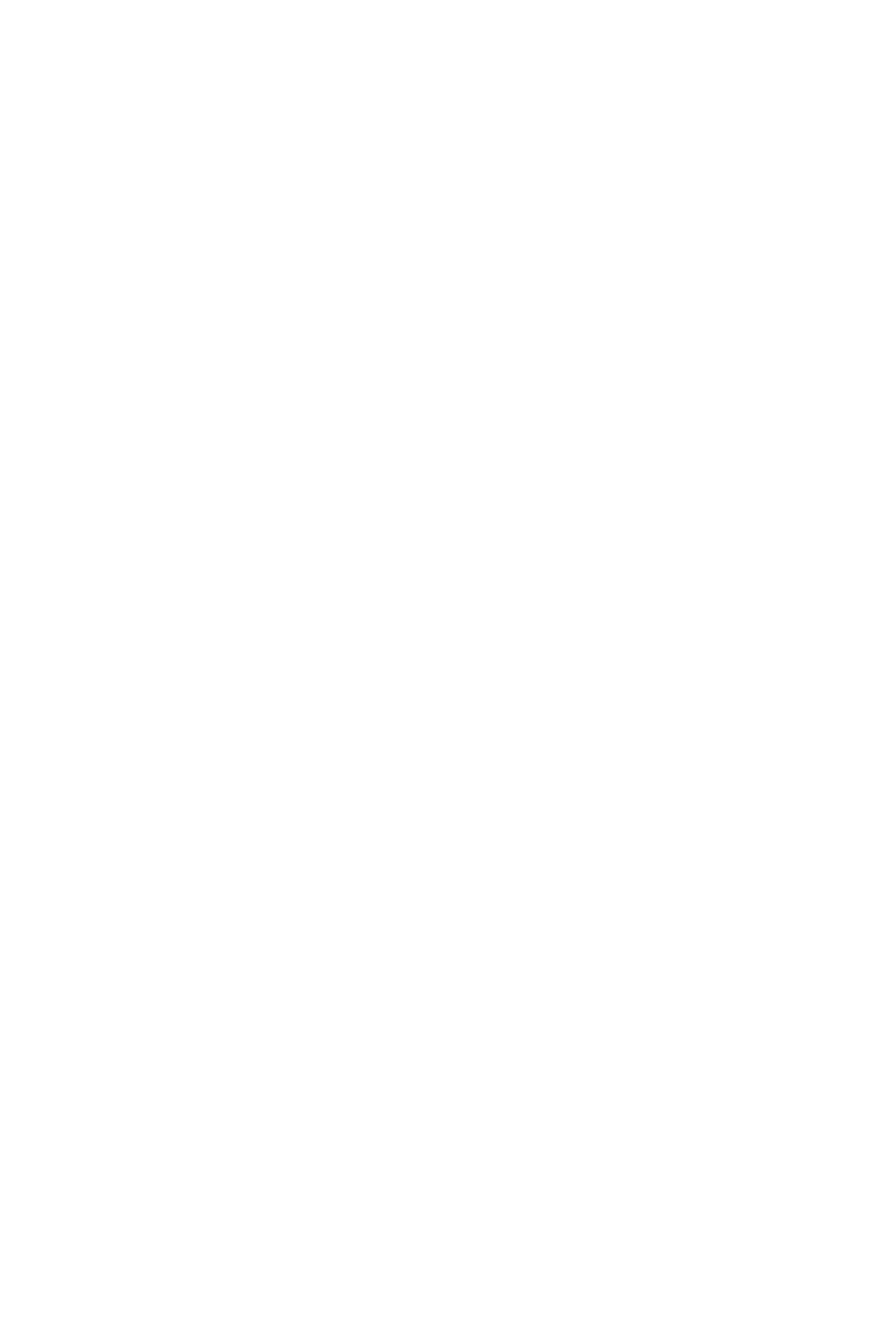# *Comment*

*Peter Diamond, Massachusetts Institute of Technology and NBER*

## **1 Introduction**

This interesting and stimulating paper (referred to as GTW) discusses four issues: when capital should not be taxed, when labor taxes should be constant over time and states of nature, the sources of concern about limited government commitment, and the methodology of modeling for tax analysis. And it contains calculated examples. I will touch on three of these issues, leaving out the complex issue of how policy feasibility and desirability are influenced by the nature of the political process in democratic states. In the macro tradition, the analysis focuses on settings with stochastic shocks. To bring a public economics perspective, I will consider the first two issues in deterministic models with heterogeneous populations. Then I will consider a stochastic model to add to the intuition about taxing savings. For clarity of presentation, I work with models with only two types of workers and assume that the binding incentive compatibility constraint is that type-A not imitate type-B. I do not consider sufficient conditions for this pattern of constraints to be correct.

## **2 Taxing Savings**

Atkinson-Stiglitz (1976) showed that in the presence of optimal nonlinear earnings taxes, it was not optimal to also use distorting linear consumption taxes, provided that all consumer preferences are separable between goods and labor and all consumers have the same subutility function of consumption. Laroque (2005) and Kaplow (2006) have extended this result, showing that with the same preference assumptions, in the presence of any income tax function that gives rise to an equilibrium, if there are distorting consumer taxes, then a move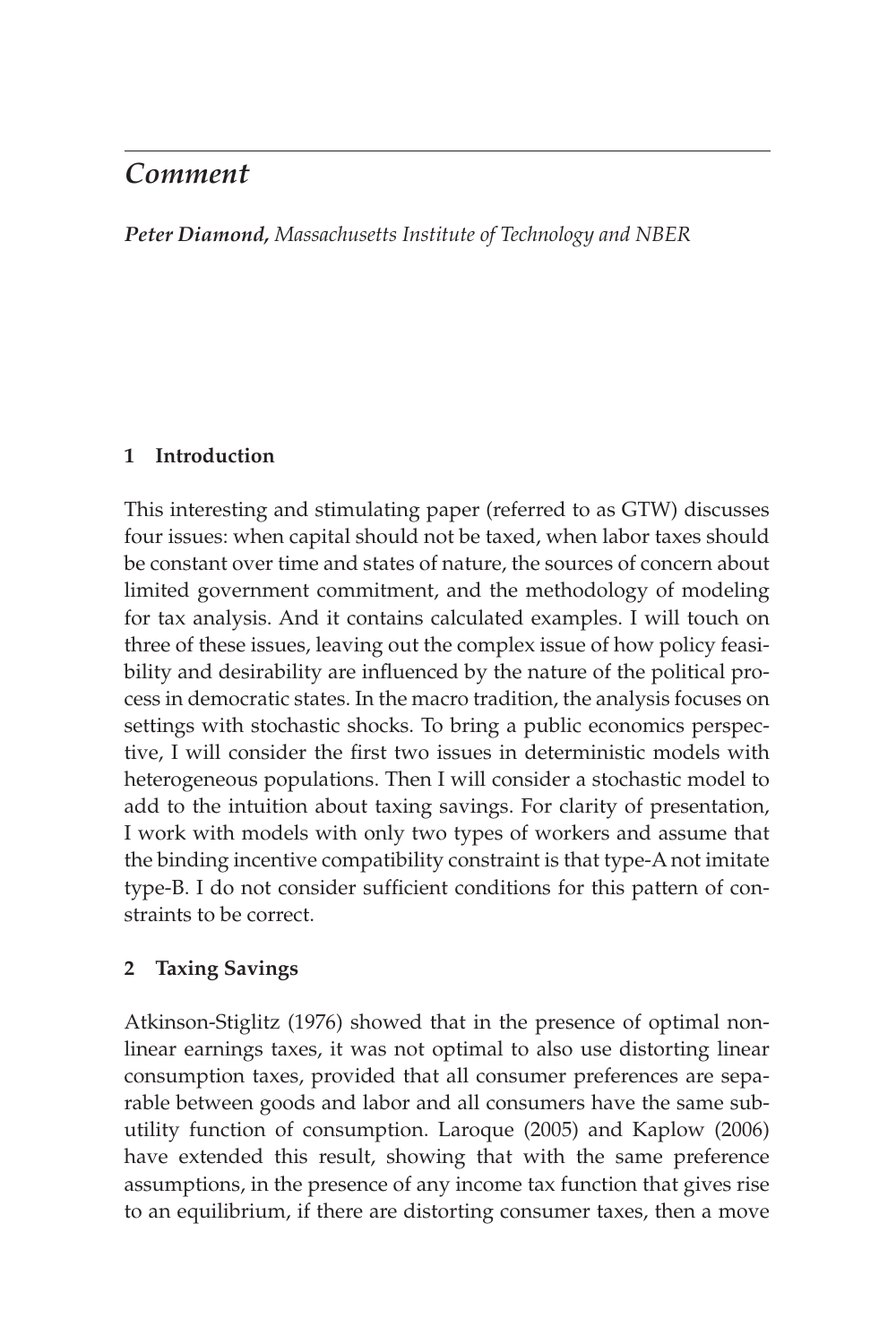to nondistorting consumer taxes can be done along with a permutation of the income tax that leaves every consumer with the same utility and the same labor supply, while the government collects more revenue. If labor supply is smooth with uniform transfers to all consumers (no jumps in labor supply), then this revenue gain can be used to make a Pareto improvement.

GTW explore this issue by solving a social welfare optimization with quantities as control variables and incentive compatibility constraints as well as a resource constraint or constraints (if there is uncertainty about aggregate resources). Then, they compare the MRS between first- and second-period consumptions at the optimal allocation to the MRT. The comparison allows calculation of the "wedge" between them, reflecting implicit marginal taxation of savings. They consider two other wedges—between consumption and earnings in each of the two periods, reflecting the implicit marginal taxation of earnings. They compare these two labor wedges to find conditions where earnings are marginally taxed the same in both periods. These labor wedges are also examined with aggregate uncertainty about the resource constraint in order to compare wedges across states of nature. The comparison of labor wedges across periods is really a fourth wedge—between earnings in the two periods. That is, in this four-good model there are two separate own rates of interest—in earnings and in spending.

The Atkinson-Stiglitz condition for non-use of distorting consumption taxes has naturally received a great deal of attention, particularly with the interpretation of present and future consumption goods and so the taxation of savings. That is, under these assumptions, using the vocabulary of GTW, there is no wedge between MRS and MRT for consumptions in different periods. With no wedge for intertemporal consumption, unless the implicit marginal taxation of earnings is constant over time, there is a nonzero wedge between earnings in different periods. Below I will offer a simple example of an optimal model with no wedge in intertemporal consumption but a wedge in intertemporal earnings, that is, non-constant marginal taxation of earnings.

Despite the great interest in the Atkinson-Stiglitz result, there remain arguments in favor of taxing savings with nonlinear earnings taxes. One obvious argument would be that preferences do not exhibit the separability between consumption and labor used in the theorem. Then the Corlett-Hague (1953) style analysis in a 3-good model (current work, current consumption, and future consumption) can examine whether a move towards taxing savings or towards subsidizing savings raises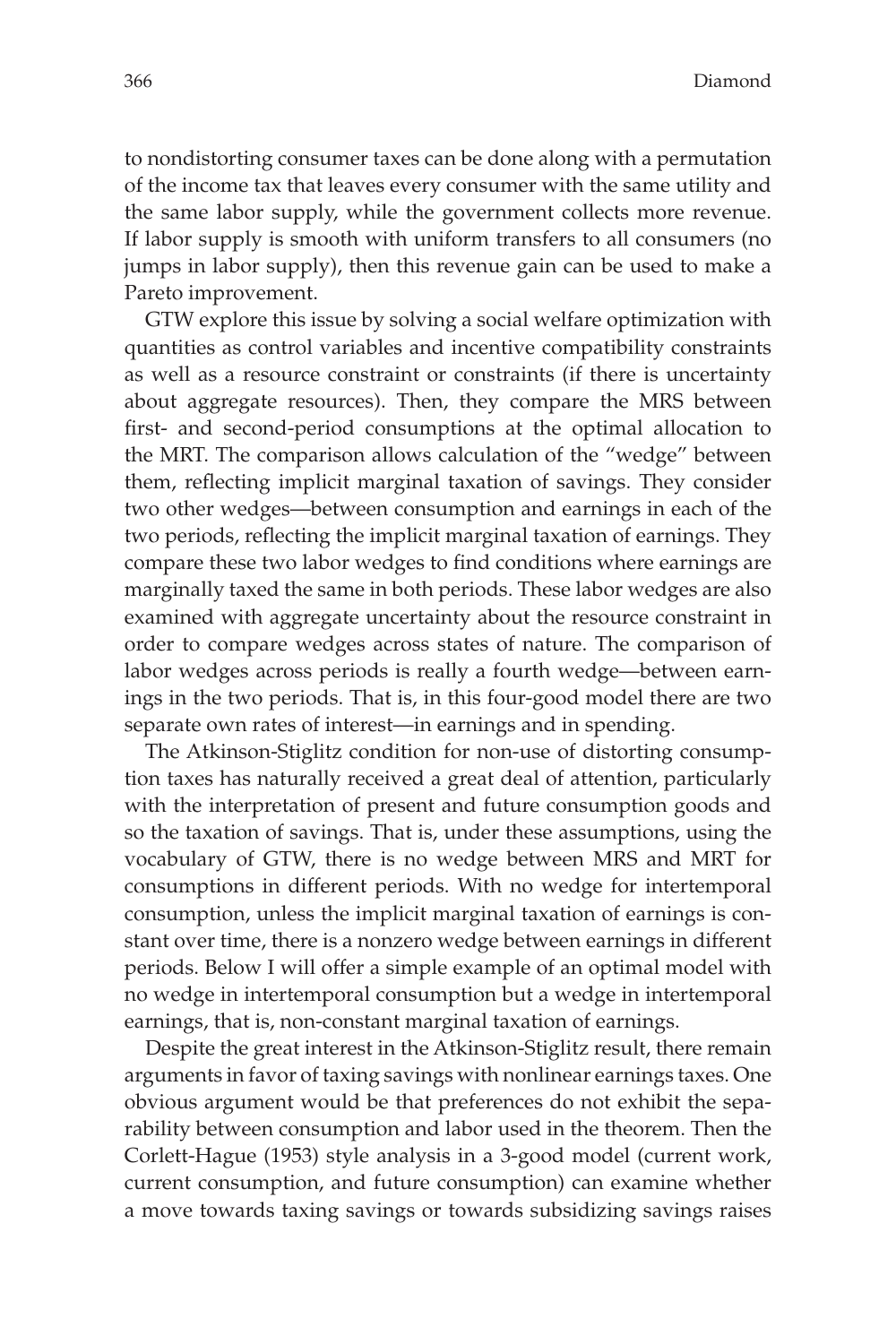welfare. But we do not know much about the relevant cross-elasticities, although the commonly-used assumptions of atemporal and intertemporal separability strike me as implausible.

Another argument for taxing savings, one that is based closely on empirical observations, is due to Saez (2002). He argues that there is a positive correlation between labor skill level (wage rate) and the savings rate. In a two-period certainty setting with additive preferences, this is consistent with those with higher earnings abilities having less discount of future consumption. In terms of the conditions of the Atkinson-Stiglitz theorem, Saez preserves separability but drops the assumption that the subutility function of consumption is the same for everyone. I begin my formal analysis (echoing Diamond, 2003) by showing this result in a two-types model with labor only in the first period, illustrating the Atkinson-Stiglitz result at the same time.

Consider the following social welfare function optimization. Assume full nonlinear taxation, and two types of households, with the only binding incentive compatibility constraint being type A considering imitating type B. I do not analyze sufficient conditions for this to be the only binding constraint.

$$
\text{Maximize}_{c,y} \quad \sum_i \pi_i (u[c_1(i)] + \beta_i u[c_2(i)] - v[y_1(i) / \theta_1(i)])
$$

subject to:

$$
G + \sum_{i} \pi_{i}(c_{1}(i) + R^{-1}c_{2}(i) - y_{1}(i)) \le 0
$$
\n
$$
u[c_{1}(A)] + \beta_{A}u[c_{2}(A)] - v[y_{1}(A)/\theta_{1}(A)] \ge
$$
\n
$$
u[c_{1}(B)] + \beta_{A}u[c_{2}(B)] - v[y_{1}(B)/\theta_{1}(A)]
$$
\n(1)

with notation

- $c_j(i)$ (*i*) consumption in period *j* of household *i*
- $y_i(i)$ (*i*) earnings in period *j* of household *i*
- $\theta$ *j* $(i)$ (*i*) skill in period *j* of household *i*
- π*i* number of workers of type *i*
- β*i* discount factor of household *i*
- *R* 1 plus the return to capital
- *G* government expenditures
- $\lambda$ ,  $\psi$  LaGrange multipliers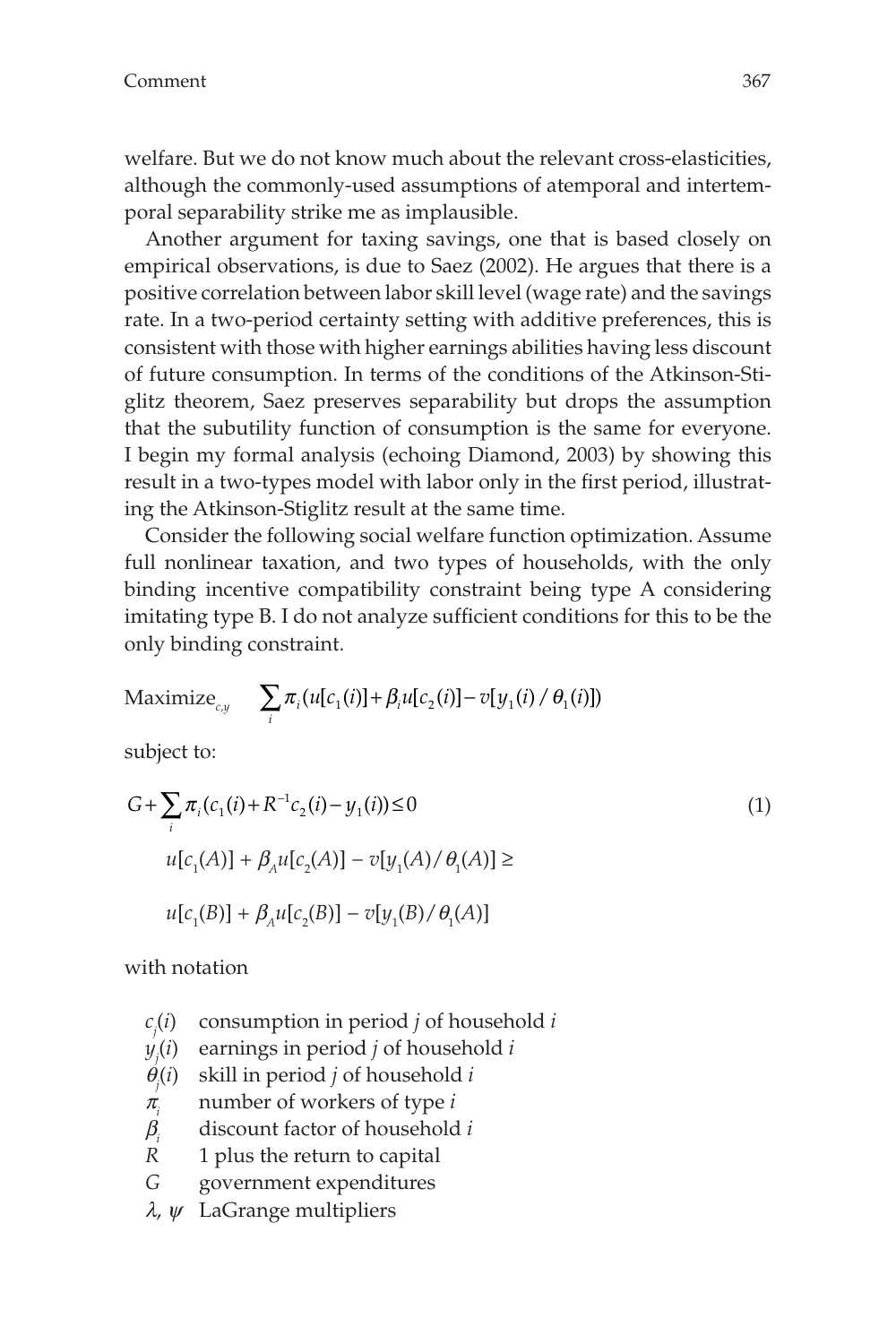This problem has the FOCs for consumption levels:

$$
(\pi_A + \psi) u'[c_1(A)] = \lambda \pi_A \tag{2}
$$

$$
(\pi_A + \psi) \beta_A u' [c_2(A)] = \lambda \pi_A R^{-1}
$$
\n(3)

$$
(\pi_{B} - \psi) u'[c_1(B)] = \lambda \pi_{B} \tag{4}
$$

$$
(\pi_{\beta}\beta_{\beta} - \psi\beta_{A})\ u'[c_{2}(B)] = \lambda\pi_{\beta}R^{-1}
$$
\n(5)

Taking the ratio of FOCs for A, there is no tax on savings on the high type:

$$
\frac{u'[c_1(A)]}{u'[c_2(A)]} = \beta_A R.
$$
\n(6)

This is the familiar no-marginal-taxation condition at the very top of the earnings distribution.

Now let us turn to type B. Taking the ratio of FOCs we have

$$
\frac{(\pi_B - \psi)u'[c_1(B)]}{(\pi_B - \psi \frac{\beta_A}{\beta_B})u'[c_2(B)]} = \beta_B R.
$$
\n(7)

The plausible case is that high earners have a lower discount of future consumption,  $\beta_{A} < \beta_{B}$ , resulting (with  $\pi_{B} - \psi > 0$ ) in

$$
\frac{u'[c_1(B)]}{u'[c_2(B)]} < \beta_B R.
$$
\n(8)

That is, type-B would save if that were possible at zero taxation of savings, so there is implicit marginal taxation of savings. If and only if  $\beta_A = \beta_B$  does this imply no taxation of savings for type B. Saez does his analysis with linear taxation of savings and concludes that since higher earners have higher savings rates, taxing savings is part of the optimum.

The GTW exploration of the taxation of savings focuses on uncertainty about future earnings as a source of the desirability of taxation of savings. It is true that people are uncertain about future earnings. It is also true that people differ in discount rates. The case for not taxing savings does not survive either issue with plausible characterizations.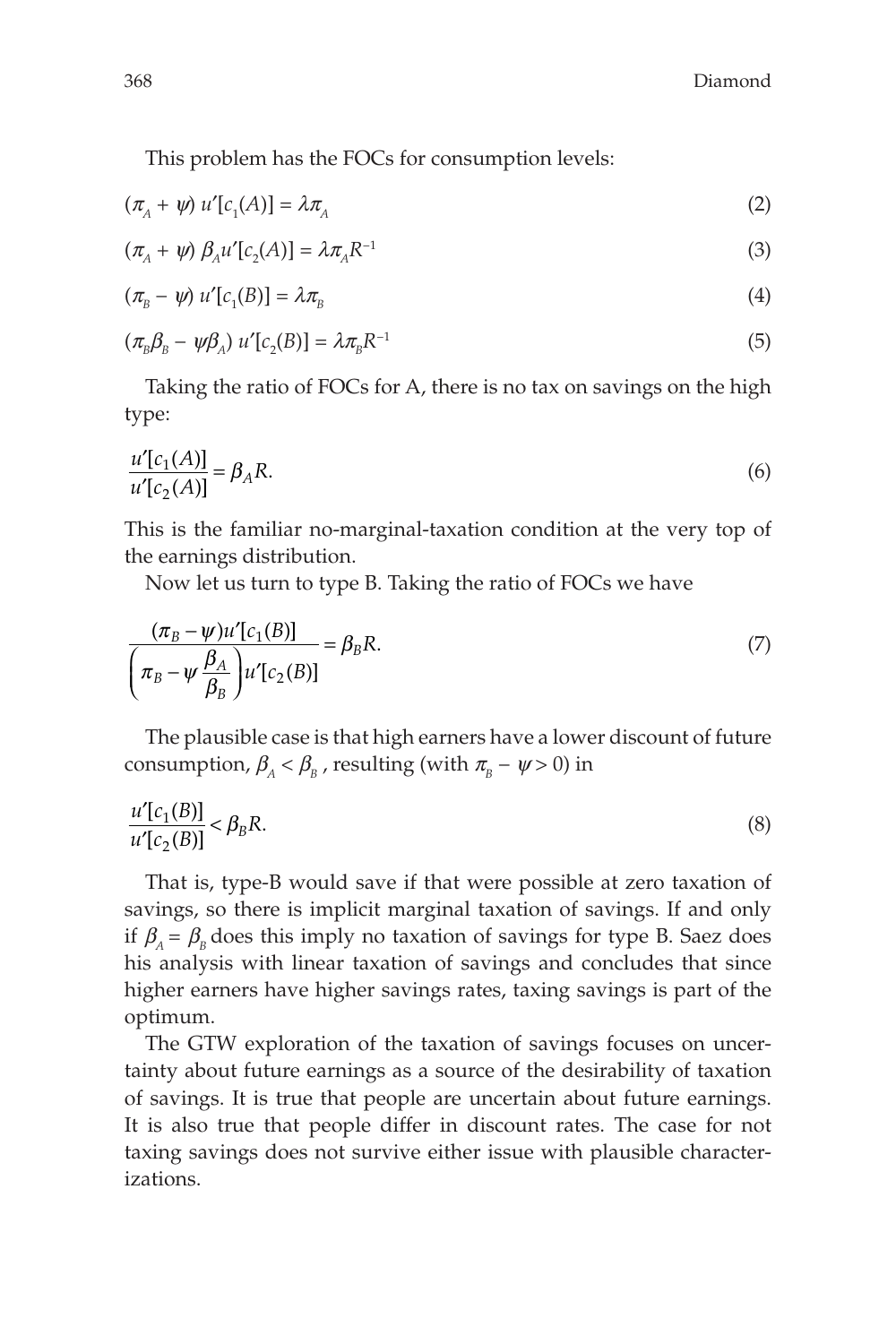#### **3 Earnings Tax Smoothing**

With uncertainty about future earnings, different workers will realize different age-earnings profiles and this uncertainty can require varying implicit taxes on earnings over time (over worker ages). In contrast, GTW show tax smoothing when everyone has the same age-earnings profile and the disutility of labor is a power function. A failure of tax smoothing also comes without uncertainty if we allow different ageearnings profiles for different workers. In this example, there is no wedge on the intertemporal consumption decision. However, there are different consumption-earnings wedges in the two periods and so a wedge on the intertemporal earnings decision.

With the same notation as above, consider a two-types model with two periods of earnings and the only binding incentive compatibility constraint that type-A not want to imitate type-B, with that imitation done for the entire life.

$$
\text{Maximize}_{c,y} \qquad \Sigma \pi_i \big( u \left[ c_1(i) \right] + \beta u \big[ c_2(i) \big] - v \big[ y_1(i) / \theta_1(i) \big] - \beta v \big[ y_2(i) / \theta_2(i) \big] \big)
$$

subject to:

$$
G + \Sigma \pi_i(c_1(i) + R^{-1}c_2(i) - y_1(i) - R^{-1}y_2(i)) \le 0
$$
\n
$$
u[c_1(A)] + \beta u[c_2(A)] - v[y_1(A)/\theta_1(A)] - \beta v[y_2(A)/\theta_2(A)] \ge
$$
\n
$$
u[c_1(B)] + \beta u[c_2(B)] - v[y_1(B)/\theta_1(A)] - \beta v[y_2(B)/\theta_2(A)]
$$
\n(9)

From the FOCs for consumption levels, there is no tax on savings:

$$
\frac{u'[c_1(B)]}{u'[c_2(B)]} = \beta R = \frac{u'[c_1(A)]}{u'[c_2(A)]}
$$
\n(10)

Now consider the FOCs for earnings:

$$
(\pi_A + \psi) \, v'[y_1(A) / \theta_1(A)] / \theta_1(A) = \lambda \pi_A \tag{11}
$$

$$
(\pi_A + \psi) \beta v'[y_2(A) / \theta_2(A)] / \theta_2(A) = \lambda \pi_A R^{-1}
$$
\n(12)

$$
\pi_{\mathcal{B}} \mathcal{O}'[y_1(B)/\theta_1(B)]/\theta_1(B) - \psi \mathcal{O}'[y_1(B)/\theta_1(A)]/\theta_1(A) = \lambda \pi_{\mathcal{B}}
$$
\n(13)

$$
\pi_{\beta}\beta v'[y_2(B)/\theta_2(B)]/\theta_2(B) - \psi\beta v'[y_2(B)/\theta_2(A)]/\theta_2(A) = \lambda \pi_{\beta} R^{-1}
$$
\n(14)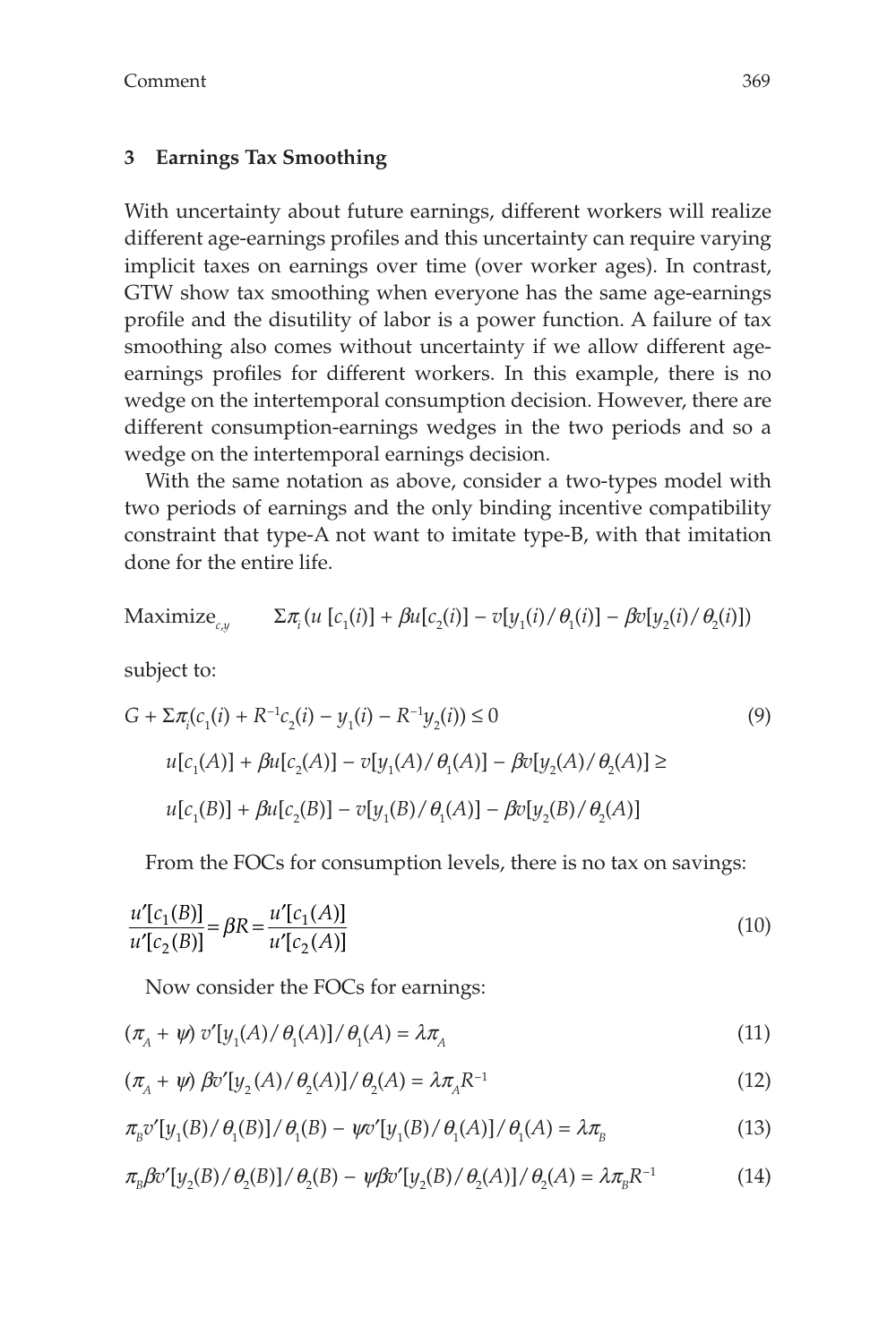Taking a ratio of FOCs, there is no intertemporal earnings wedge for the high type, consistent with no-marginal-taxation of the highest type on all margins:

$$
\frac{v'[y_1(A) / \theta_1(A)] / \theta_1(A)}{v'[y_2(A) / \theta_2(A) / \theta_2(A)]} = \beta R
$$
\n(15)

Turning to type B, let us define  $\Delta$  as the wedge:

$$
\frac{v'[y_1(B)/\theta_1(B)]/\theta_1(B)}{v'[y_2(B)/\theta_2(B)]/\theta_2(B)} + \Delta = \beta R
$$
\n(16)

If  $\Delta$  is negative, then the first period marginal disutility of earning is larger than the discounted second period marginal disutility.

From the ratio of FOCs the sign of  $\Delta$  depends on the difference in intertemporal MRS for type B and for type A if imitating type B:

$$
\Delta = \frac{\pi_B v'[y_1(B)/\theta_1(B)]/\theta_1(B) - \psi v'[y_1(B)/\theta_1(A)]/\theta_1(A)}{\pi_B v'[y_2(B)/\theta_2(B)]/\theta_2(B) - \psi v'[y_2(B)/\theta_2(A)]/\theta_2(A)}
$$
(17)  

$$
-\frac{v'[y_1(B)/\theta_1(B)]/\theta_1(B)}{v'[y_2(B)/\theta_2(B)]/\theta_2(B)}
$$

with

$$
\pi_B - \psi \frac{\nu'[y_2(B)/\theta_2(A)]}{\nu'[y_2(B)/\theta_2(B)]} \frac{\theta_2(B)}{\theta_2(A)} > 0
$$

and

 $\psi > 0$ ,

the sign of  $\Delta$  is the same as that of

$$
\frac{v'[y_2(B)/\theta_2(A)]}{v'[y_2(B)/\theta_2(B)]} \frac{\theta_2(B)}{\theta_2(A)} - \frac{v'[y_1(B)/\theta_1(A)]}{v'[y_1(B)/\theta_1(B)]} \frac{\theta_1(B)}{\theta_1(A)}.
$$
\n
$$
(18)
$$

If  $v'[z] = z^{\alpha}$ , then the sign of  $\Delta$  is the same as that of

$$
\frac{(y_2(B)/\theta_2(A))^\alpha}{(y_2(B)/\theta_2(B))^\alpha} \frac{\theta_2(B)}{\theta_2(A)} - \frac{(y_1(B)/\theta_1(A))^\alpha}{(y_1(B)/\theta_1(B))^\alpha} \frac{\theta_1(B)}{\theta_1(A)}\tag{19}
$$

or, simplifying, that of

$$
\left(\frac{\theta_2(B)}{\theta_2(A)}\right)^{\alpha+1} - \left(\frac{\theta_1(B)}{\theta_1(A)}\right)^{\alpha+1}.\tag{20}
$$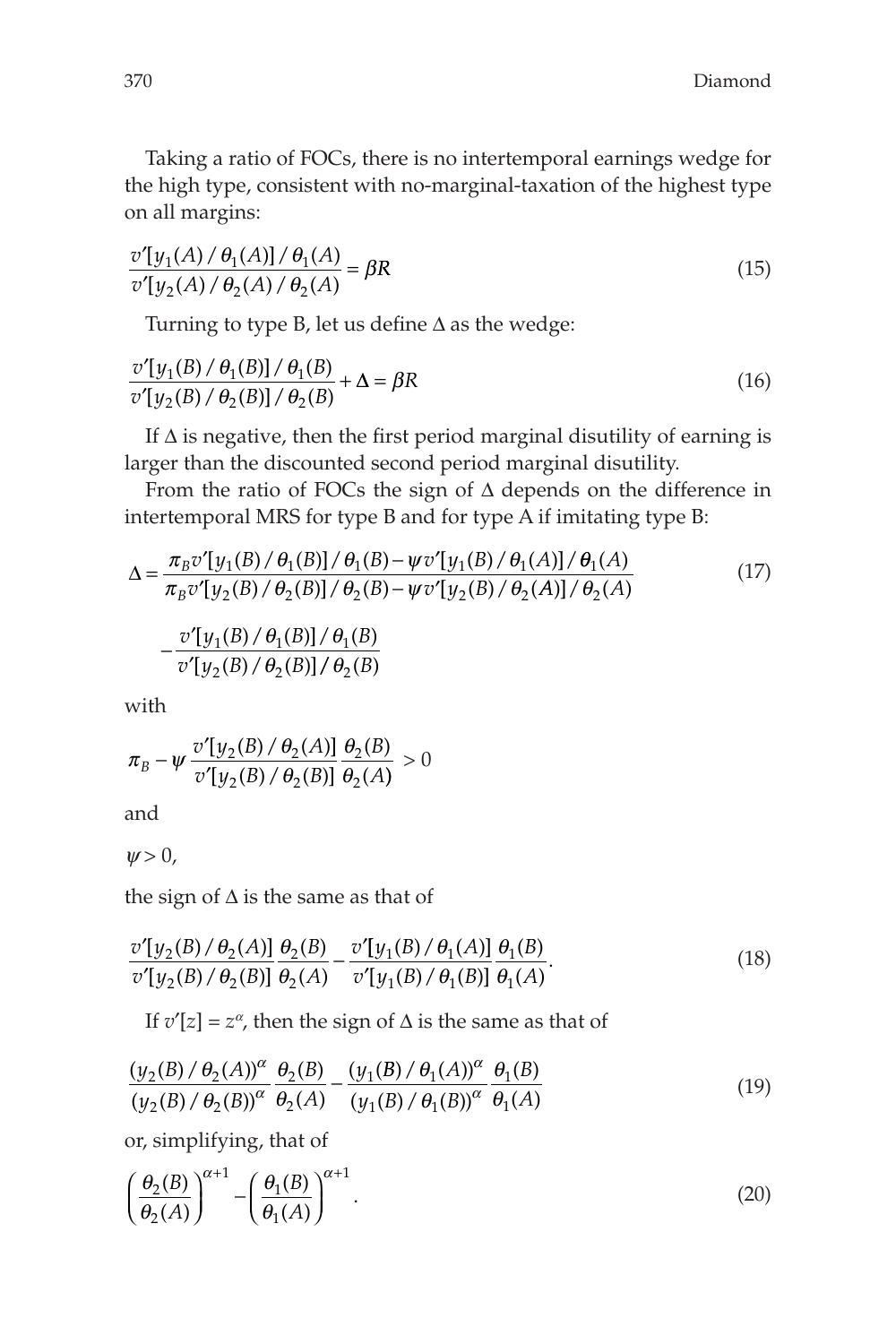Thus with power function disutility of labor and the same age-earnings profile for both types, we have tax smoothing (as in Werning 2005). But tax smoothing requires the same age-earnings profile for everyone. If higher earners have steeper age-earnings profiles

$$
\left(\frac{\theta_2(A)}{\theta_1(A)}\right) > \left(\frac{\theta_2(B)}{\theta_1(B)}\right)
$$

then  $\Delta$  is negative and there is heavier marginal taxation of secondperiod earnings, and a wedge in the intertemporal earnings tradeoff. Without a power function, there may not be tax smoothing even with the same age-earnings profile.

## **4 Taxing Savings with Uncertainty**

GTW explore the case for taxing savings in models with uncertainty about future productivity. I will present a simple model of that and then contrast the route to taxing savings in this model to one with fewer government controls.

With the same notation as above, consider a one-type model with uncertainty about second-period skill, but not first period skill. This is a simpler version of GTW analysis. Let  $\pi$ <sub>i</sub> now stand for the probability of having skill *i* in the second period. We continue to assume that the only binding incentive compatibility constraint is that type-A not want to imitate type-B, which now refers only to the second period.

$$
\text{Maximize}_{c,y} \qquad u[c_1] - v[y_1/\theta_1] + \Sigma \pi_i(\beta u[c_2(i)] - \beta v[y_2(i)/\theta_2(i)])
$$

subject to:

$$
G + c_1 - y_1 + \Sigma \pi_i (R^{-1} c_2(i) - R^{-1} y_2(i)) \le 0
$$
  
\n
$$
\beta u[c_2(A)] - \beta v[y_2(A) / \theta_2(A)] \ge \beta u[c_2(B)] - \beta v[y_2(B) / \theta_2(A)]
$$
\n(21)

This problem has the FOCs for consumption levels:

$$
u'[c_1] = \lambda \tag{22}
$$

$$
(\pi_A + \psi) \beta u' [c_2(A)] = \lambda \pi_A R^{-1}
$$
\n(23)

$$
(\pi_{\mathbf{g}} - \psi) \ \beta u' [c_2(B)] = \lambda \pi_{\mathbf{g}} R^{-1}
$$
\n(24)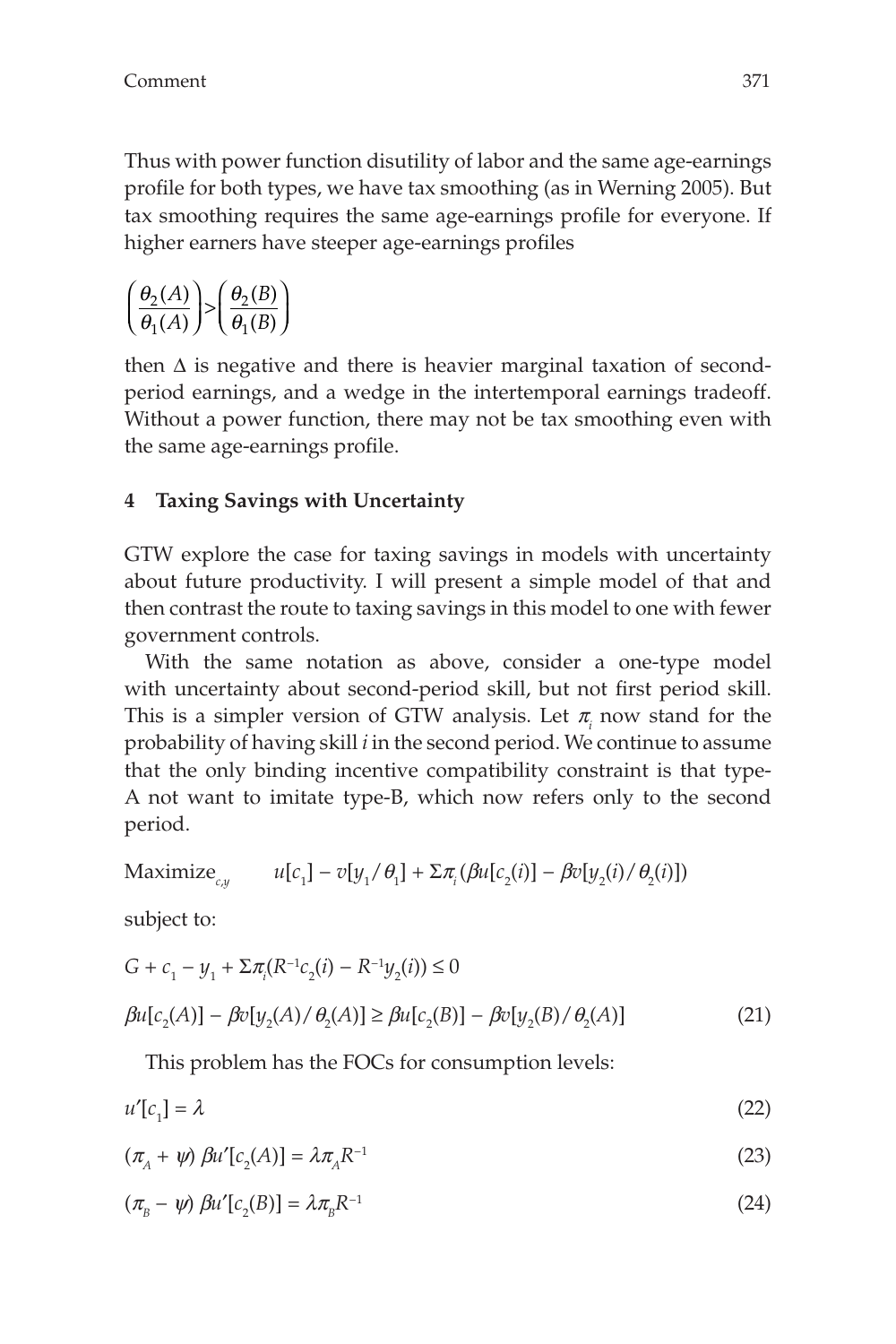Adding the last two equations and taking a ratio to the first equation, we have

$$
\frac{u'[c_1]}{(\pi_A + \psi)u'[c_2(A)] + (\pi_B - \psi)u'[c_2(B)]} = \beta R.
$$
\n(25)

In contrast, without a wedge, the individual would see a gain from savings if

$$
\frac{u'[c_1]}{\pi_A u'[c_2(A)] + \pi_B u'[c_2(B)]} < \beta R. \tag{26}
$$

Thus we have implicit marginal taxation of savings provided  $u'[c_2(A)]$  $u$ <sup> $\lceil c_2(B) \rceil$ , as follows from the need to have  $c_2(A) > c_2(B)$ , to induce type</sup> A not to imitate type B. The underlying argument does not need the additive structure of preferences, provided that preferences are such that keeping  $c_2(A)$  enough larger than  $c_2(B)$  to just induce the higher labor supply implies a lower marginal utility of consumption at the higher consumption level. That is, consider the condition:

$$
u[c, y/\theta] = u[c', y'/\theta'] \text{ and } c > c' \text{ implies}
$$
\n
$$
\frac{\partial u[c, y/\theta]}{\partial c} < \frac{\partial u[c', y'/\theta']}{\partial c}.
$$
\n(27)

Then, the argument above goes through—if the binding incentive compatibility constraint is that the high skill worker not imitate the low skill worker, then the optimum has a positive wedge on intertemporal consumption. This parallels the result that Mirrlees and I have found in the special case that labor is a zero-one variable and the low skill person does not work (Diamond and Mirrlees 1978, 1986, 2000). The insight, paralleling the argument through the inverse Euler condition, is that when less future work with lower future consumption results in a higher marginal utility of consumption (and so a greater incentive to save), making savings less available eases the incentive compatibility constraint. Additivity makes this argument easy to make, but the underlying condition is plausible and has much greater generality.

To see this argument I go through the same steps as above. The optimization becomes:

 $\text{Maximize}_{c,y} \qquad u[c_1, y_1/\theta_1] + \Sigma \pi_i \beta u[c_2(i), y_2(i)/\theta_2(i)]$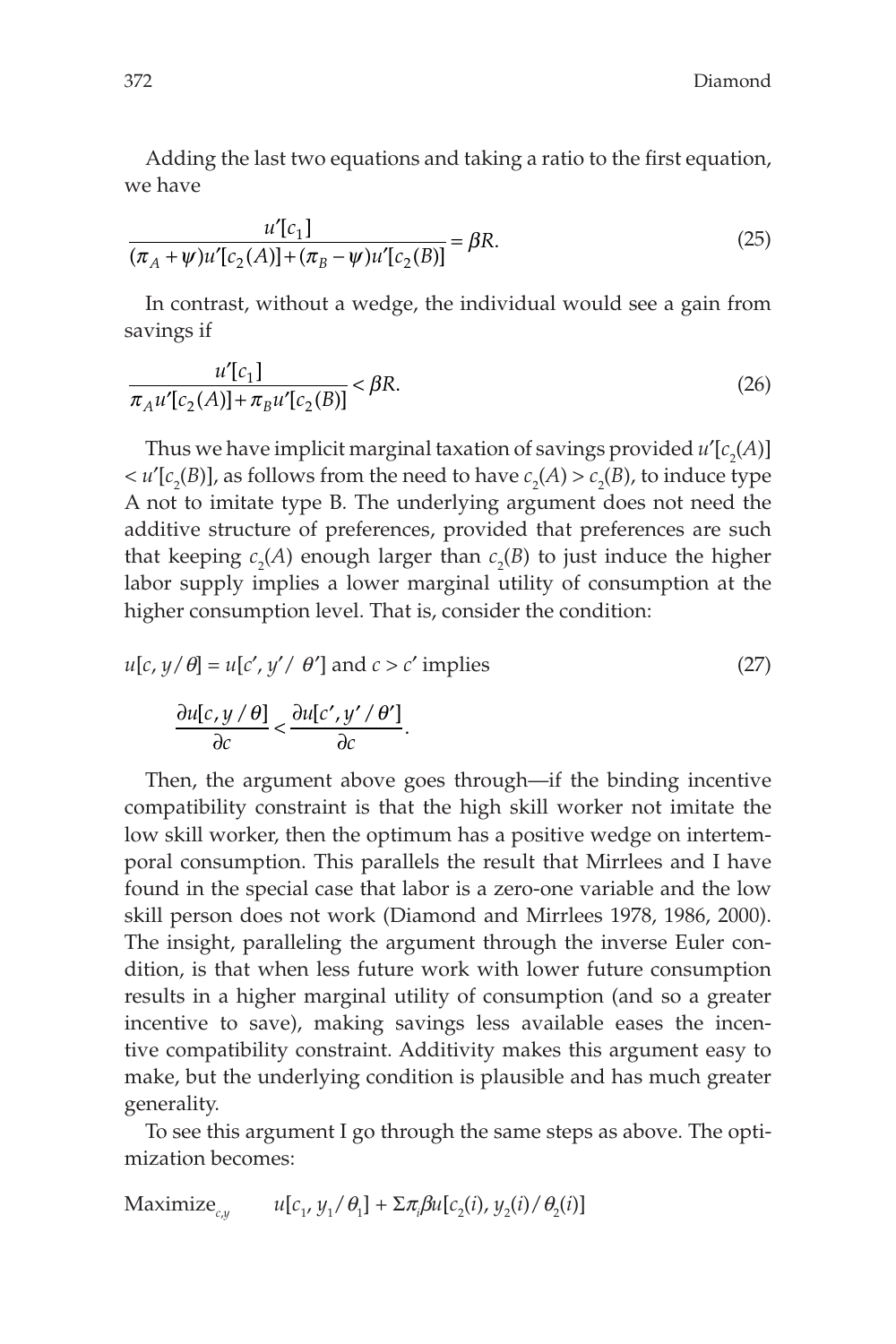subject to:

$$
G + c_1 - y_1 + \Sigma \pi_i (R^{-1} c_2(i) - R^{-1} y_2(i)) \le 0
$$
  
\n
$$
\beta u[c_2(A), y_2(A) / \theta_2(A)] \ge \beta u[c_2(B), y_2(B) / \theta_2(A)]
$$
\n(28)

This problem has the FOCs for consumption levels:

$$
u_c[c_1, y_1/\theta_1] = \lambda \tag{29}
$$

$$
(\pi_A + \psi) \,\beta u_c[c_2(A), y_2(A)/\theta_2(A)] = \lambda \pi_A R^{-1} \tag{30}
$$

$$
\pi_{B}\beta u_{c}[c_{2}(B), y_{2}(B)/\theta_{2}(B)] - \psi \beta u_{c}[c_{2}(B, y_{2}(B)/\theta_{2}(A))] = \lambda \pi_{B} R^{-1}
$$
\n(31)

Adding the last two equations and taking a ratio to the first equation, we have

$$
\frac{u_c[c_1, y_1 / \theta_1]}{(\pi_A + \psi)u_c[c_2(A), y_2(A) / \theta_2(A)] + \pi_B u_c[c_2(B), y_2(B) / \theta_2(B)] - \psi u_c[c_2(B), y_2(B) / \theta_2(A)]} = \beta R
$$
\n(32)

In contrast, without a wedge, the individual would see a gain from savings if

$$
\frac{u_c[c_1, y_1/\theta_1]}{\pi_A u_c[c_2(A), y_2(A)/\theta_2(A)] + \pi_B u_c[c_2(B), y_2(B)/\theta_2(B)]} < \beta R.
$$
 (33)

Thus the sign of the wedge depends on the sign of

$$
\psi(u_c[c_2(A), y_2(A)/\theta_2(A)] - u_c[c_2(B), y_2(B)/\theta_2(A)]
$$
\n(34)

which is signed by the condition above. Thus in a setting where everyone is the same in the first period, a plausible condition is sufficient for a positive intertemporal consumption wedge. The insight, paralleling the argument through the inverse Euler condition, is that with this condition, less future work and lower future consumption will result in a higher marginal utility of consumption and a greater incentive to save (unless the condition is not satisfied and the impact of hours worked on the marginal utility of consumption overcomes the higher level of consumption). Easing the incentive compatibility constraint then comes from making the return to saving smaller. Additivity makes this argument easy to make, but the underlying argument has much greater generality.

GTW explore a class of nonseparable period utility functions in their numerical results. They work with the utility function  $u[c, y/\theta] =$  $(ce^{-(y/\theta)^2})^{1-\sigma}/(1-\sigma)$ . And they have many first-period productivity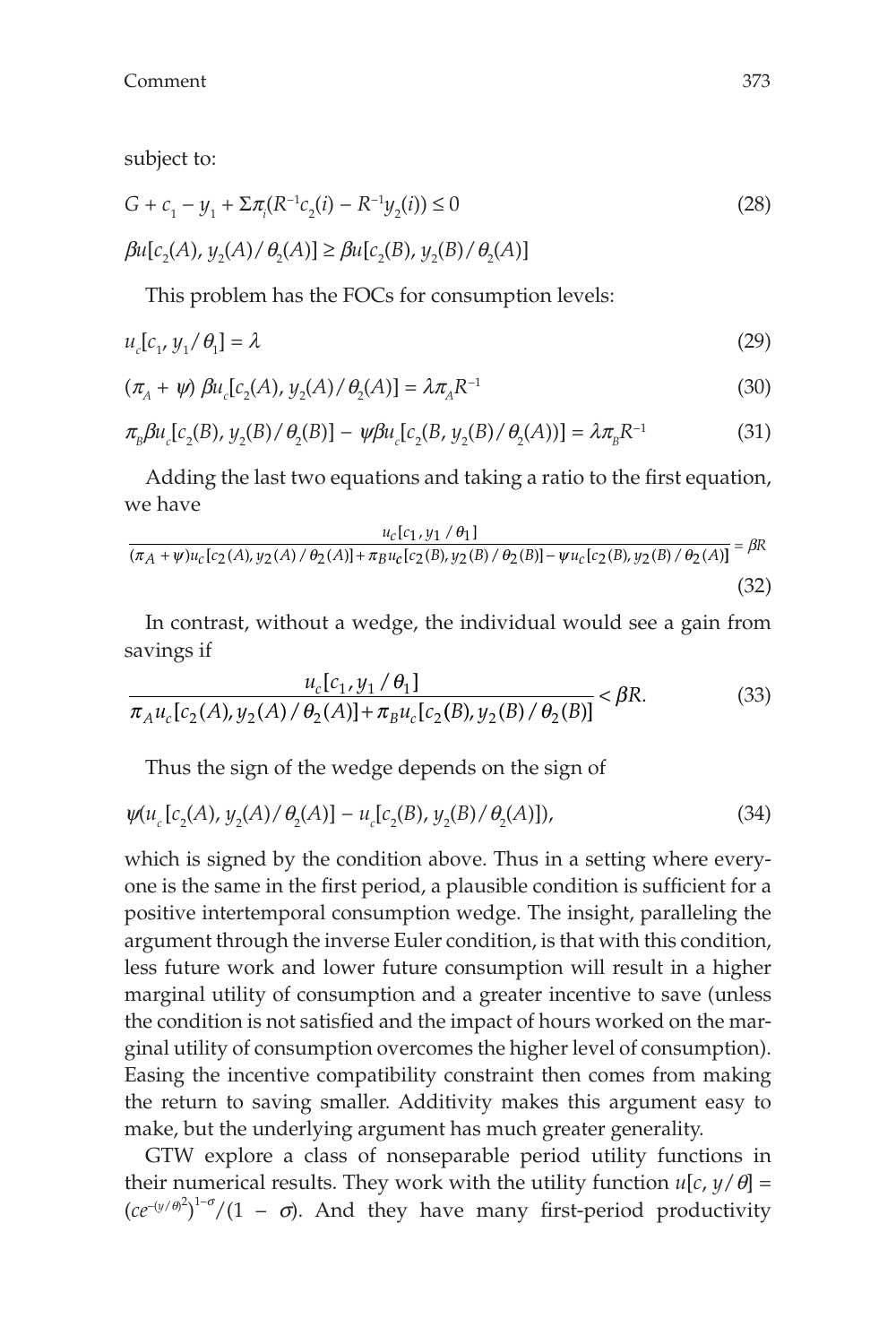levels, not just one. This utility function satisfies the condition above that at equal utilities, marginal utility of consumption is higher at the consumption-labor pair that has higher consumption and labor. Their finding of a negative wedge at some skill levels comes from a direct impact of nonseparability on the desired wedge, as can be seen in the optimization in a model with first period variation and no conditional uncertainty about second period productivities.

$$
\text{Maximize}_{c,y} \qquad \Sigma \pi_i(u[c_1(i), y_1(i) / \theta_1(i)] + \beta u[c_2(i), y_2(i) / \theta_2(i)])
$$

subject to:

$$
G + \Sigma \pi_i(c_1(i) + R^{-1}c_2(i) - y_1(i) - R^{-1}y_2(i)) \le 0
$$
\n
$$
u[c_1(A), y_1(A) / \theta_1(A)] + \beta u[c_2(A), y_2(A) / \theta_2(A)] \ge
$$
\n
$$
u[c_1(B), y_1(B) / \theta_1(A)] + \beta u[c_2(B), y_2(B) / \theta_2(A)]
$$
\n(35)

This problem has the FOCs for consumption levels:

$$
(\pi_A + \psi) u_c [c_1(A), y_1(A) / \theta_1(A)] = \lambda \pi_A \tag{36}
$$

$$
\pi_{B}u_{c}[c_{1}(B), y_{1}(B)/\theta_{1}(B)] - \psi u_{c}[c_{1}(B), y_{1}(B)/\theta_{1}(A)] = \lambda \pi_{B}
$$
\n(37)

$$
(\pi_A + \psi) \,\beta u_c[c_2(A), y_2(A)/\theta_2(A)] = \lambda \pi_A R^{-1} \tag{38}
$$

$$
\pi_{B}\beta u_{c}[c_{2}(B), y_{2}(B)/\theta_{2}(B)] - \psi \beta u_{c}[c_{2}(B, y_{2}(B)/\theta_{2}(A))] = \lambda \pi_{B} R^{-1}
$$
\n(39)

While there is no tax on savings for the high type, for the low type, we have

$$
\frac{\pi_B u_c[c_1(B), y_1(B) / \theta_1(B)] - \psi u_c[c_1(B), y_1(B) / \theta_1(A)]}{\pi_B u_c[c_2(B), y_2(B) / \theta_2(B)] - \psi u_c[c_2(B, y_2(B) / \theta_2(A))] } = \beta R.
$$
\n(40)

Thus the sign of the wedge,

$$
\frac{u_c[c_1(B), y_1(B) / \theta_1(B)]}{u_c[c_2(B), y_2(B) / \theta_2(B)]} - \beta R
$$

depends on that of

$$
\frac{u_c[c_2(B), y_2(B)/\theta_2(B)]}{u_c[c_1(B), y_1(B)/\theta_1(B)]} - \frac{u_c[c_2(B), y_2(B)/\theta_2(A)]}{u_c[c_1(B), y_1(B)/\theta_1(A)]}.
$$
\n(41)

Thus there can be a negative wedge for a suitable impact of additional labor in both periods on the intertemporal consumption MRS. The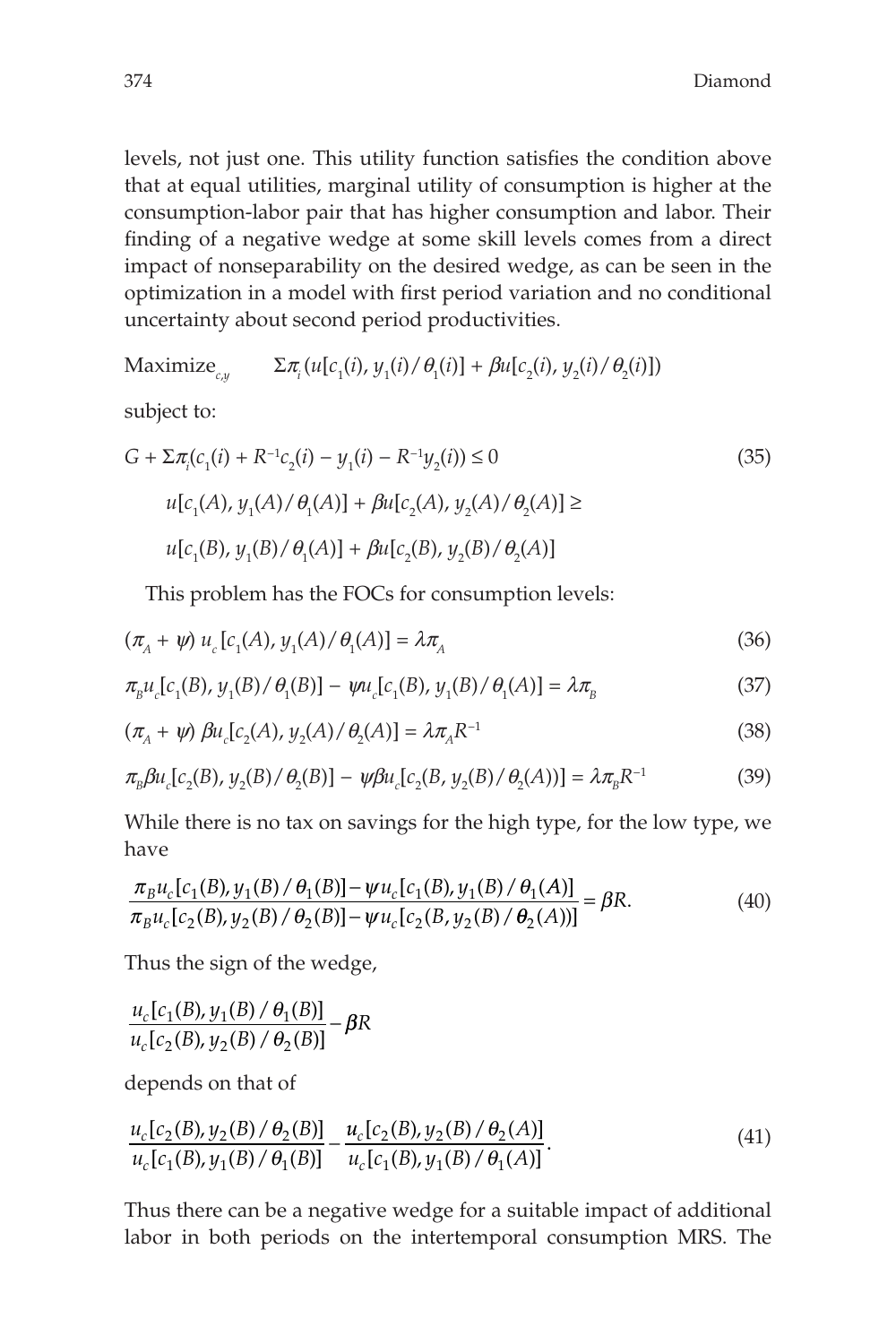GTW example with nonseparable utility and second-period uncertainty has both of these elements in it, providing both positive and negative pushes on the wedge.<sup>1</sup>

I have followed GTW in examining individual marginal incentives at the point of the optimal allocation assuming full government control (full observability of consumption and earnings). A similar insight comes from considering the same model except that while the government can observe savings it can not observe who is saving, implying linear taxation of savings. This decrease in observability lowers social welfare since the incentive compatibility constraint becomes more restrictive when the potential imitator can simply modify savings. A parallel result is then that the optimum includes taxation of savings, not subsidization. That is, one can see the same underlying mechanism—that savings adjustment makes the incentive compatibility constraint harder to meet and so one should discourage savings in this slightly different setting.

First, consider the individual savings problems (1) if planning to produce the output level of type-A when type-A and (2) if planning to produce the type-B output even if type-A. Note that what was previously consumption is now the net-of-tax wage. Denote the net-of-tax return on savings by *Q*. Define the indirect utility-of-consumption functions:

$$
V_A[c_1, c_2(A), c_2(B), Q] = \text{Max}_{s} \{ u [c_1 - s] + \pi_A \beta u [c_2(A) + Qs] + \pi_B \beta u [c_2(B) + Qs] \}
$$
\n(42)

$$
V_{B}[c_{1}, c_{2}(B), Q] \equiv \text{Max}_{s}\{u[c_{1} - s] + \beta u[c_{2}(B) + Qs]\}.
$$
 (43)

Note that the optimal savings levels,  $s^*_{i'}$  depend on the same variables as the indirect utility functions  $V_i$ . With these preferences (and much more generally) since  $c_2(A) > c_2(B)$ , we have  $s_B^* > s_A^*$ .

The social welfare maximization now becomes

$$
\text{Maximize}_{c,y} \qquad V_A[c_1, c_2(A), c_2(B), Q] - v[y_1/\theta_1] - \sum_{i} \pi_i \beta v[y_2(i)/\theta_2(i)]
$$

subject to:

$$
G + \Sigma \pi_i (c_1 + R^{-1} c_2(i) - y_1 - R^{-1} y_2(i)) \le s_A^* (1 - QR^{-1})
$$
\n
$$
V_A[c_1, c_2(A), c_2(B), Q] - \pi_A \beta v[y_2(A) / \theta_2(A)] \ge
$$
\n
$$
V_B[c_1, c_2(B), Q] - \pi_A \beta v[y_2(B) / \theta_2(A)]
$$
\n(44)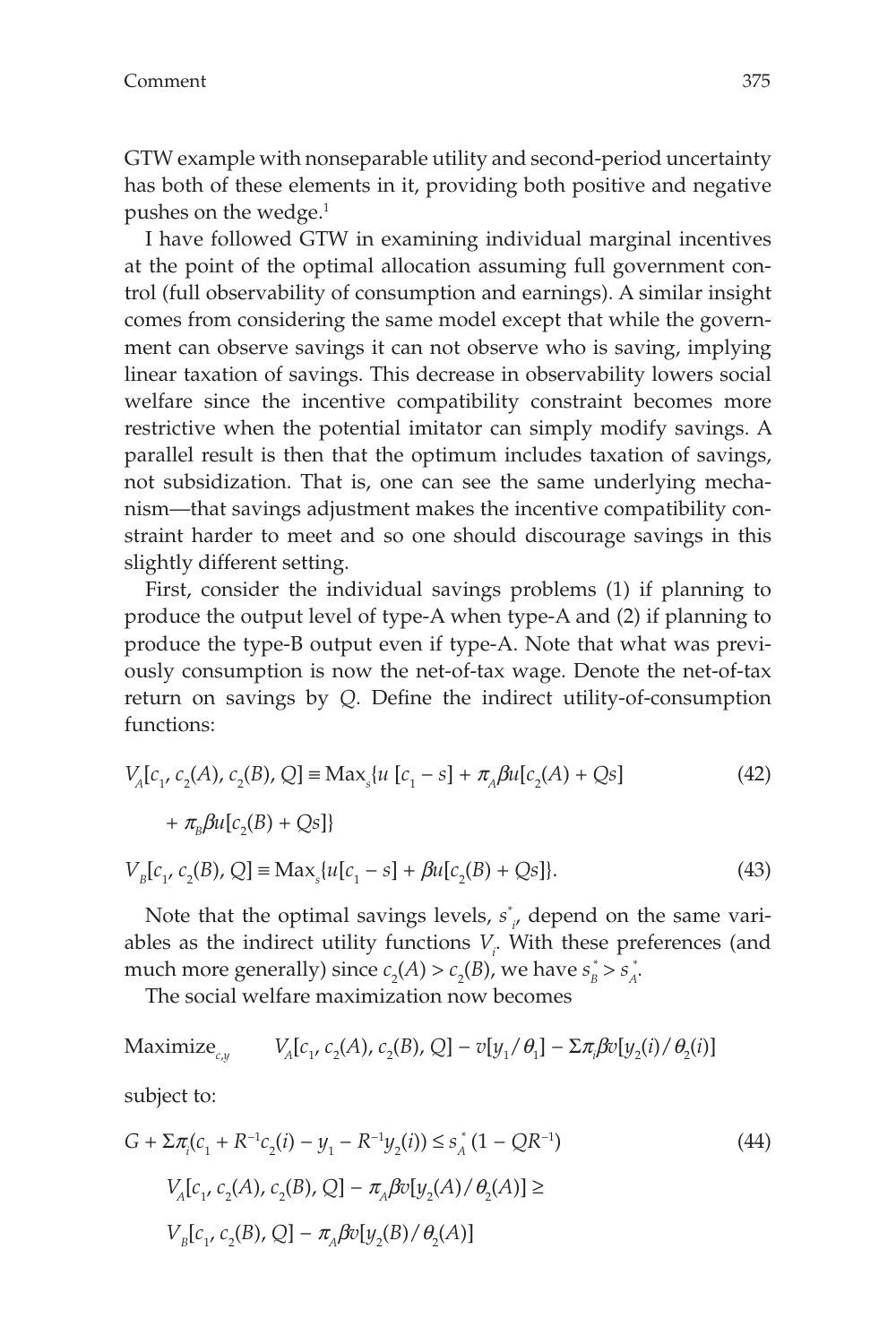The actual collection of wealth tax revenue is irrelevant and we could have considered a constraint on *Q* consistent with there being no savings. After some manipulation we can sign the tax on capital income:

sign 
$$
(R - Q) = sign (s_A^* - s_B^*)
$$
 (45)

Thus, there is a tax on savings since there would be an increase in savings if a type-A decided to imitate a type-B. (See Diamond and Mirrlees, 1982 for a special case.)

To explore tax smoothing despite an age structure of workers that prevents its optimality for a single cohort, one could examine OLG models with an assumption that taxes are period-specific and cannot be age-specific, or how age-specific taxes change over time.

#### **5 Ramsey vs. Mirrlees**

In contrasting Ramsey and Mirrlees approaches, GTW draws three distinctions. The first is that the Ramsey approach has a representative agent while the Mirrlees approach has a heterogeneous population. Since income distribution matters, this aspect of the Ramsey approach implies that Ramsey models can generate insight into influences relevant for tax policy but should not be viewed as generating answers to what taxes should be. But then I think that is true generally of models. As Alfred Marshall put it (1948, page 366):

"it [is] necessary for man with his limited powers to go step by step; breaking up a complex question, studying one bit at a time, and at last combining his partial solutions into a more or less complete solution of the whole riddle. ... The more the issue is thus narrowed, the more exactly can it be handled: but also the less closely does it correspond to real life. Each exact and firm handling of a narrow issue, however, helps towards treating broader issues, in which that narrow issue is contained, more exactly than would otherwise have been possible. With each step ... exact discussions can be made less abstract, realistic discussions can be made less inexact than was possible at an earlier stage."

I view a "realistic discussion" as best drawing intuitively on multiple models of different aspects of a question. This is very different from taking literally the answer generated by a single model, even one viewed as the best available single model. This is especially true when the best available model is visibly highly limited in key dimensions, as is the case when a representative agent model is being analyzed for normative tax analysis.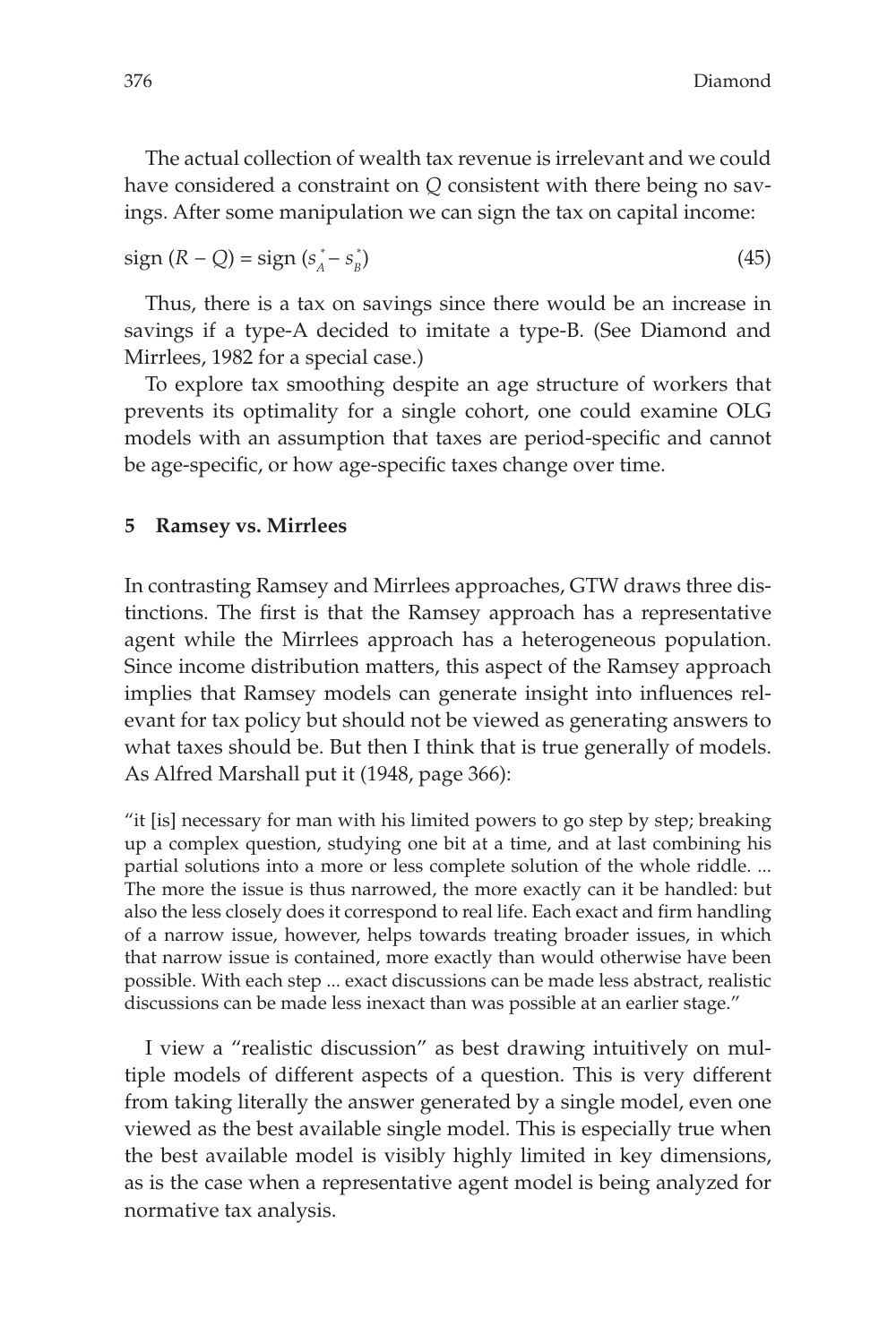A second distinction they draw is between linear taxes and nonlinear taxes. Since some taxes are linear in practice, it seems worthwhile to analyze how to set linear taxes as well. Since it is often the case that linear taxes operate in the presence of nonlinear ones, it is important to learn about that interaction. But not all linear taxes are in a setting where there are nonlinear taxes, making a separate analysis also worthwhile. In Massachusetts it is not constitutional to have progressive taxation of a single kind of income, apart from an exempt amount. Some would love to see the same restriction in the U.S. constitution. More generally, political economy considerations may call for restrictions in the taxes considered. I wonder if the very minor distinctions in income taxation by age of the worker in current U.S. law are not a reflection of the difficulty in setting so many tax parameters as would be needed with different income taxes for each age of a worker (or pairs of ages for a working couple). Or maybe this is just the lag of practice behind theory—as we saw in the roughly two decade lag in the United States in collecting tolls only one way on some bridges and tunnels.

The third distinction drawn by GTW is between a given, restricted set of tax tools, referred to as an ad hoc restriction, and deriving the set of tax tools from an underlying technology, asymmetric information in the Mirrlees case. I think this distinction is overdrawn. First, if we assume that for some transactions asymmetric information extends to the parties engaged in transactions, then taxation of a transaction might vary with the size of the transaction but cannot vary with the presence of other transactions. Then, nonlinear taxation based on total earnings is not feasible. Assuming that without this constraint there would be higher taxation of larger transactions, and that such taxation can be prevented by repeated transactions, then we are left with linear taxation, derived, not assumed. Second, there is the issue of administrative costs, which are assumed to be zero for observables in the Mirrlees model. We can recast asymmetric information as assuming that the administrative cost is infinite for what are otherwise labeled non-observables. This can be a helpful recasting. We could track the identity for each purchase of gasoline the way we do each payment of earnings. But that would be expensive (but becoming less so, particularly if we do not allow purchases for cash). If expensive enough, gasoline purchase should be subject to linear taxes, as they are. Having a more basic model (deriving what tax structure might otherwise be assumed) is not necessarily a virtue if the basic model has critical incompleteness.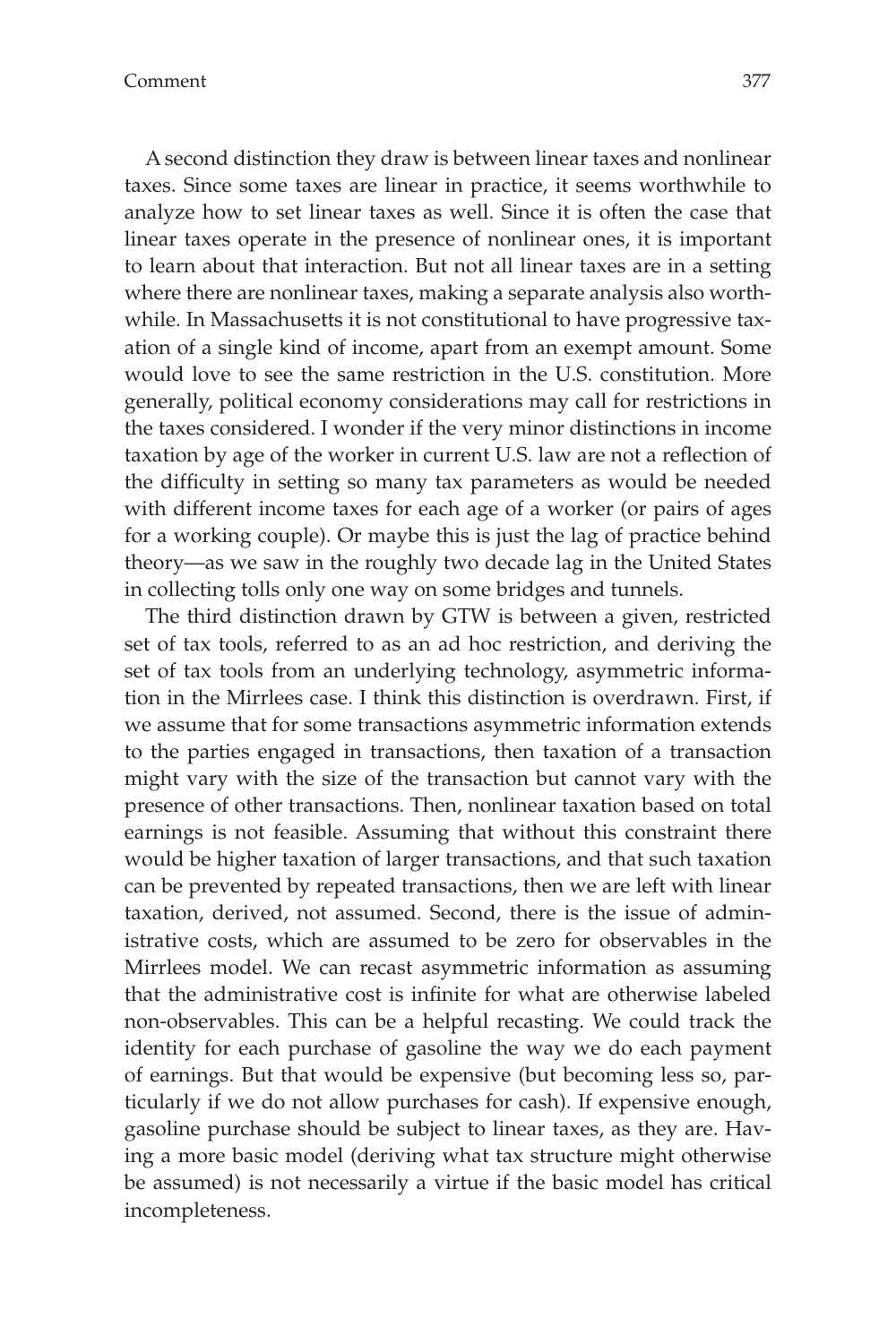In GTW there are two periods with a stochastic change in worker skill between the two periods. This allows taxes to be set differently in each period. But if skills evolve more rapidly than taxes are set (because of administrative costs, perhaps) then the modeling needs to recognize an explosion of types depending on all the stochastic realizations of opportunities that might occur within a year. Plausibly we are in the same basic position as with the assumption of a complete set of markets—no one can list all the states that might occur. So we can not envision trading on all of them, even apart from the cost in today's resources of preparing in this way for distant and/or low probability events, which would not be worthwhile. Just as incomplete markets are a reality, so too incomplete use of incentives is a reality. I see no reason to believe that assuming such a reality is necessarily worse than deriving it when trying to model something as complex as tax policy.

## **6 Concluding Remarks**

It is good to have macroeconomists looking at the same issues as public finance economists. In the spirit of encouraging further complementary analysis, let me say that there is a great deal of current interest in annuities and taxation. This might appeal to macroeconomists as well. After all, as Benjamin Franklin wrote (in a letter to M. Leroy, 1789):

"Our Constitution is in actual operation; everything appears to promise that it will last; but in this world nothing is certain but death and taxes."

## **Acknowledgments**

I am indebted to Iván Werning for very clarifying comments, and to the National Science Foundation for financial support under grant SES 0239 080.

## **Endnote**

1. Nonseparability over time in the utility of consumption is also plausible. Mirrlees and I (1986) explored an extreme (Leontieff) case of intertemporal nonseparability and (2000) a standard-of-living model.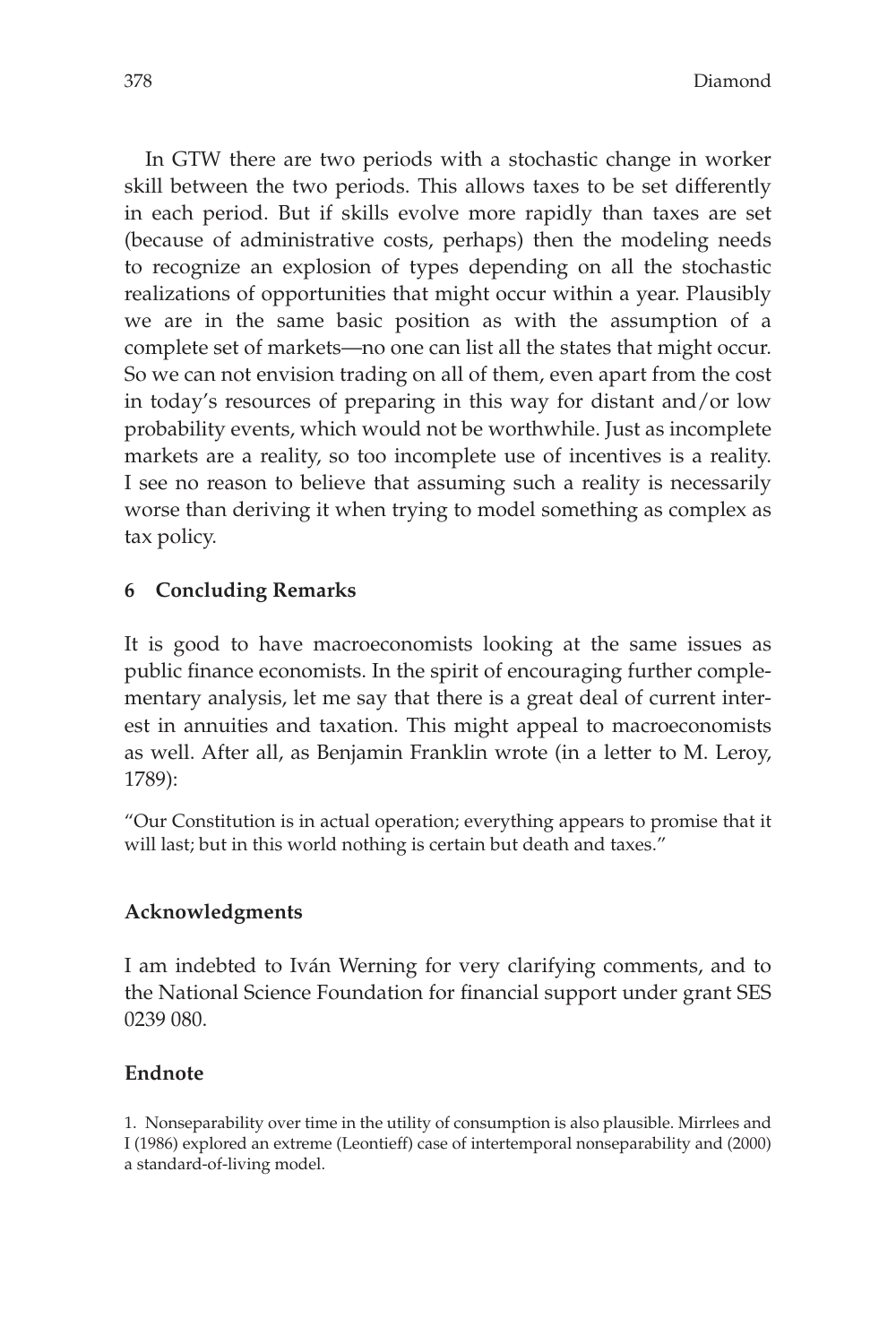### **References**

Atkinson, A. B., and J. E. Stiglitz. 1976. "The Design of Tax Structure: Direct versus Indirect Taxation." *Journal of Public Economics* 6: 55–75.

Corlett, W. J., and D. C. Hague. 1953. "Complementarity and the Excess Burden of Taxation." *Review of Economic Studies* 21(1): 21–30.

Diamond, P. 2003. "Taxation, Incomplete Markets, and Social Security." Cambridge, MA: MIT Press.

Diamond, P., and J. Mirrlees. 1978. "A Model of Social Insurance with Variable Retirement." *Journal of Public Economics* 10: 295–336.

Diamond, P., and J. Mirrlees. 1986. "Payroll-Tax Financed Social Insurance with Variable Retirement." *Scandinavian Journal of Economics* 88(1): 25–50.

Diamond, P., and J. Mirrlees. 2000. "Adjusting One's Standard of Living: Two Period Models." In P. J. Hammond and G. D. Myles, eds., *Incentives, Organization, and Public Economics, Papers in Honour of Sir James Mirrlees*. Oxford: Oxford University Press.

Diamond, P., and J. Mirrlees. 1982. "Social Insurance with Variable Retirement and Private Saving." MIT Working Paper no. 296. 1995, unpublished. Forthcoming in *Journal of Public Economics*.

Kaplow, L. 2006. "On the Undesirability of Commodity Taxation Even When IncomeTaxation Is Not Optimal." *Journal of Public Economics* 90: 1235.

Laroque, G. 2005. "Indirect Taxation is Superfluous under Separability and Taste Homogeneity: A Simple Proof." *Economics Letters* 87: 141–144.

Marshall, A. 1948. *Principles of Economics*, eighth edition. New York: The Macmillan Company.

Saez, E. 2002. "The Desirability of Commodity Taxation under Non-Linear Income Taxation and Heterogeneous Tastes." *Journal of Public Economics* 83: 217–230.

Werning, I. 2005. "Tax Smoothing with Redistribution." Federal Reserve Bank of Minneapolis, Staff Report 365.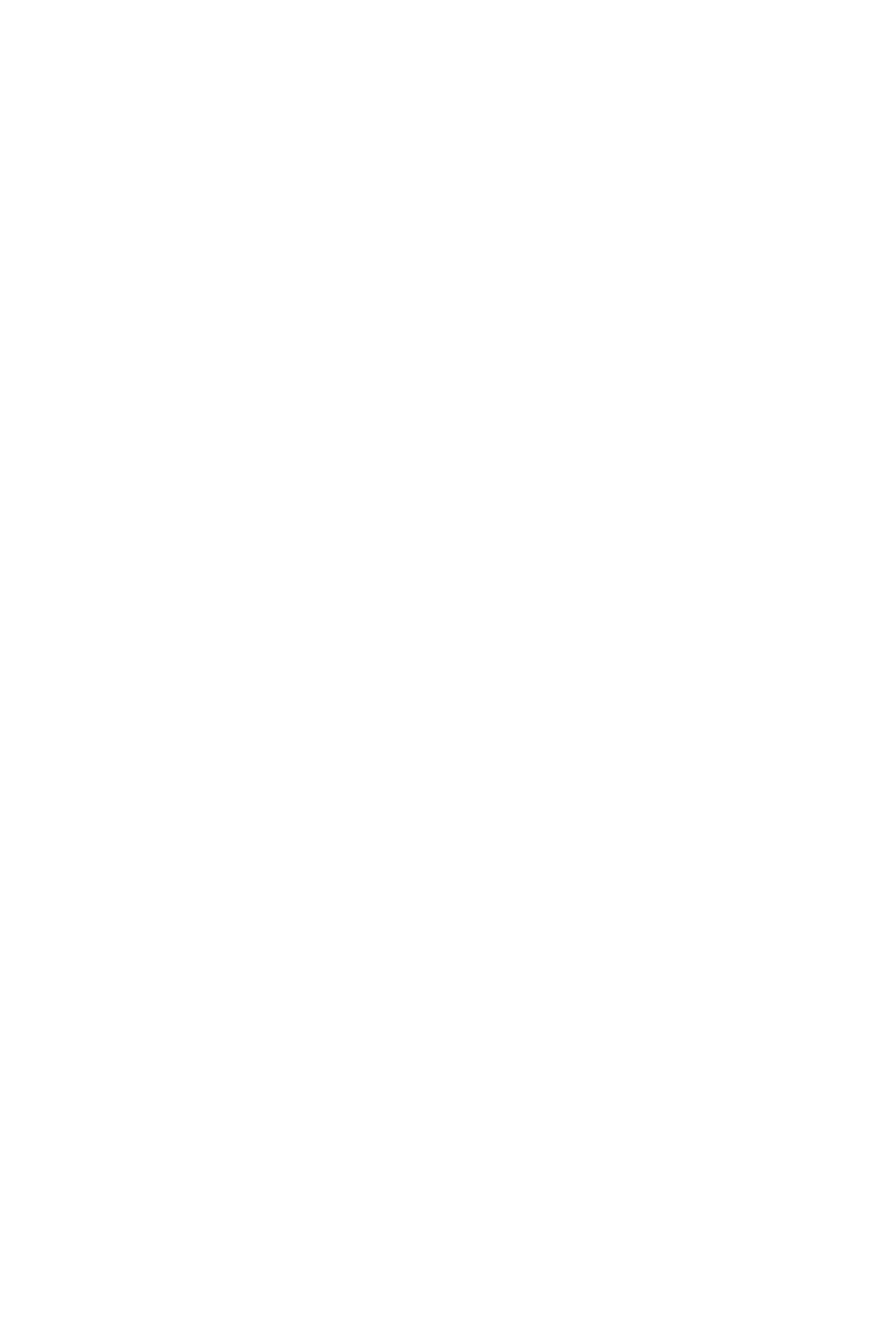## *Comment*

*Kenneth L. Judd, Hoover Institution and NBER*

Professors Golosov, Tsyvinski, and Werning have given us an excellent overview of recent work applying the Mirrlees (1971) approach for income taxation to questions in the theory of taxation of dynamic and stochastic environments. I am delighted to see this renewed interest in optimal taxation problems. The work discussed in this paper shows us that there is great value in this effort and also how much is left to be done.

My comments will focus on three issues. First, I will comment on the relationship between this work and the earlier literature. Second, I want to discuss a possibly heretical interpretation of Mirrlees work. Third, I will discuss the problems facing future work.

This literature has worked to emphasize the difference between the dynamic Mirrlees literature and the Ramsey literature. In particular, these papers often interpret any difference between a marginal rate of substitution and the corresponding marginal rate of transformation as a tax. However, the dynamic Mirrlees approach is not strictly comparable to the Ramsey approach. In the Ramsey approach, as executed in, for example, Atkinson and Stiglitz (1976), Diamond and Mirrlees (1971), and Judd (1985, 1999) assume that a full set of private markets exist and that prices are determined competitively. Even Mirrlees (1971) assumes that workers are paid their marginal product, implicitly assuming that there is no market power in labor markets. In these analyses, taxes are then chosen to distort market outcome so as to accomplish a reallocation of resources desired by the government. In the dynamic Mirrlees approach outlined in this paper, there are no private markets for insurance and government policy is used for both conventional purposes of raising revenue for government expenditures and redistribution, as well as to replace, or at least offer a substitute for, the missing private markets.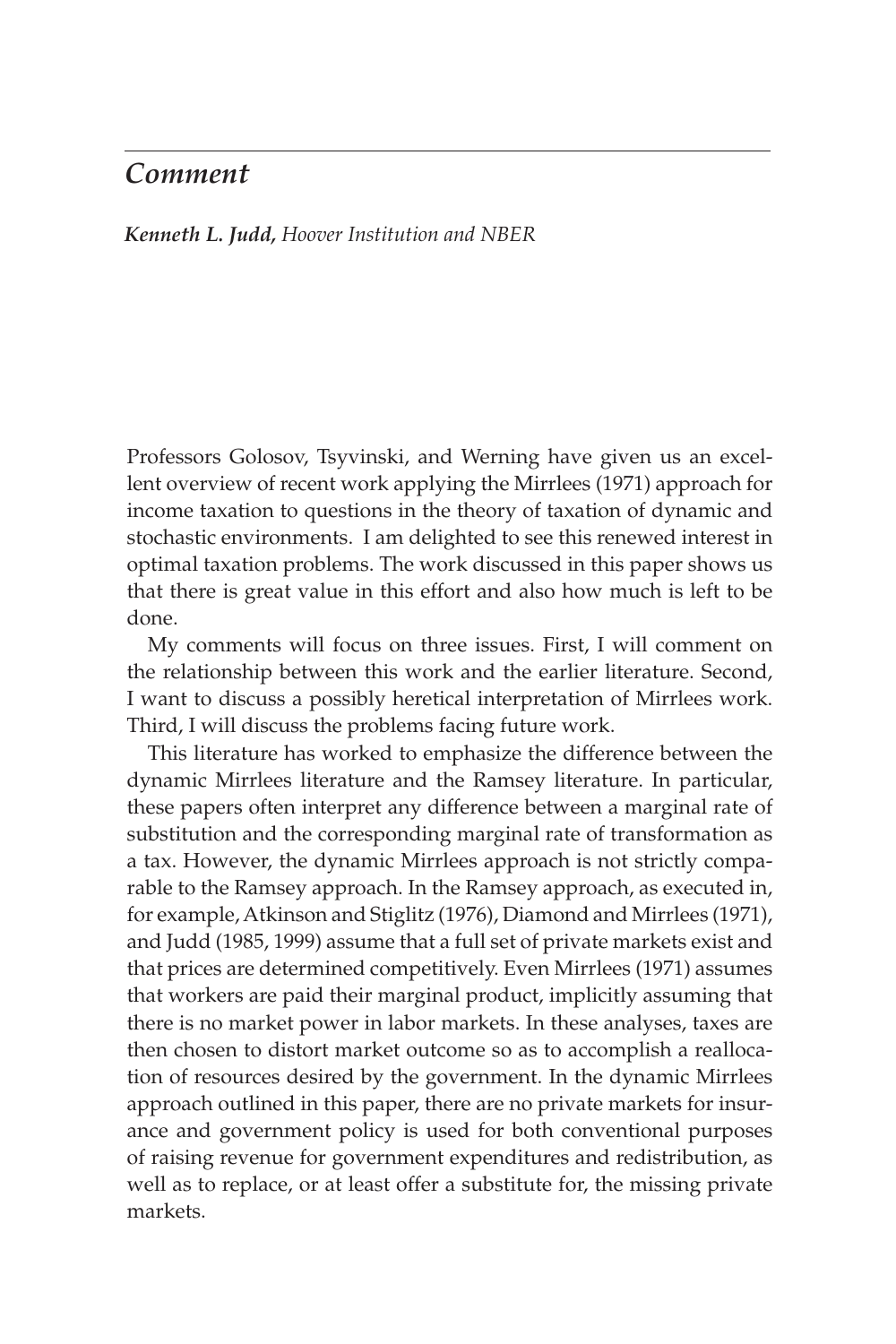This point is acknowledged in this paper. The authors are often careful to refer to distortions as wedges, staying away from the question of what they signify. Section 4.5 correctly argues that in many cases private markets will attain a constrained Pareto allocation, and that these private outcomes will have many of the same wedges often called taxes in the dynamic Mirrlees literature. If the government does not enjoy an advantage in either transaction costs or information, then no government policy can attain a Pareto superior allocation.

This does not mean that the dynamic Mirrlees approach as executed so far has no value. The point here is that we should do as Mirrlees did, assume that private markets work, and then find the policy that best achieves the goal taking into account the presence of a private market. I suspect that this is a much more difficult problem, explaining why this path has not been taken, but the insights in the work summarized in this paper will help us tackle the more complex problem.

This paper makes the common assertion that Mirrlees endogenized the tax instruments by basing his analysis on an informational friction; more specifically, Mirrlees assumed that the government could observe income but could not observe either hours or wages. This is argued to be superior to "starting with an exogenously restricted set of tax instruments." I disagree with this characterization of Mirrlees (1971). In fact, wages and hours are not only observable but are often used by the government. Many workers punch a time clock, recording when a worker begins his work and when he finishes, and his income is the product of the measured hours and a wage rate known to both worker and employer. If wages and hours could not be observed then we could have neither minimum wage laws nor laws regarding overtime pay.

Of course, wages and hours would be difficult to measure for many individuals, and impossible for some occupations such as professors. However, ignoring the wage and hours information that could be obtained cheaply is particularly odd in any analysis, such as Mirrlees (1971), where the objective is to shift money to the poor since they are the ones more likely to have jobs with easily observed wages and hours.

For these reasons, I do not view Mirrlees' analysis as an explanation why we have income taxation instead of, say, lump sum taxes. We do not need information economics to understand why taxes need to be different for people with different abilities to pay. The key accomplishment in Mirrlees (1971) is that he did not restrict the functional form of the tax policy. He made the exogenous assumption that taxes depended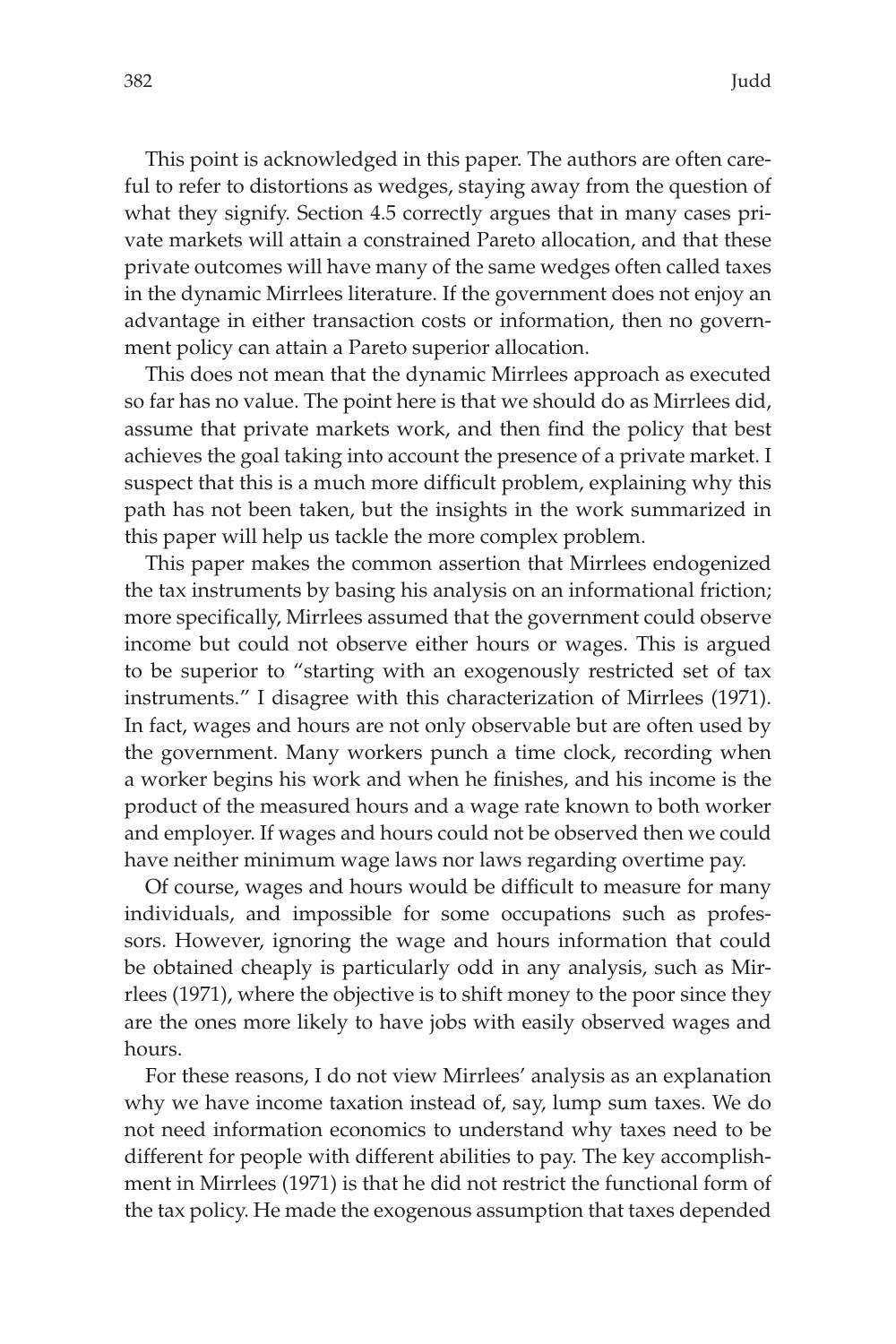only on income but avoided any further simplification such as linearity. The asymmetric information story is useful as a way to motivate the search for the optimal nonlinear tax schedule, and is a story that may apply in some tax problems and mechanism design problems, but we should not take it literally in these tax models.

I conjecture that the commodity tax literature can be similarly motivated. That literature, typified by Diamond and Mirrlees, assumes that different goods are taxed at different rates but that for each good all individuals pay the same constant marginal tax rate. If the government can observe only transactions, not final consumption, and cannot keep track of each individual's participation in each transaction, then any nonlinearity in the tax system would be a source of arbitrage profits. Therefore, it is likely that the only feasible tax system would have constant tax rates. In fact, most countries have a hybrid system where they do not attempt to measure each individual transaction except in the case of the labor and capital markets where the monitoring costs are moderate.

This reinterpretation is important because it frees us from unnecessary constraints on the models we look at. There is currently a kind of orthodoxy that tries to draw a sharp line between models with exogenous and endogenous institutions, arguing that the latter is obviously better. However, a closer examination of the problem, such as in this tax case, reveals shades of gray. It is not clear which is better: An analysis that exogenously specifies a set of policy instruments corresponding to the ones we see used, or using false assumptions about informational costs in order to derive an endogenous set of instruments. Tax problems like the ones examined in this paper quickly become extremely complex. Demanding analyses with fully endogenous sets of instruments will severely limit the range of problems we can examine.

The models discussed in this paper are obviously limited in many ways. In particular, there are too few periods in the dynamic dimension and there is usually no capital accumulation. There is great potential in this literature but only if we address the mathematical difficulties. We must give up focusing on simple problems that can be solved analytically or characterized in simple ways and exploit computational tools if we are to attain quantitatively substantive results. This won't be easy. For example, the numerical approach used in this paper is indicative of the challenges that we face when we move beyond the simple models. In particular, the optimal tax problem becomes multidimensional in some cases forcing the authors to consider far more incentive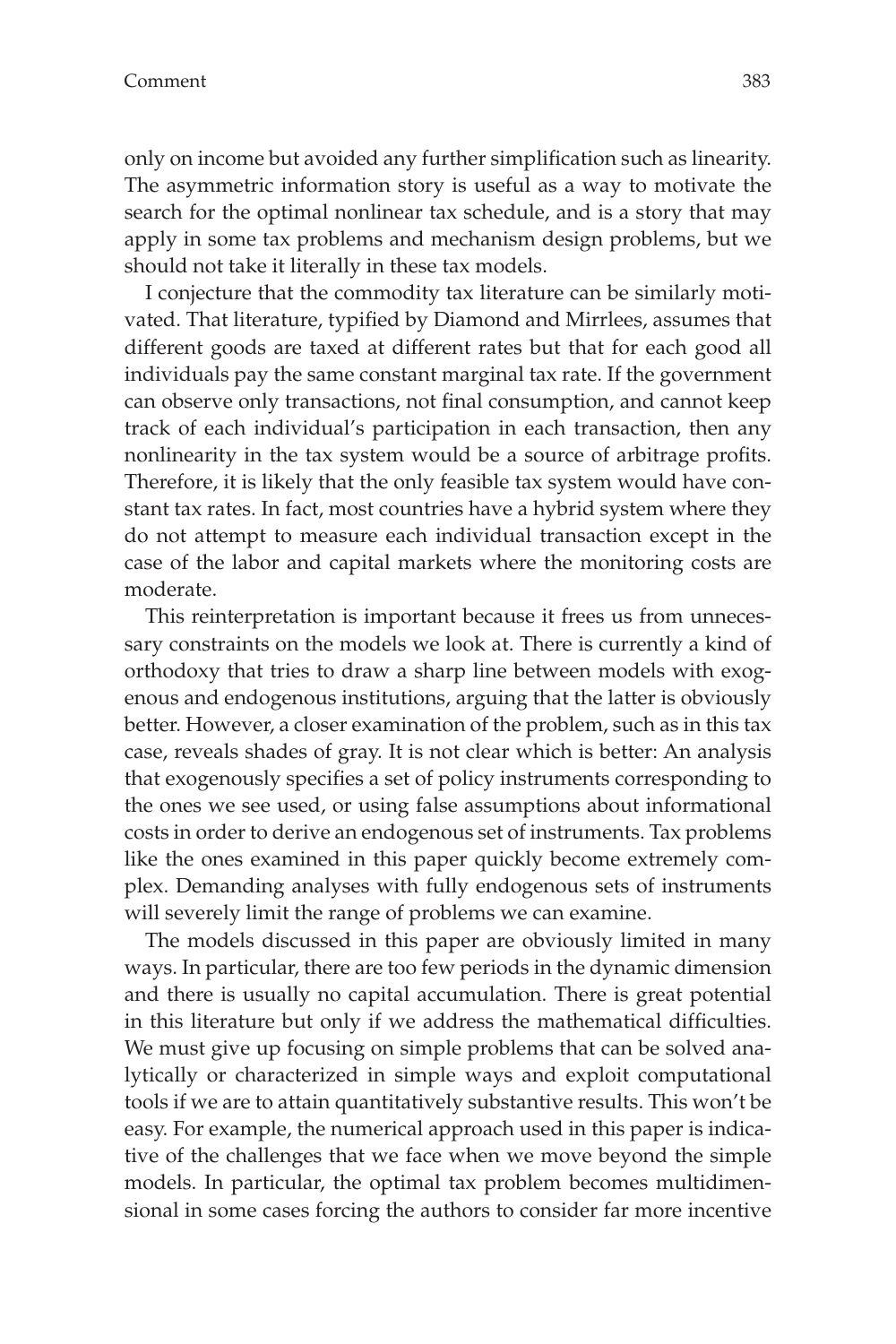constraints than is necessary in the usual one-dimensional models. This is because the single-crossing property that is heavily exploited in the one-dimensional literature has no analogue for even two-dimensional problems. Therefore, if there are N types of taxpayers, we need to examine  $N^2$  incentive constraints instead of N.

Judd and Su (2006) have examined this problem in more complex cases and find cases far more challenging than the ones in this paper, and argue that the multidimensional optimal tax problem is generally far more difficult. They show that the solution to an optimal taxation problem will generally not satisfy the linear independence constraint qualification, a fact that greatly increases the difficulty of solving these problems numerically. Fortunately, the last decade has seen many advances in the field of mathematical programming with equilibrium constraints which can be applied to these problems.

Again, I congratulate the authors for their "users guide" to an approach that can potentially provide major insights into the design of rational public policy and encourage other young researchers to follow their lead.

#### **References**

Atkinson, A. B., and J. E. Stiglitz. 1976. "The Design of Tax Structure: Direct vs. Indirect Taxation." *Journal of Public Economics* 6: 55–75.

Diamond, Peter, and James A. Mirrlees. 1971. "Optimal Taxation and Public Production." *American Economic Review* 61: 8–27, 175–208.

Judd, Kenneth L. 1985. "Redistributive Taxation in a Perfect Foresight Model." *Journal of Public Economics* 28: 59–83.

Judd, Kenneth L. 1999. "Optimal Taxation and Spending in General Competitive Growth Models." *Journal of Public Economics* 71(1): 1–26.

Judd, Kenneth L., and Che-Lin Su. 2006. "Optimal Income Taxation with Multidimensional Taxpayer Types." Hoover Institution Working Paper.

Mirrlees, James A. 1971. "An Exploration in the Theory of Optimum Income Taxation." *Review of Economic Studies* 38(2): 175–208.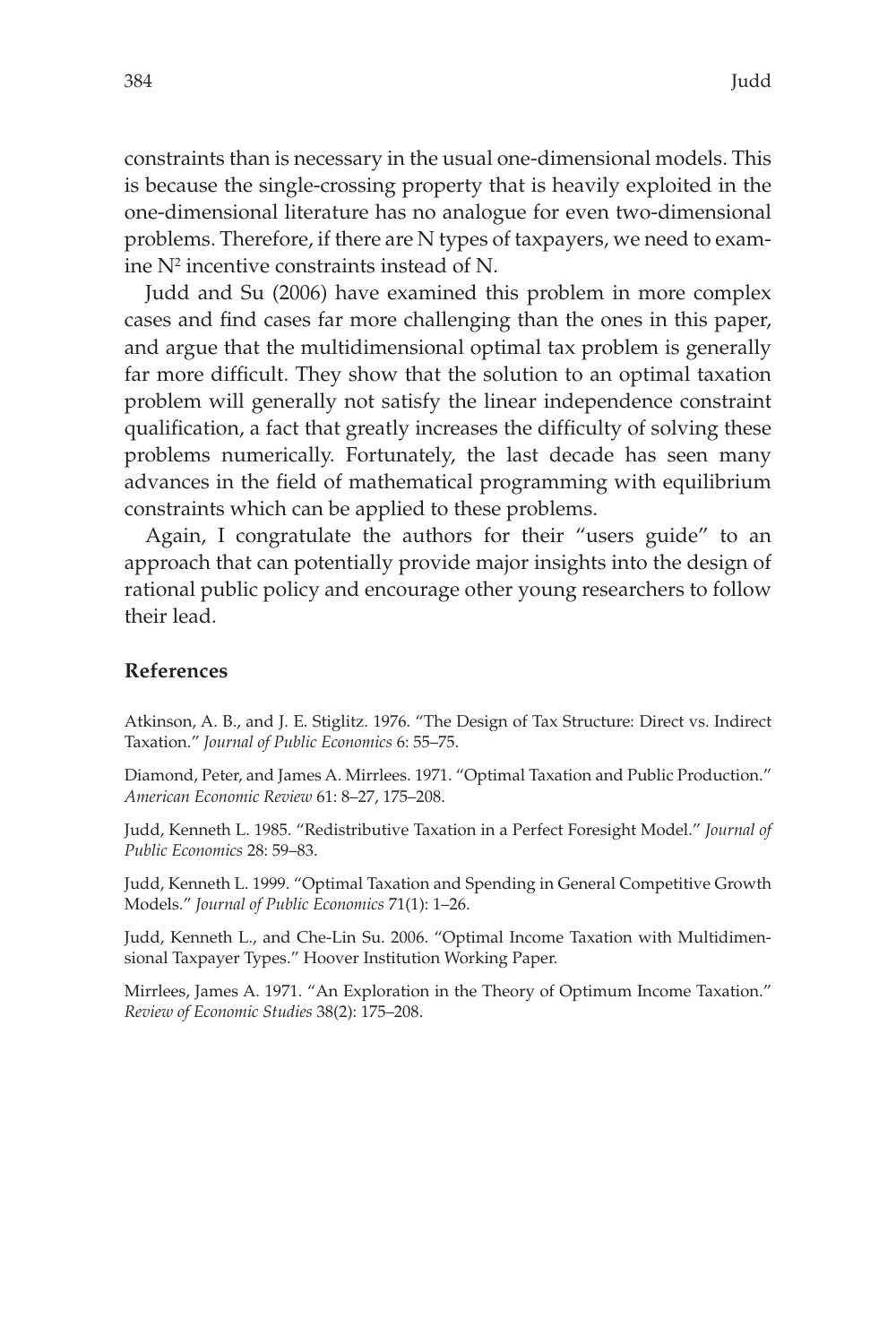# *Discussion*

Iván Werning began by saying that he agreed with most of what the discussants had said. He noted that part of the discussants' comments had focused on bringing new issues to the table. He and his coauthors felt that this was exactly what was nice about their approach to the tax problem, namely that it could address issues that could not have been addressed before using the traditional Ramsey approach. Werning observed that their approach provided scope for making normative assessments on the effects of policies related to unemployment, complementing the positive analysis from the previous day's discussion on unemployment in Europe.

Werning agreed that the optimal tax systems that emerge from the class of models they studied were in some cases quite complex. With respect to this issue, he felt that there was room for a middle ground. In their view, it was essential to bring heterogeneity and skill shocks into the models. In such models, it turned out to be convenient analytically to start by studying the case where the government is only restricted by the informational friction and not in addition by restrictions on the set of tax instruments. He suggested that restrictions on tax instruments should be considered, but only after the basic models were well understood. He also noted that in some cases, the tax systems that emerged from their approach were reasonably simple, citing recent work on disability insurance by Mikhail Golosov and Aleh Tsyvinski as well as work by himself and Robert Shimer.

Golosov said that they were sympathetic to Kenneth Judd's comment that it was important to think about the interaction of private market arrangements and government policies. He said that this was the reason why they had deliberately used the term "wedges" rather than taxes in the paper. However, he emphasized that there are many circumstances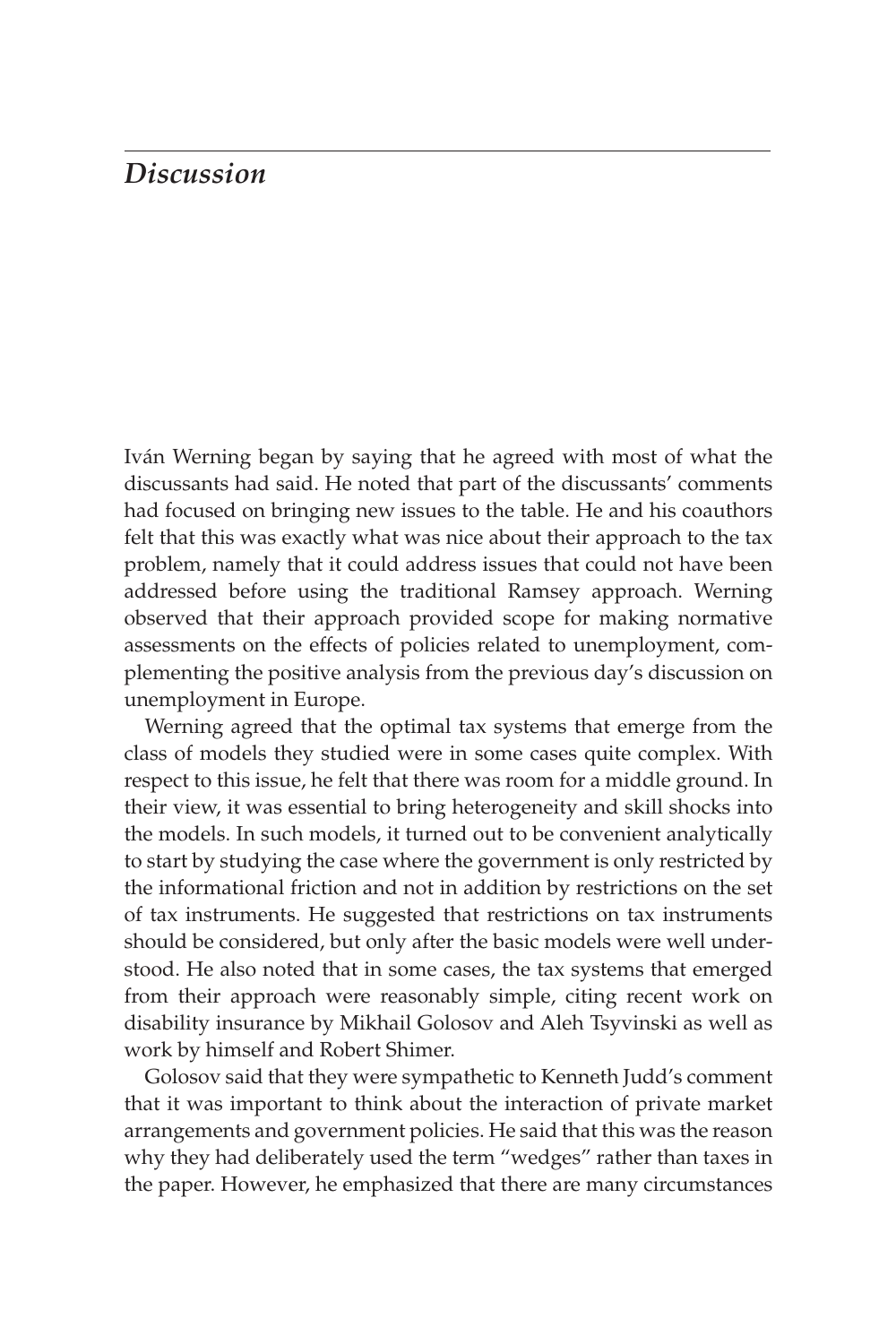where even if markets are perfectly functioning they would fail to yield efficient outcomes due to externalities.

Greg Mankiw asked Peter Diamond what the evidence was for the statement he had made that high type people are more patient. Diamond responded that the assumptions on preferences that are made in these models imply that high skilled people have higher earnings and that people who discount the future less heavily have higher savings rates. Given this, he said, the statement follows from the empirical correlation between savings rates and earnings. Mankiw responded that this correlation may be due to consumption smoothing. Diamond thought that it was unreasonable to think that consumption smoothing explained the entire correlation.

James Poterba remarked that the paper had potential implications for the design of the tax period. He observed that many people had argued in favor of a lifetime income tax. He noted that such a tax seemed to dilute the information on what happens period by period. Poterba asked if the paper was pushing in the opposite direction by advocating that the government should exploit high frequency information. Werning responded that some of their results were supportive of tax smoothing but that temporary shocks to individuals generally did move the optimal tax system away from a completely smooth tax. He conjectured that it might be possible that a lifetime income tax accompanied with side programs like unemployment insurance to deal with temporary shocks might be close to what the theory suggests is optimal.

Kenneth Rogoff remarked that the discussants had emphasized the importance of knowing how robust the results of the paper were along several dimensions. He noted that another important dimension to generalize the model was the international dimension. Rogoff felt that this was especially important in the context of a world in which both financial and human capital were increasingly mobile.

Daron Acemoglu remarked that the Mirrlees approach to optimal taxation was not so much in the business of writing exact models that could make precise predictions, but rather concerned with understanding general principles. He felt that the real power of the Mirrlees approach was that it was making an explicit effort to understand what the constraints on taxes are. He noted that even though the Ramsey approach often yielded nice insights, the question about why lump sum taxes were ruled out always remained. He noted that in the dynamic setting, lump sum taxes sneak in through the back door in that the optimal tax mimics a lump sum tax. Golosov agreed with Acemoglu's assessment.